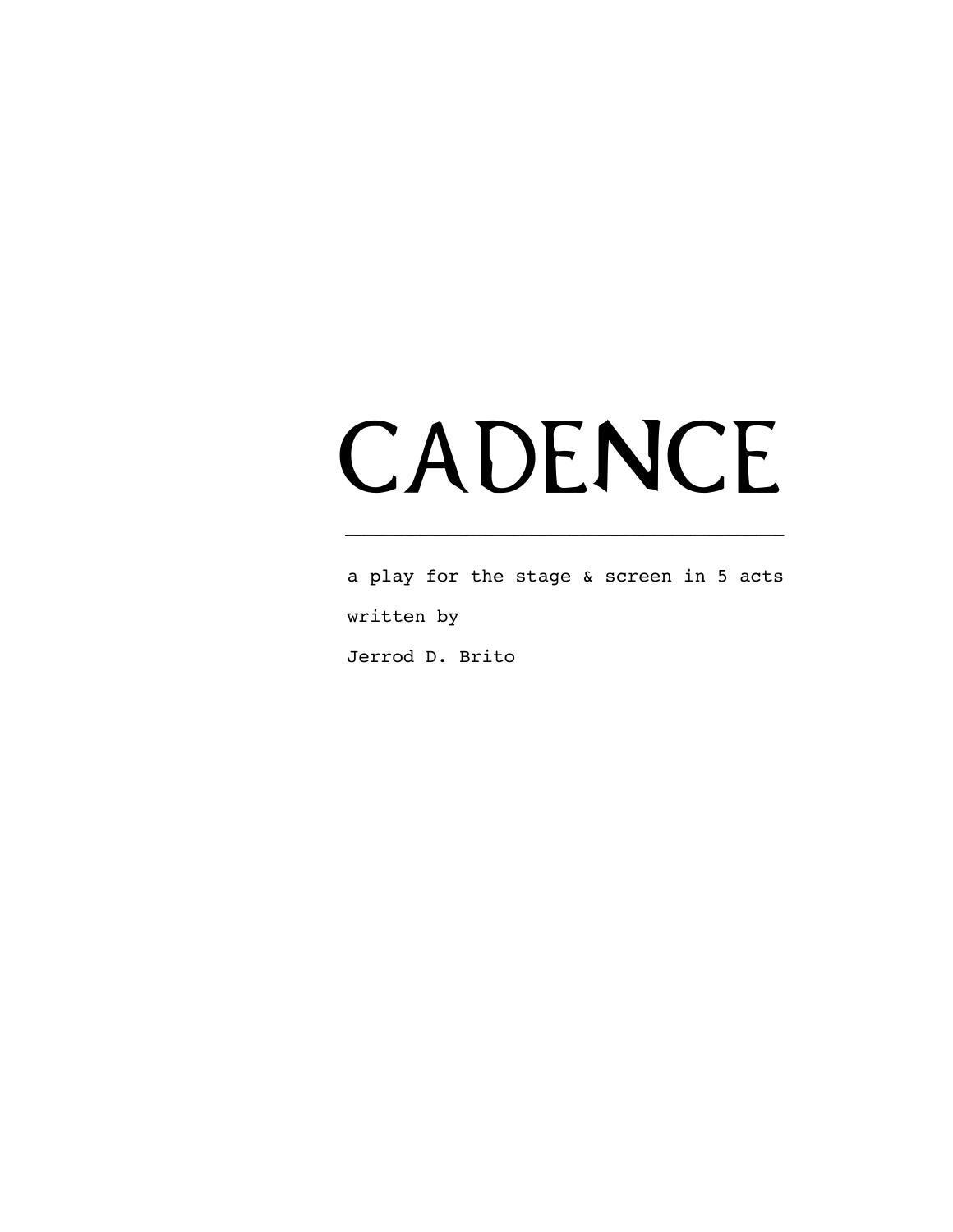# Logline: *"A teen's loved ones try to make sense of her disappearance, following her implication in a series of unsolved ritualistic killings."*

Synopsis: Using emotional testimonials and vivid dramatizations, a documentarian pieces together the details of a teen's disappearance in the wake of an unsolved murder spree that left several dead, and a community in mourning.

# **Cast of Characters**

| Cadence / Amy Weaver: | An ambitious 16-year-old Christian girl / her mother (20s).   |
|-----------------------|---------------------------------------------------------------|
| Elias Weaver:         | Cadence's father (40s); a troubled non-believer with secrets. |
| Seth Harper:          | A 16-year-old Christian boy, and Cadence's jealous boyfriend. |
| Ariel White:          | A 17-year-old atheist and Cadence's bestie.                   |
| Iris DeStephano:      | A 19-year-old cult member; manager at Hot Topic.              |
| Joe Wilder:           | A 22-year-old punk musician / local social media icon.        |
| Keith Whitney:        | An obsessive Christian Demonologist in his 50s.               |
| Heather Kauffman:     | A curious, but skeptical documentarian.                       |
| Demons:               | Three faceless shadows (ancient).                             |

# **SETTING**

4 sets for the **stage** (dramatizations of the recent past):

- *(SCENES #2,4, 6, 8, 10, 14, 16, 18, 19, 20, and 26)*
- Cadence's bedroom (DAY / NIGHT)
- River Ridge Cemetery (in the aisles -- NIGHT)
- Condemned farmhouse bedroom (NIGHT)
- Hospital room (NIGHT)

5 sets for the **film** sequences (present day testimonials): (SCENES #1, 3, 5, 7, 9, 11, 12, 13, 15, 17, 21, 22, 23, 24, and 25) • Church (DAY) • River Ridge Road (NIGHT) • Cadence's bedroom (DAY) • Occult museum (DAY or NIGHT) • River Ridge Cemetery (DAY)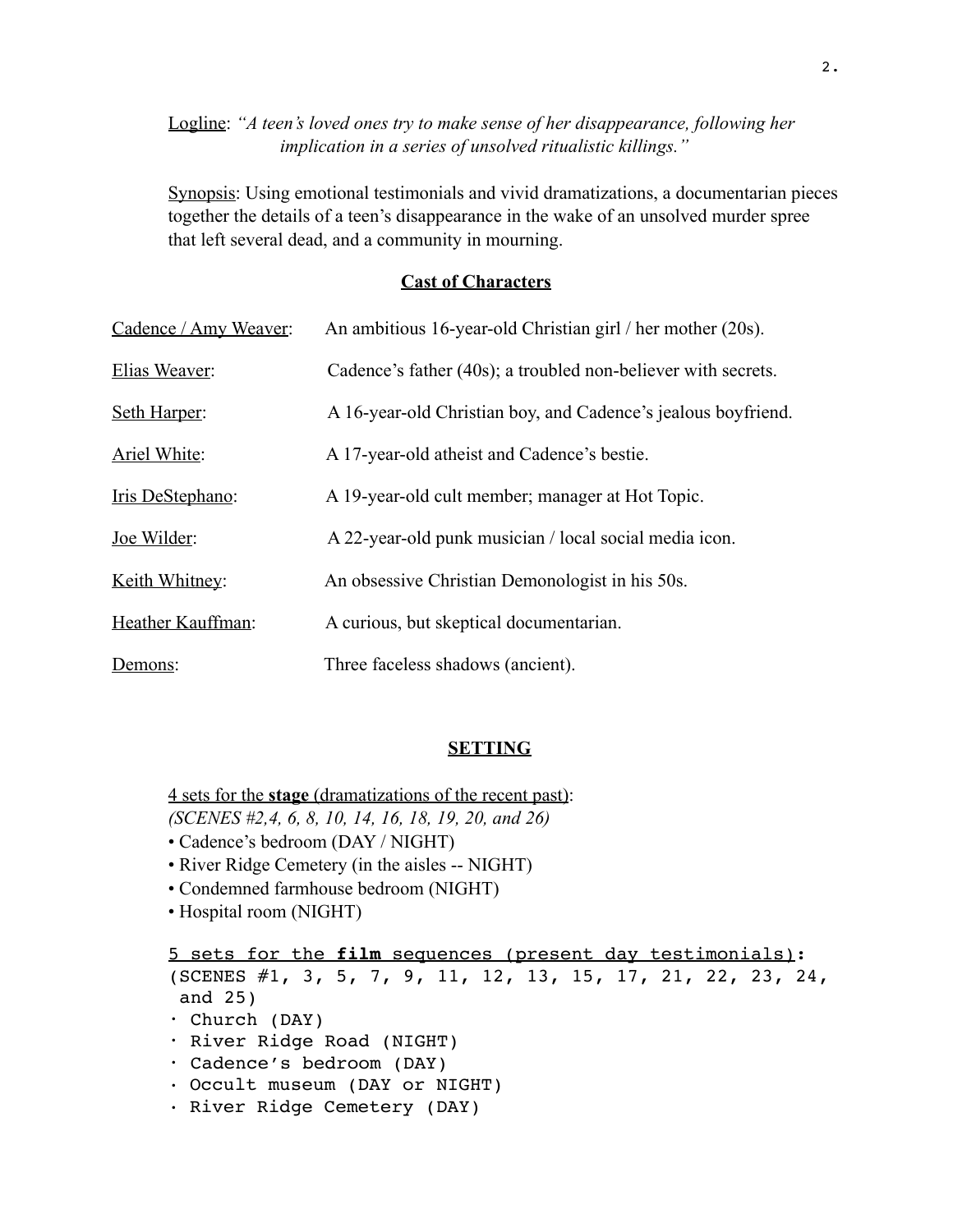**FADE IN:**

**1. INT. OCCULT MUSEUM - NIGHT**

**Creepy books and religious artifacts decorate the room.**

**KEITH (54) wears all black and some silver jewelry with arcane designs. He holds an old, weathered leather journal in his hands and looks at an O.S. interviewer, HEATHER.**

#### **KEITH**

**Cadence Weaver's story is an important one. It needs to be brought to light for all to see because, the closer we get to the end of days, the more you'll see ... cases like this one.** 

**SUPER: "KEITH WHITNEY -- CHRISTIAN DEMONOLOGIST"**

#### **KEITH**

**Take note, because it's a sign of things to come. I know how crazy that sounds. I see that look on your face -- I've sat where you're sitting. And since I started fighting the proverbial** *good fight***, I've been labeled a fanatic in nearly every religious circle under the sun.** 

**He subconsciously rubs the leather binding on his book.**

#### **KEITH**

**I've come to terms with that. This is what my life is now. It's my purpose ... to show the world what's really going on, and to say, be ready. Be. Ready. And, to put simply, Cadence Weaver was not.**

3.

**FADE OUT:**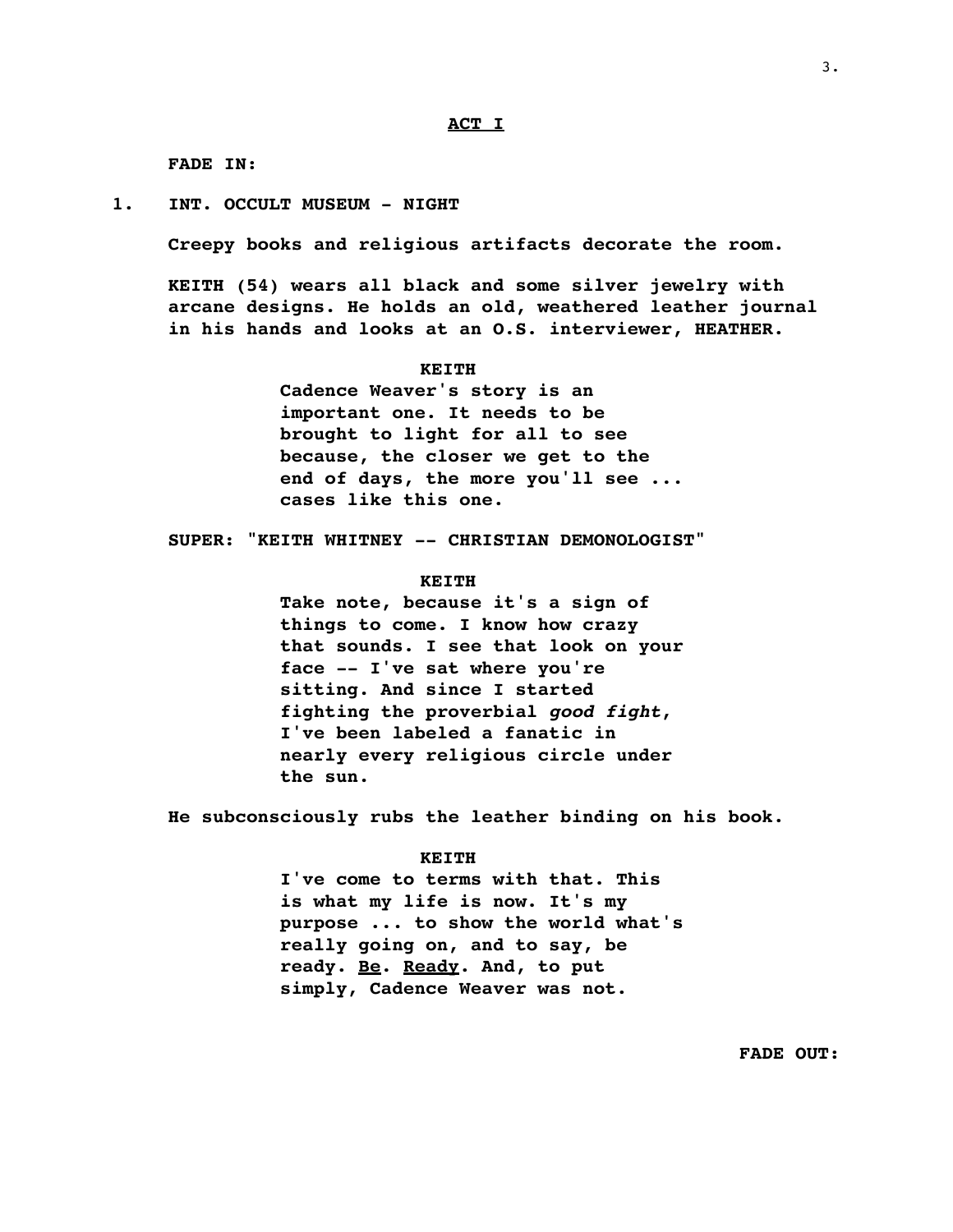#### **SCENE 2**

## **SETTING**

CADENCE'S BEDROOM: a twin bed, a nightstand, and a few unicorn knickknacks. A religious painting hangs near the bed.

#### AT RISE

LOUD SCREAM. Harsh light comes from the depths of Hell as CADENCE sits up in her bed, fearfully. A beam of light reveals a SHADOW PERSON behind her ... then *another* ... then *another*. WHISPERS and MOANS FADE UP, as do SLOW BREATHING and DISSONANT LAUGHS. A DEEP GROWL and the sound of RAGING FIRE intensifies.

## **CADENCE**

Leave me alone! Go away!

#### DEMON (V.O.)

(in Cadence's voice, but deeper)

Go away!

## **CADENCE**

What do you want from me?!

(ALL GOES SILENT. Light fades, except for the one directly over Cadence. A tense INFRASOUND DEEP BASS RUMBLING fades in.)

(The unseen *Shadow People* shake the bed violently.)

DEMON (V.O.) (Doubled, deep and evil:)

Your soul.

(Horrific laugh.)

(The *Shadow People* try to drag her out of bed -- she resists. The lights cut out, then dimly fade up, Cadence is alone, in silence. She catches her breath and lays back down. BLACKOUT.)

#### END SCENE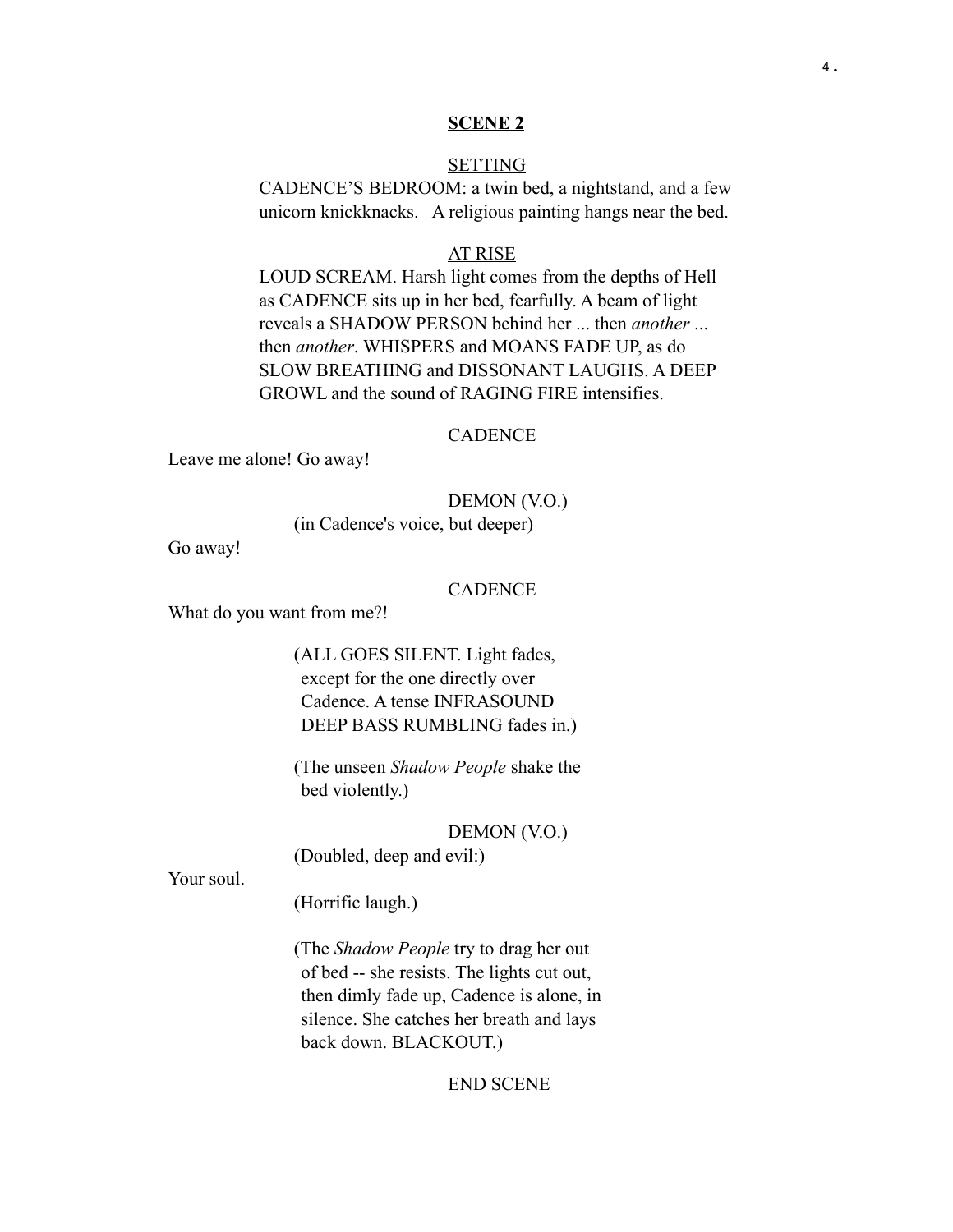**FADE IN:**

#### **3. INT. WEAVER RESIDENCE - CADENCE'S BEDROOM - DAY**

**A teen girl's room with unicorn knickknacks and religious books. ELIAS (40s), seated, looks at Heather, O.S.**

**SUPER: "ELIAS WEAVER -- CADENCE'S FATHER"** 

#### **ELIAS**

**I don't know when it all started, but ... I'd say I first noticed changes around her sixteenth birthday -- that was early October. She wasn't acting like herself. She was suddenly tired all the time, and that wasn't Cadence. Cadence was an over-achiever. She put a hundred percent into everything she did. College prep classes, extra**  *curriculars***, and she volunteered with the church every weekend.** 

#### **INSERT: CERTIFICATES AND TROPHIES OF SCHOLASTIC ACHIEVEMENT**

#### **ELIAS**

**She was always busy, so when she started falling behind, I just thought she was burnt out. But, she wasn't trying to catch up; she just fell further behind. I took her to the doctor when it started, but she refused to go back. She shut me out.**

**Elias frowns.**

#### **ELIAS**

**Cadence used to tell me everything, whether it was about boys, or school ... questions about her mom. I told her everything, too ... I told her what was** *safe* **to tell her. Anyway, I thought I needed to give her some space. In hindsight, I should have watched her closer.**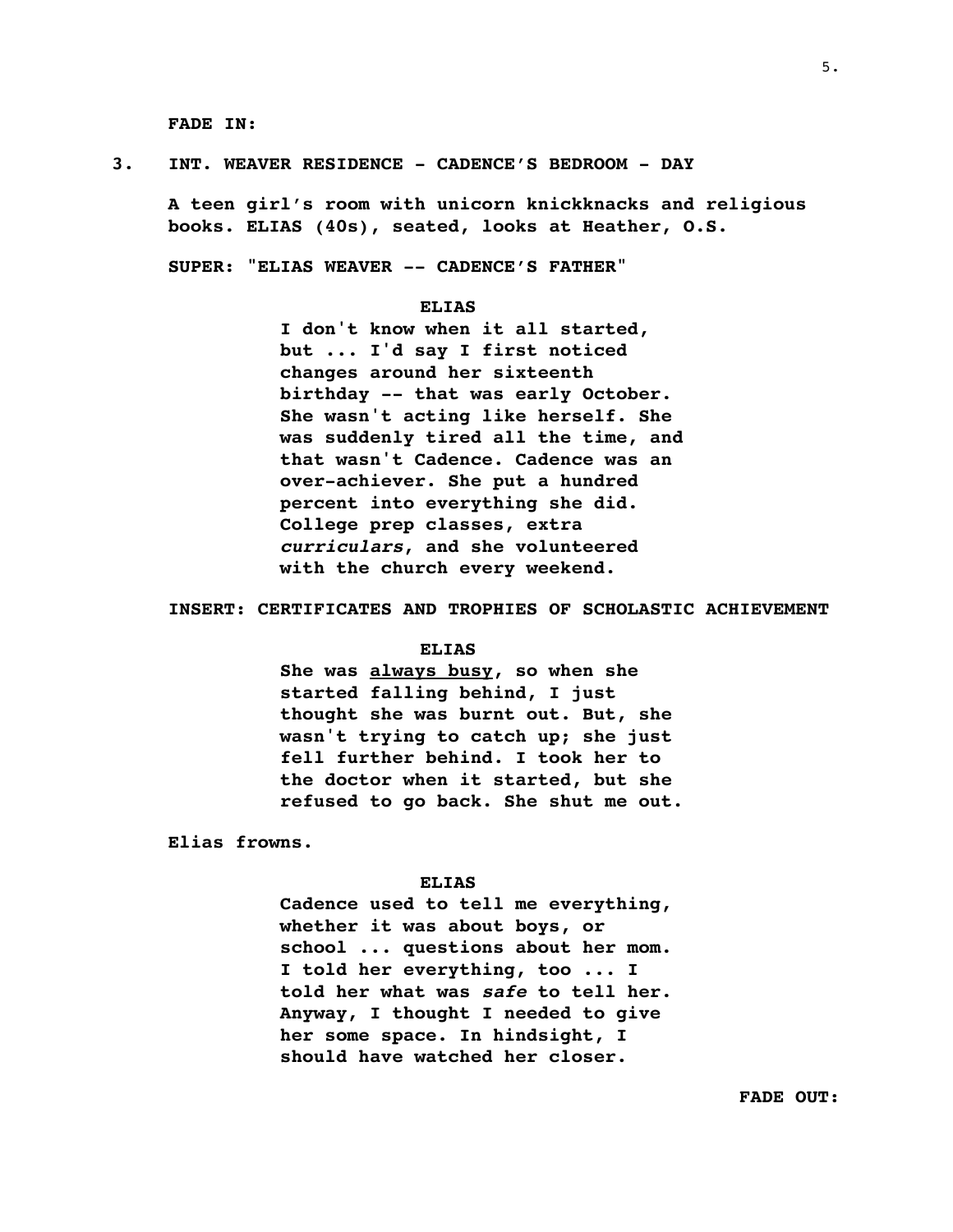## **SCENE 4**

# **SETTING** CADENCE'S ROOM: bed, nightstand, unicorn knickknacks.

## AT RISE

Sunny morning. Cadence sleeps hard as ELIAS, carrying a ceramic unicorn, knocks on her door and pokes his head in.

## ELIAS

Cadence. Hey. Sweetheart, it's after ten. (He enters and approaches the bed.) Cade?

(He gently rocks her awake.)

#### **CADENCE**

(Groaning, she rolls over to face him.)

What time is it?

ELIAS It's almost ten thirty. We need to hurry. Are you okay?

CADENCE I'm fine. But, I feel like I just fell asleep. Ten more minutes?

ELIAS

Honey, your meeting with the Point Loma rep is at eleven, so we gotta hurry. Come on.

(He pulls the covers off, grabs her by an arm and a leg, and playfully attempts to drag her out of bed -- she SCREAMS.)

## ELIAS

... Cade?

# **CADENCE**

Sorry. It just reminded me ...

## ELIAS

Honey ... did something happen last night?

# **CADENCE**

No. We just hung out with Ariel's new friend ... Iris. We just played games and stuff.

(Elias gives her a "dad" look.)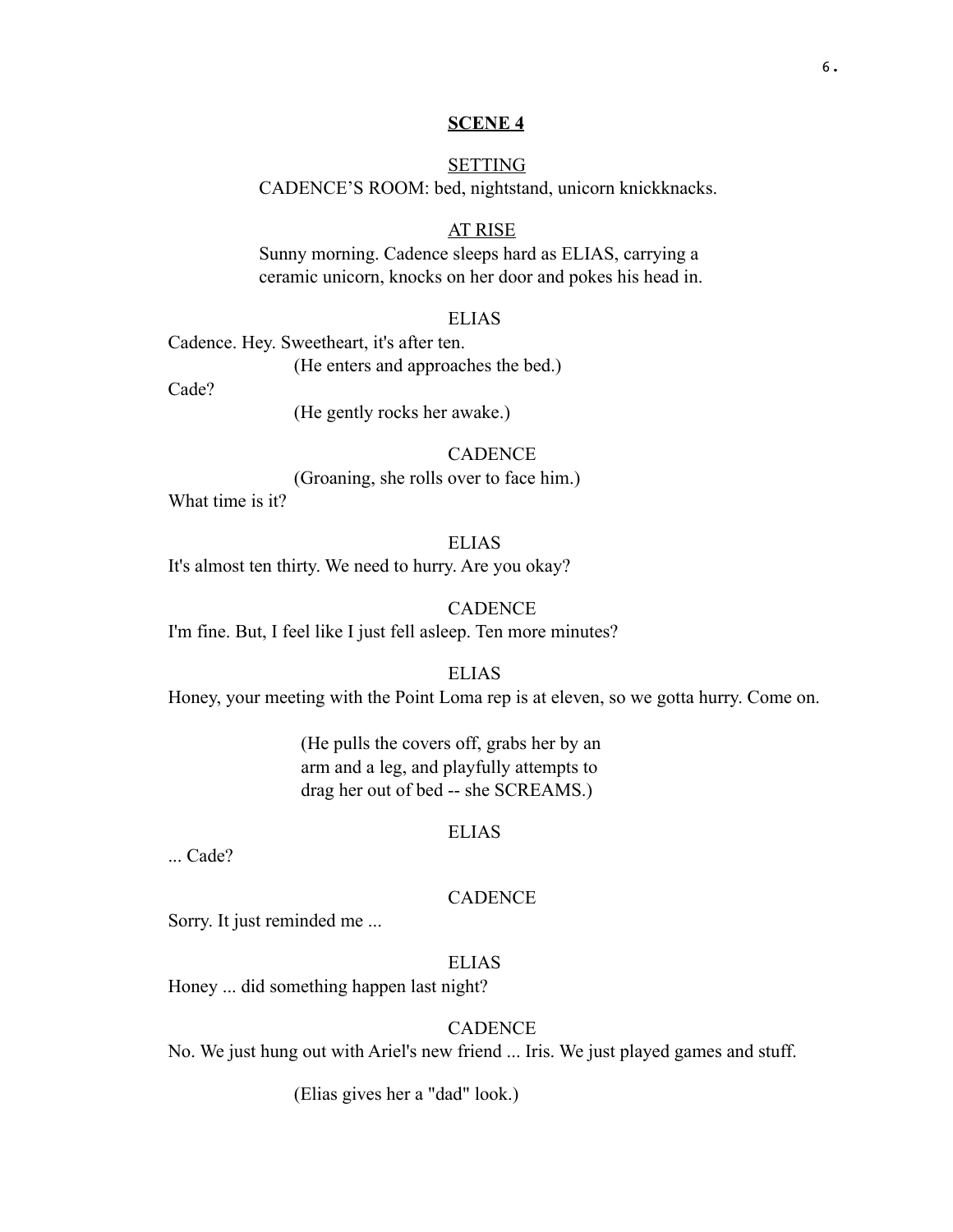## CADENCE

That's it, I swear. I was in bed by eleven -- honest.

## ELIAS

Were you drinking?

# **CADENCE**

No! I'm just a little shaken up. I had a bad nightmare and couldn't get back to sleep. It was so bad -- like, I woke up, and my heart was pounding. I thought I was going to die.

(Elias puts his hand to her forehead.)

# ELIAS

I'm not surprised. You've been running yourself ragged for two months!

## **CADENCE**

I have to. Opportunity waits for no girl.

## ELIAS

Do you want to talk about it? Your *dream*?

## CADENCE

I don't really remember it, but, whatever it was ... I know I didn't want to go back.

ELIAS It's probably about going to school out of state. It's a sign you should stay *here*.

## **CADENCE**

Dad!

#### ELIAS

Worth a shot.

#### CADENCE

(suddenly serious) Hey, dad? Don't freak out, but ... I had a seizure last night. But, it was just a little one.

(Elias's eyes grow wide with concern.)

## **CADENCE**

No, it wasn't drugs, or anything. I promise. I think it's just the stress of not sleeping.

# **ELIAS**

I'm making you an appointment as soon as we get home. No arguments.

(Cadence nods, sheepishly.)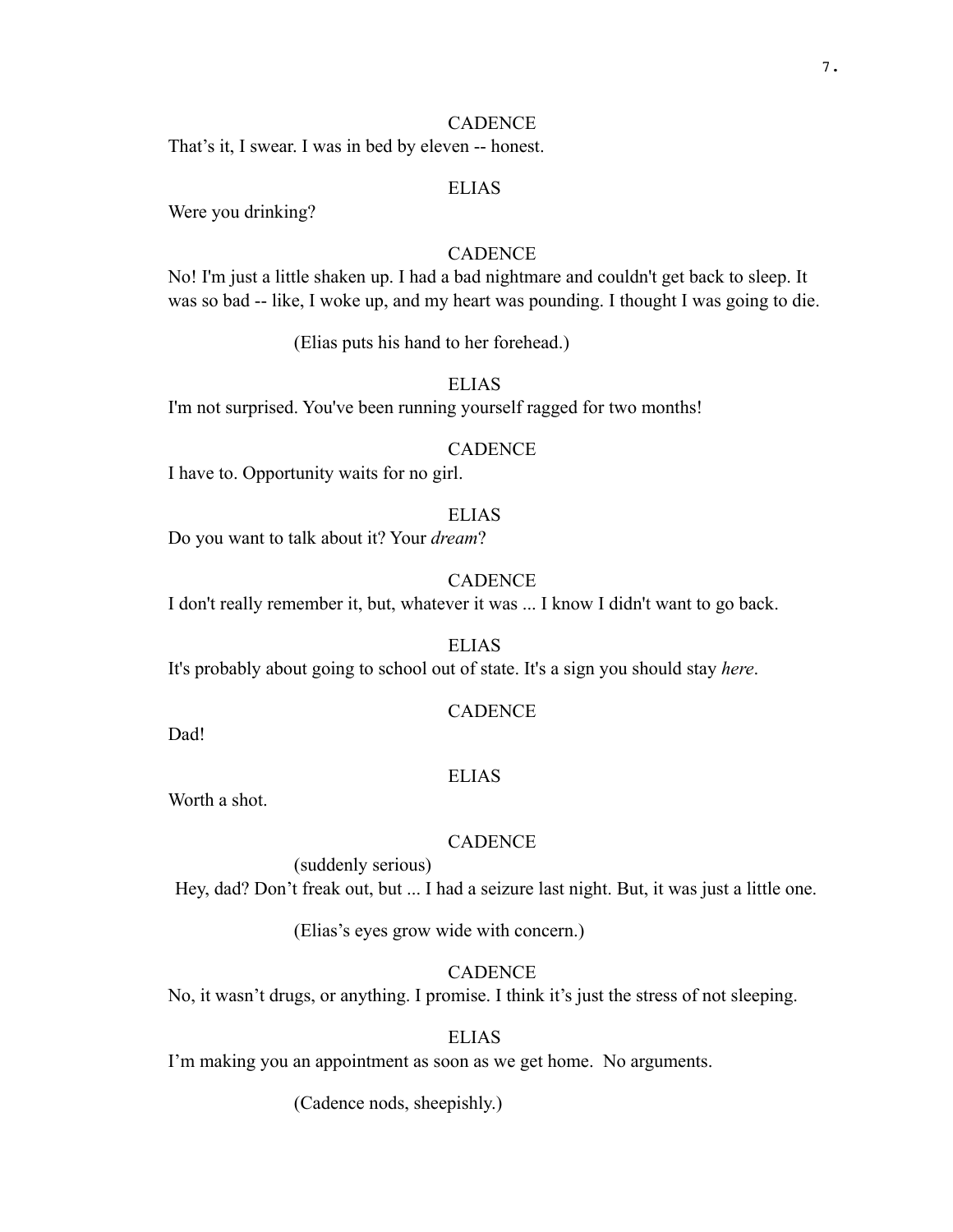## ELIAS

Oh, I almost forgot. I saw this at the flea market. One for your collection. (He hands her the unicorn. She smiles.)

## **CADENCE**

Awww. Thanks, dad. I love it!

# ELIAS

Good. Now, let's go so you can start the process of abandoning your old man.

(He tussles her hair and leaves.)

# CADENCE

(laughing)

Stop!

(She sets the unicorn on the nightstand. A second later, it flies off and shatters on the floor. She stares in disbelief.)

## ELIAS

(retuning)

You okay? I heard -- (He looks at the unicorn, confused.)

## **CADENCE**

Dad ...

## ELIAS

(teasing) ... You know, if you didn't like it, you could've just said so.

CADENCE

I'm so sorry. I tried to pick it up with dead hands ... I'll glue it back together tonight.

## ELIAS

You sure you're okay?

## **CADENCE**

Mhmm.

(Elias nods and leaves. Cadence scans the room, paranoid. BLACKOUT.)

#### END SCENE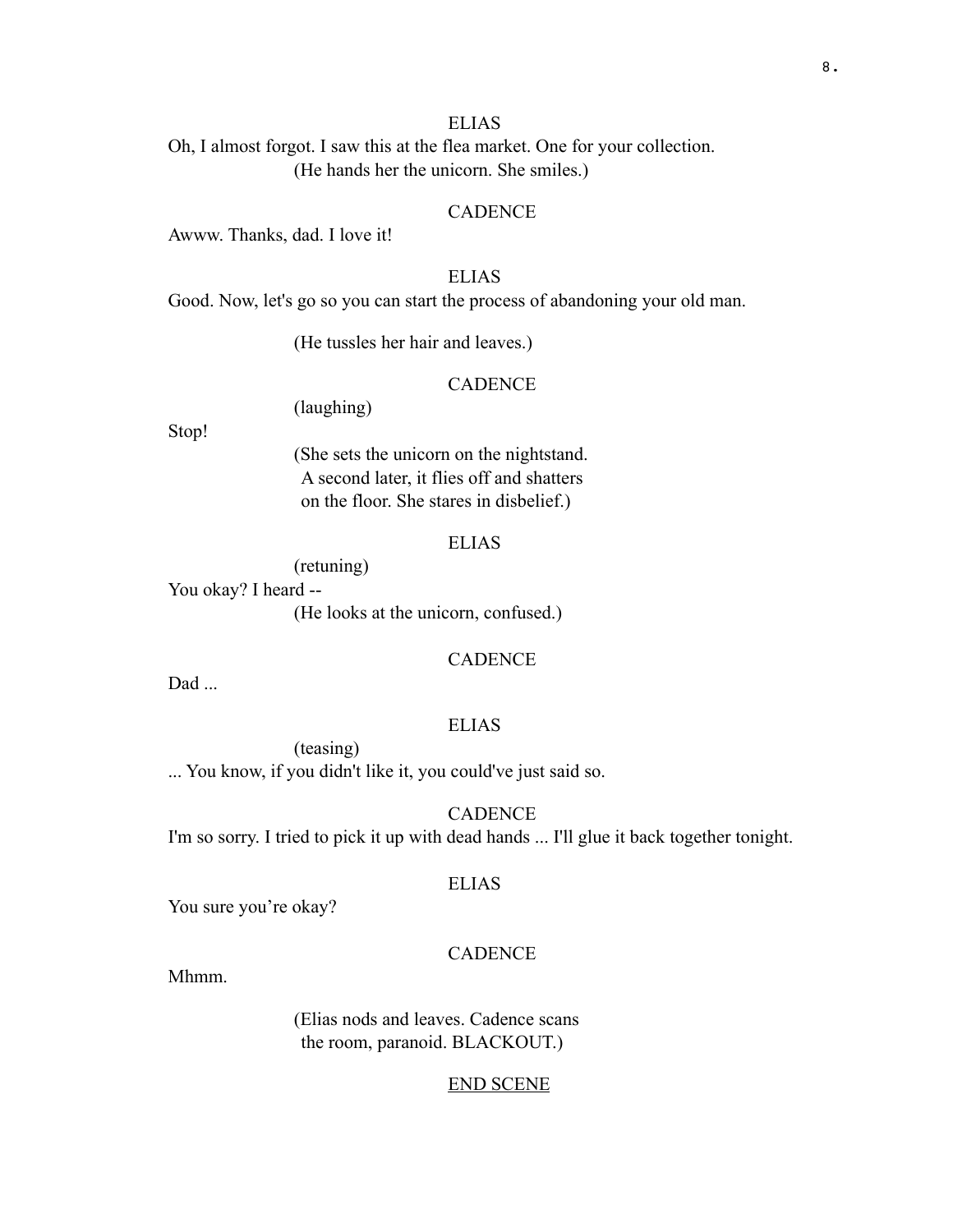**FADE IN:**

**5. INT. CHURCH - DAY**

**SETH (16), in his Sunday best, sits in the empty church.** 

#### **SETH**

**I first met Cadence in youth group, when we were ten, but we didn't start dating until last year. We were just starting to get serious.**

**SUPER: "SETH HARPER -- CADENCE'S BOYFRIEND"**

#### **SETH**

**We shared a lot of the same morals and beliefs, so I was really surprised she wanted to go to River Ridge; I think Ariel pressured her, because we weren't into that stuff.** 

**HEATHER (O.S.)**

**What** *stuff***?**

#### **SETH**

**I dunno. It's supposed to be this haunted road kids go to around Halloween. Ariel's friend was gonna give us a tour or something.**

**HEATHER (O.S.)**

**Iris?**

#### **SETH**

**Yeah. So, I went, too. To protect her. They took us to the cemetery.**

**HEATHER (O.S.) ... What happened in the cemetery?**

#### **SETH**

**Like I told the police many times, I don't know what happened. And what I think happened doesn't make sense ... it only makes me look guilty when I say it.**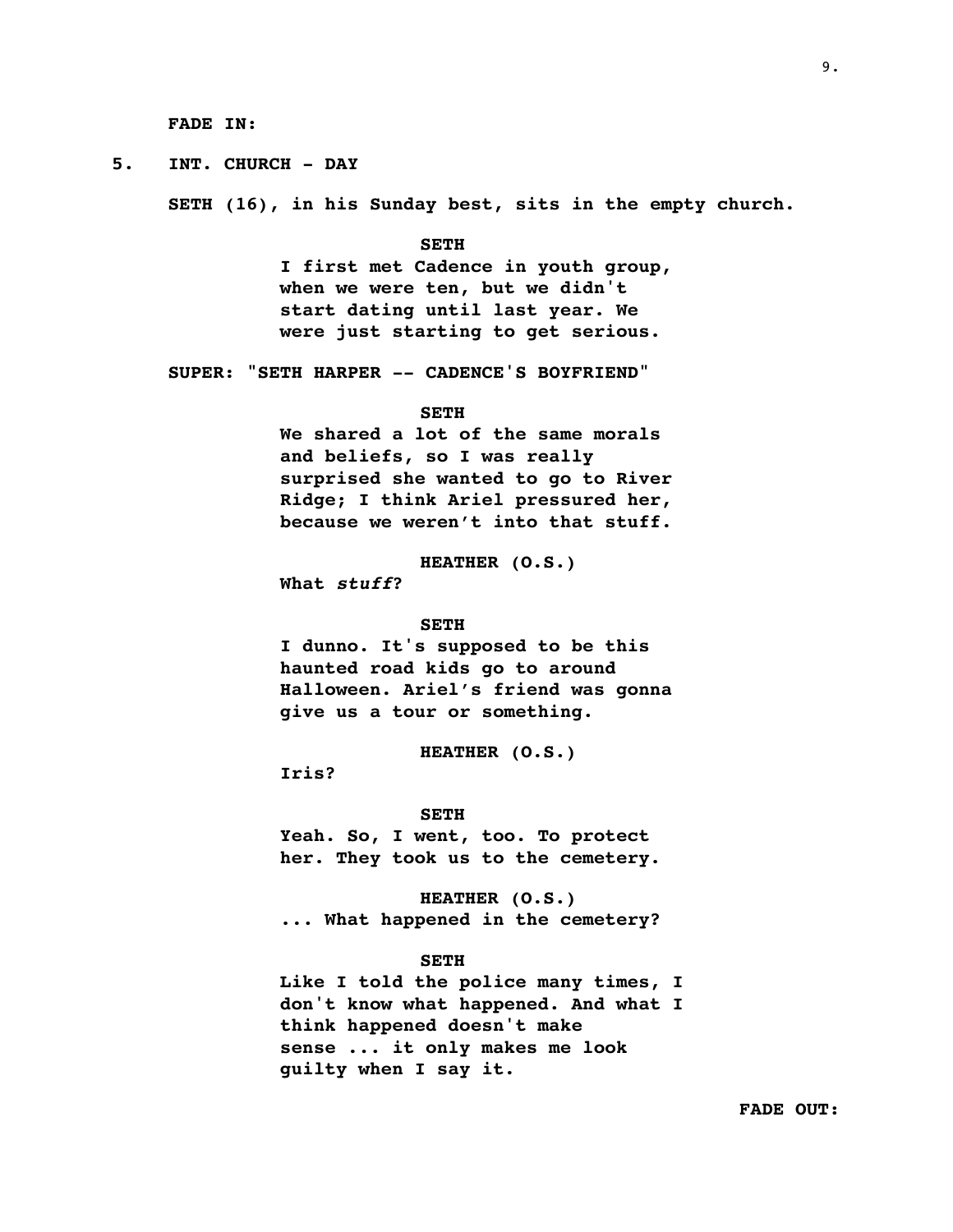#### **SCENE 6**

## **SETTING**

RIVER RIDGE CEMETERY. Fog fills the graveyard (in the aisles -- each audience member represents a headstone).

#### AT RISE

Carrying a flashlight and a large bag, IRIS leads Ariel, Cadence, and SETH onto a grassy knoll (on THE APRON).

## IRIS

There's a lot of dark energy on this land. Some legends talk about an abandoned farmhouse where cults performed human sacrifices just on the other side of the cemetery. All that pain -- all that death -- it manifests in places like this.

(Iris stops and looks around.)

Here's a good spot.

(She sits, turns off the flashlight, and pulls a spirit board out of her bag.)

## **CADENCE**

Wait ... we're playing here?

(Iris gives her a "duh" look. She takes a candle out of her bag and lights it with her book of matches. She closes her eyes and whispers to herself.)

#### SETH

(to Cadence)

You're not supposed to do this in a cemetery. Maybe we should just go.

## ARIEL

See, Cadence? Every time you bring him, he ruins everything.

(Seth looks at Cadence and motions to Ariel in a *"told you so"* sort of way. Cadence sighs.)

## **CADENCE**

Ariel?

(She wanders a few feet away from the others; Ariel joins her.)

## **CADENCE**

This is exactly what he's talking about. Why can't you be nice to him? He's my boyfriend.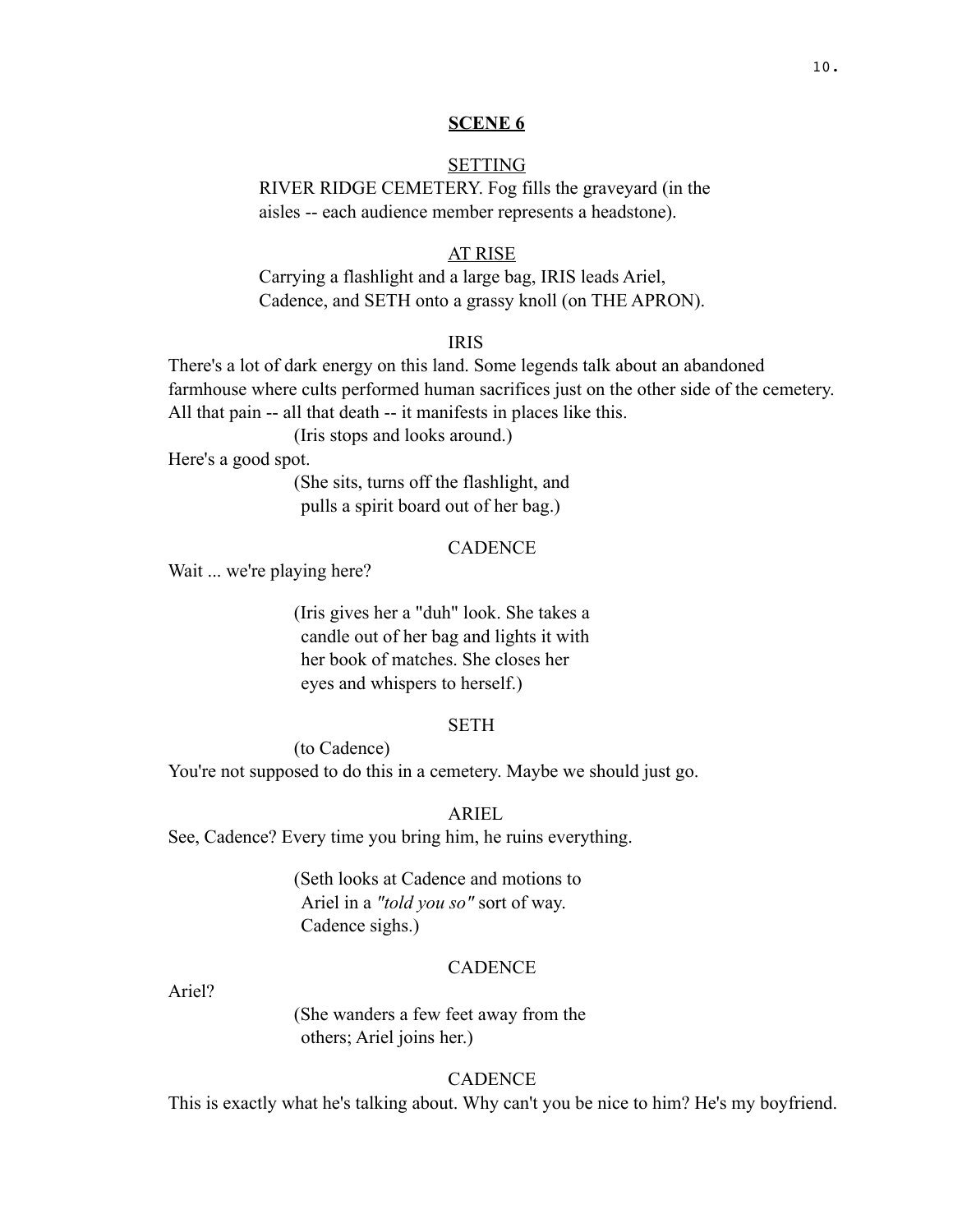And I thought I was your *best* friend. But I feel like the more time you spend with him - we're growing apart, Cade. Don't you see it? Seth limits you, and that's fine, if that's what you want, but I'm trying to make *new* friends, and I don't need him limiting me, too!

## **CADENCE**

Ariel, I'm sorry ... I didn't know you felt that way.

(Ariel crosses her arms.)

# **CADENCE**

Okay. I'll work on that, but would you please at least *try* to get along with him? For me?

(Ariel studies her for a moment, then shrugs. They hug and rejoin the group.)

## IRIS

I cast a protection. We should be good. You ready?

## ARIEL

Cadence?

(They look to her for an answer.)

**CADENCE** 

Yeah. Sure.

## SETH

Wait -- you want to *stay*?

## CADENCE

We can stay for a little while. It's just a game, right?

ARIEL Yeah. Like when we played Bloody Mary at Orchestra Camp.

#### **CADENCE**

(laughing) You mean *tried* to. We never said it a third time!

#### ARIEL

Yeah, well, same concept anyway.

# IRIS

This is no game. This is a tool -- a key that opens a doorway to the spirit realm. I assure you, whatever comes through that gate has no intention of playing *games*.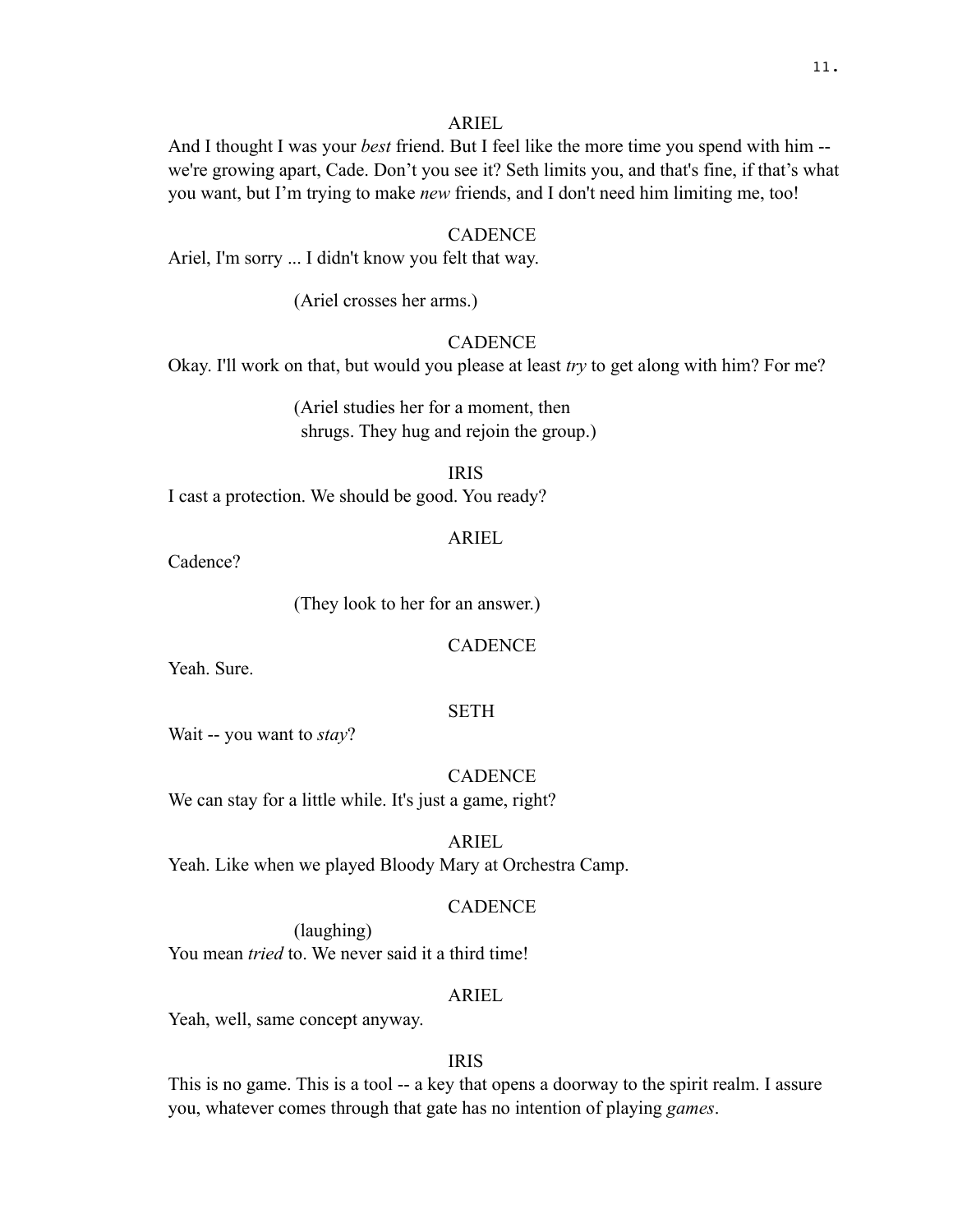(Cadence frowns, takes a step back ...)

## ARIEL

(noticing Cadence's fear) She's kidding. It's made by Hasbro, we bought it at work --

IRIS

-- If you're not going to take this seriously, we can just leave right now. Otherwise, I'd appreciate it if you'd respect my beliefs, and all of the spirits we summon tonight.

(The others become serious.)

IRIS

You said you wanted to know what really happened on River Ridge Road. Well, the only ones who know the truth literally died to find out. You want answers? You ask those who were there when it happened. And *this* is how you ask.

## ARIEL

Okay ... sorry Iris.

#### CADENCE

... We meant no disrespect.

IRIS

(touching the planchette, smugly)

Let's begin.

### SETH

(to Cadence) You sure you want to do this? You don't have to ...

> (Cadence looks at Seth with a frown, then at Ariel's reassuring smile.)

### CADENCE

(to Seth) No. It's fine. Really. (to all) So, who goes first?

## IRIS

(condescending) ... We all go at the same time.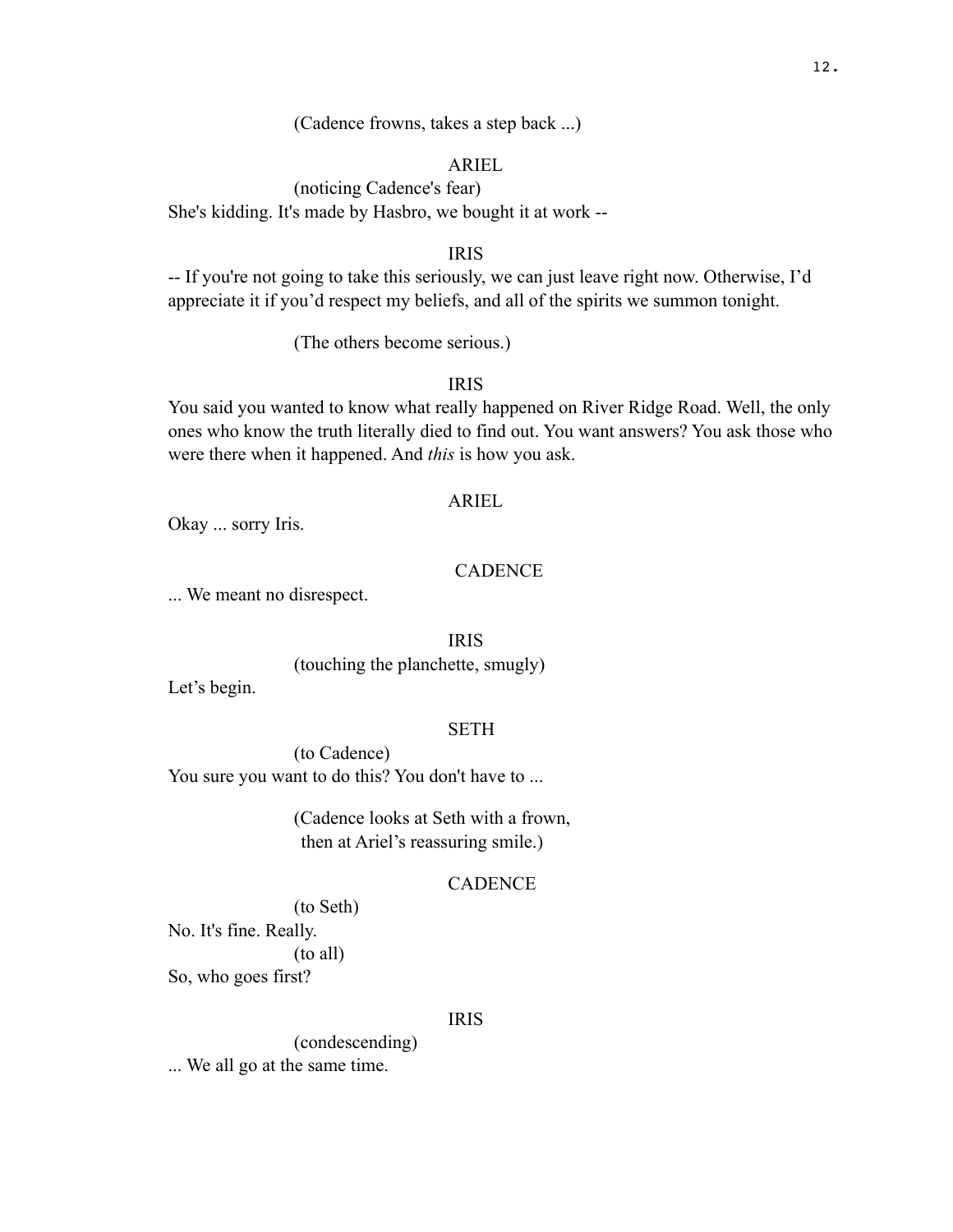Like this.

(Ariel puts her fingers on the planchette. The others follow suit.)

## ARIEL

And, now we ask it questions.

(The planchette travels the board.)

IRIS

Spirits of River Ridge, we invite you to our circle. If one or more are with us, say hello.

(The planchette drifts to "Hello.")

## ARIEL

Oh shit!

## SETH

It said hello ...

## IRIS

Quiet, everyone.

(to the sky)

A sincere welcome to all who are present. Who, may I ask, has joined us this night?

(The planchette spells out words:)

## ARIEL

*Y* ... *O* ... *U* ...

(The planchette swirls about, aimlessly.)

# **SETH**

*You*? Obviously. Is he confused, or just stupid?

(The planchette swirls faster.)

IRIS

Shut up! You're pissing it off!

# IRIS

(she squints at the board) It's still here, but it doesn't want to talk to me. It wants ...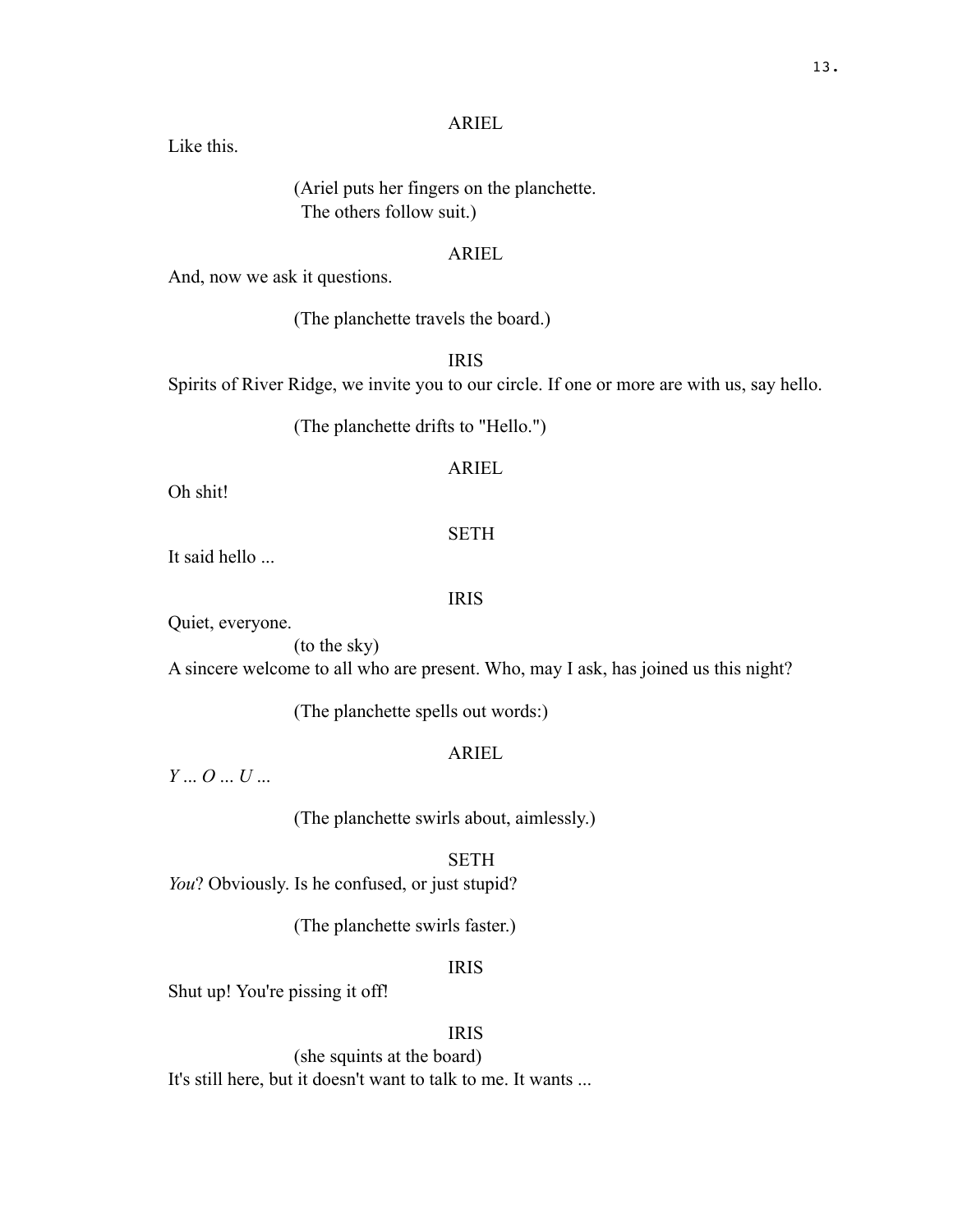(Iris' eyes drift to Cadence and widen.)

IRIS

... You.

## **CADENCE**

... Me?

## ARIEL

(to Cadence) Go on. Ask it something.

# CADENCE

I don't know what to say ... like ... (The planchette slows.) Okay. Hi. Um ... why are you here with us?

(The planchette starts to spell out ...)

# ARIEL

*C* ... *A* ... *D* ... *E* ...

#### **CADENCE**

Oh really funny, guys!

(Cadence takes her fingers off the planchette and jumps up.)

#### IRIS

Don't break the circle!

**CADENCE** What does it matter? Someone was totally pushing it.

## IRIS

Nobody was *pushing it*.

(Cadence looks at Ariel, then Seth - they both shake their heads, wide-eyed. Everyone unhands the planchette.)

## IRIS

But, very well. *You* lead the conversation.

#### ARIEL

You're not supposed to play alone ...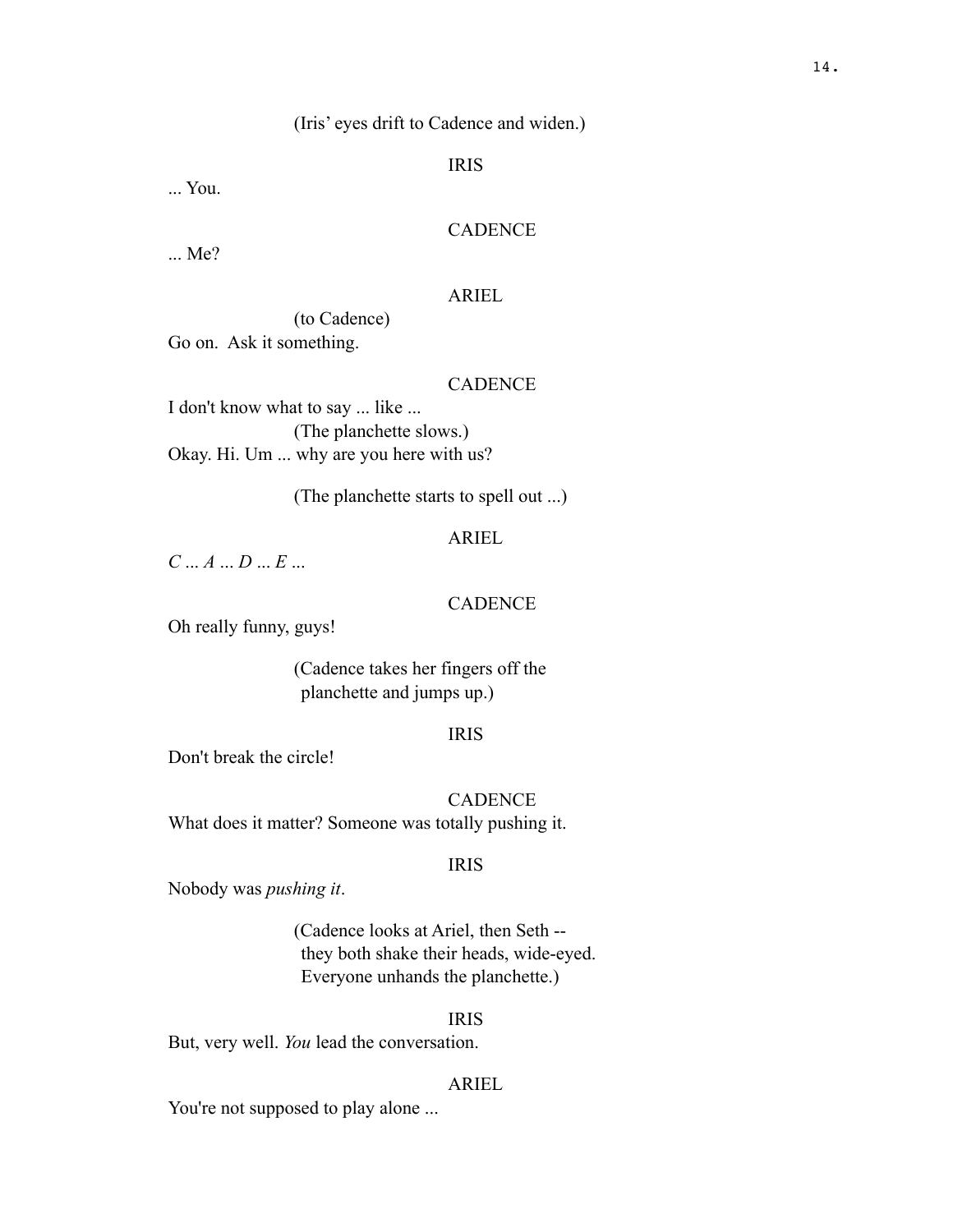#### IRIS

We're protected, remember? Go on, Cadence.

(Cadence looks from face to face. She clears her throat, sits back down, and places her fingers on the planchette.)

# **CADENCE**

Is ... is there something you want to tell us?

(The planchette swirls and spells ...)

# CADENCE

*P* ... *O* ... *O* ... *R* ... *J* ... *O* ...

#### (A LOW RUMBLING fades up.)

## SETH

Poor Joe? Who's Joe?

## ARIEL

Jealous much?

# (Seth glares at Ariel. The RUMBLING GROWS LOUDER. Cadence shrinks back from the planchette and screams. The RUMBLING STOPS.)

#### **SETH**

Cadence!

## ARIEL

Shit! Are you okay?

(Cadence breathes heavily, never taking her eyes off the board.)

## **CADENCE**

Did you hear what it said? (looking at her friends) Did you hear what it said?!

#### **SETH**

No.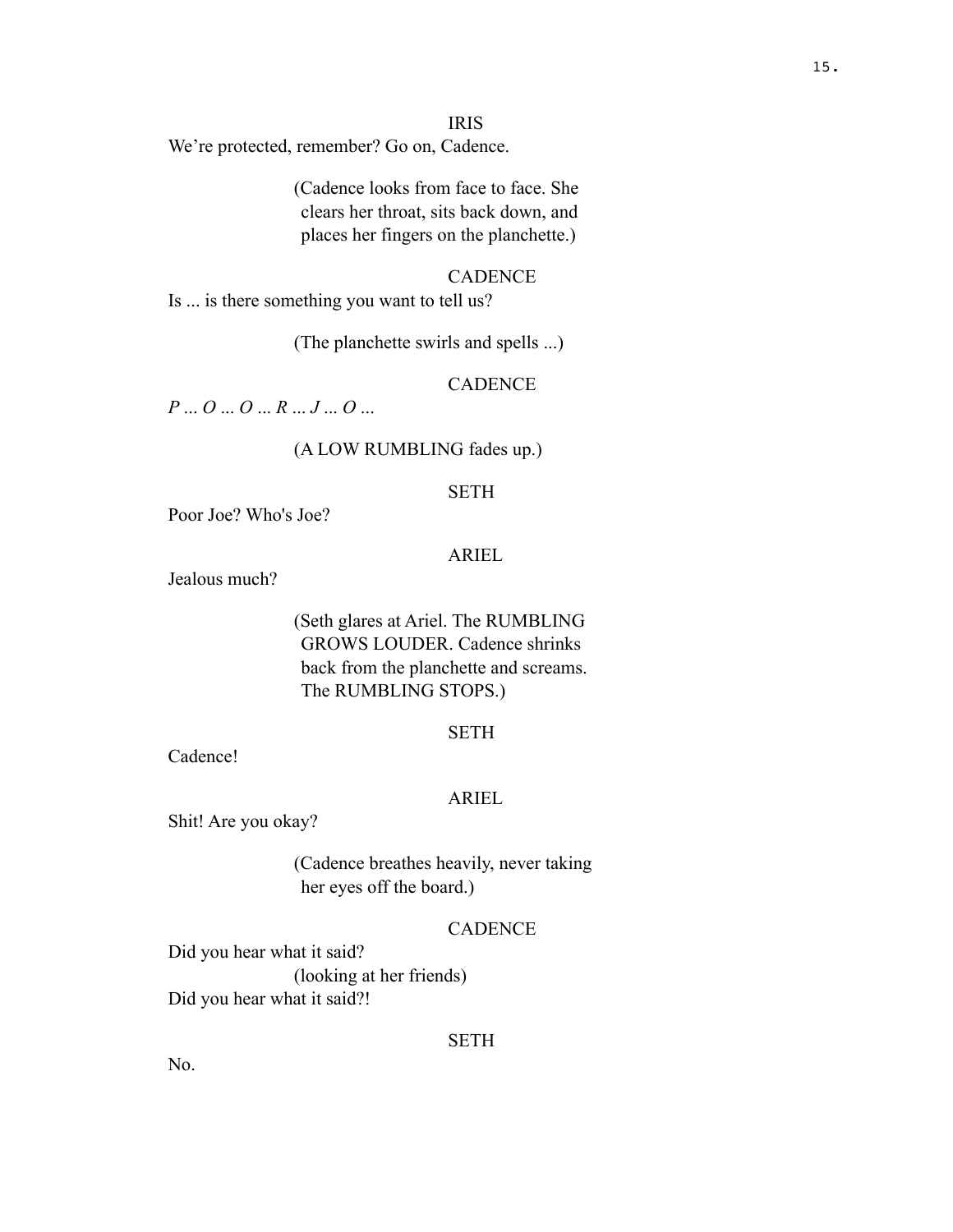I didn't hear anything, Cade.

# **CADENCE**

I don't want to play anymore.

(Iris blows out the candle and stands up.)

IRIS

Fair enough. There are plenty of other games we can play in a cemetery. Like ... tag!

(She taps Ariel's forehead and races away.)

#### ARIEL

Oh, Hell no!

(Ariel chases after her.)

# **SETH**

Hey ... you okay?

#### **CADENCE**

No. I'm really kind of freaked out right now. Can we go?

## SETH

Sure ...

(He hugs Cadence. She squirms away.)

## SETH

Cadence ... what's wrong?

## CADENCE

Nothing. I just have a big day tomorrow, so I should get some sleep. I'm meeting with someone from Point Loma in the morning ...

# SETH

Point Loma? You decided to go, and you didn't tell me?

## **CADENCE**

No ... I haven't decided yet. Not, you know ... *officially* ...

#### SETH

Am I just a distraction to you?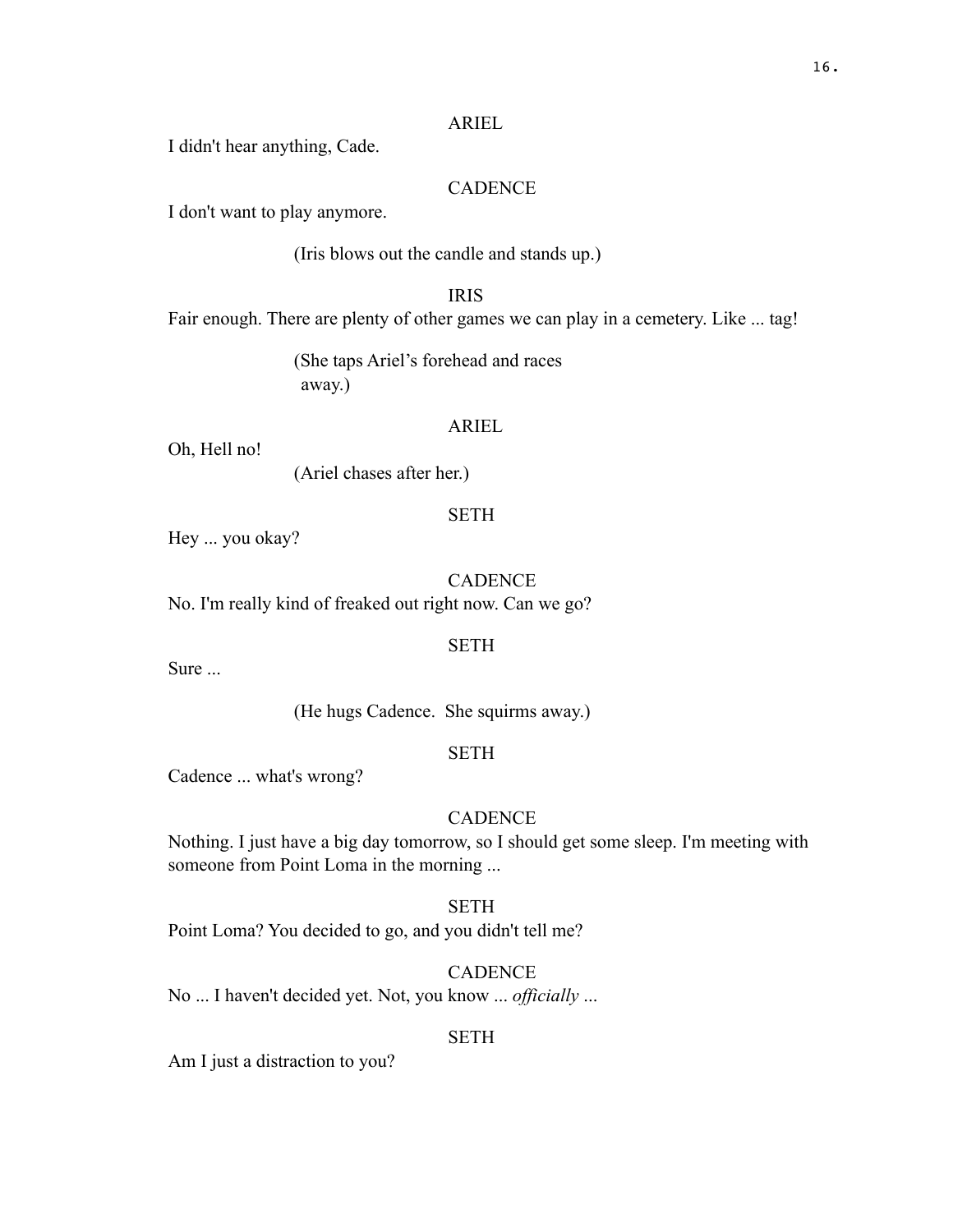## **CADENCE**

... What?

# **SETH**

What are we even doing? You won't have sex with me, you want to go to school across the country, and now you won't even touch me?! It was like pulling teeth just getting you to let me come tonight!

## **CADENCE**

You know we can't have sex. It's a sin till we're married, and I'm just not ready to think about that yet. Deep down, you know I'm right, and -- why are you doing this? Why do you always have to put me in this position? You know I care about you!

> (Seth clenches his quivering fist, stands tensely in front of her, and slowly calms his breathing. He relaxes his hand and starts walking away. He stops.)

#### **SETH**

He'd forgive us for having sex, you know. (He resumes his walk.)

#### **CADENCE**

Where are you going?

#### **SETH**

To take a leak.

(Seth wanders over the hill.)

(Cadence turns away.)

#### **CADENCE**

## (loud, to Seth)

You know, it's not like I haven't thought about it. You know I'm curious. Maybe I even want to do it, too. But I don't think we're mature enough to know what we want, and I don't want to make a mistake we'd both regret.

> (She shudders, as invisible hands touch her shoulders.)

Oh! You scared me. Your hands are cold. Gave me chills.

#### (sigh)

Seth ... you mean so much to me. And, just because I want to go to Point Loma, it doesn't necessarily mean I want to break up. I just don't want you to feel chained to me when you start meeting other people. It's not fair to you. It's not fair to either one of us. Please don't be mad ... hey -- that kind of hurts ...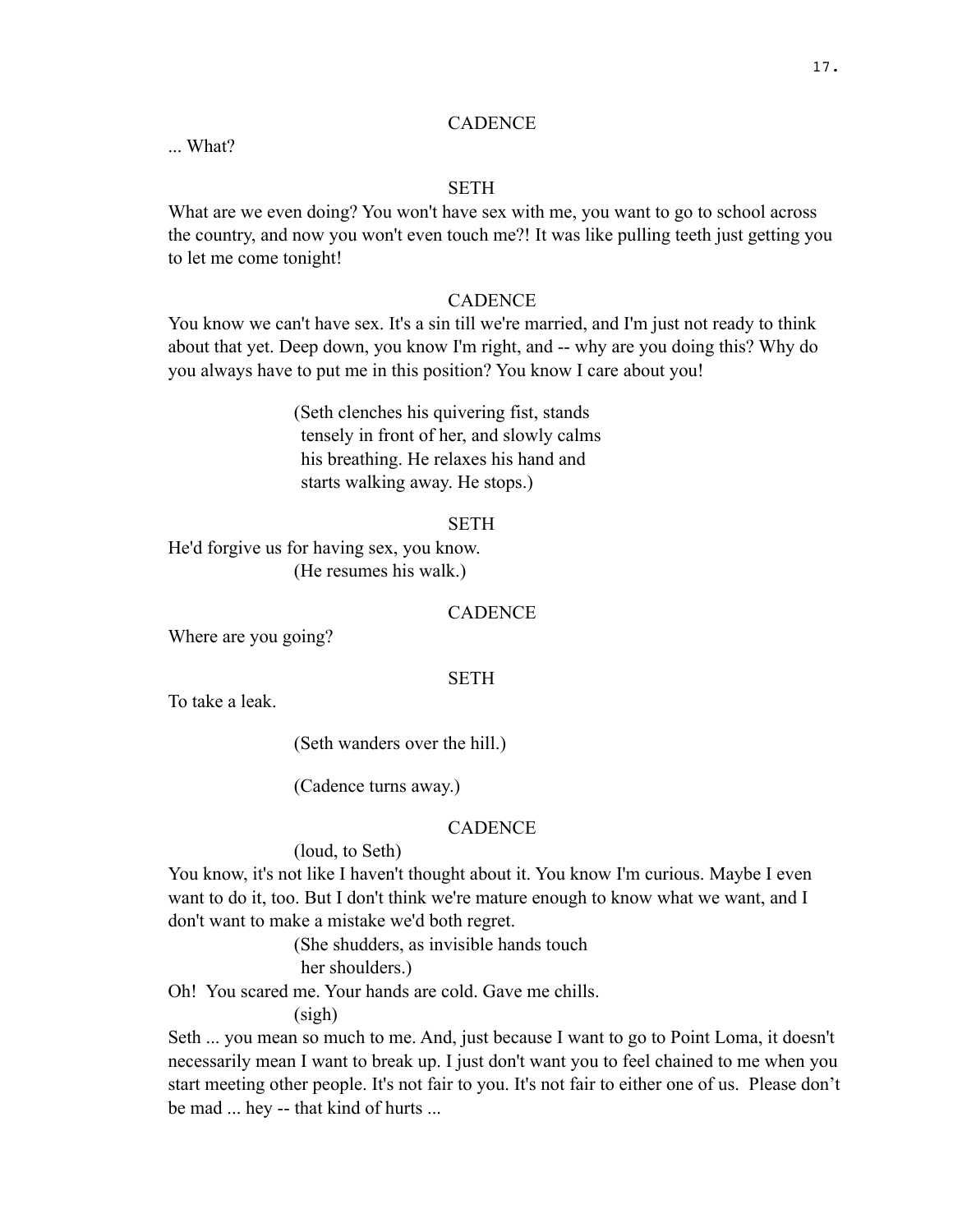(The RUMBLING SOUND FADES IN again. Cadence reaches to her throat to pry the invisible hands away.)

#### **CADENCE**

(choking) Seth -- hurting me -- let go --

> (Seth zips up and returns, oblivious to Cadence's predicament.)

## **CADENCE**

(choking)

-- Seth -- *choking* me --

(The RUMBLING CEASES. The

*presence* is gone. Cadence coughs and rubs her throbbing throat. She turns to see Seth approaching and backs away.)

# **SETH**

... Cadence?

## CADENCE

Stay away from me!

## SETH

What's wrong? ... Cadence?

(Cadence freezes up. Her body twists and writhes into unnatural positions. She has a brief seizure, then falls.)

## SETH

#### Cadence!

(He runs to her, turns her on her side.) Help! Someone help us!

> (Iris chases Ariel toward the hill. They stop giggling when they see Seth standing over Cadence. The girls look at Seth fearfully. Seth returns the stare, then eyes Cadence. BLACKOUT.)

## END SCENE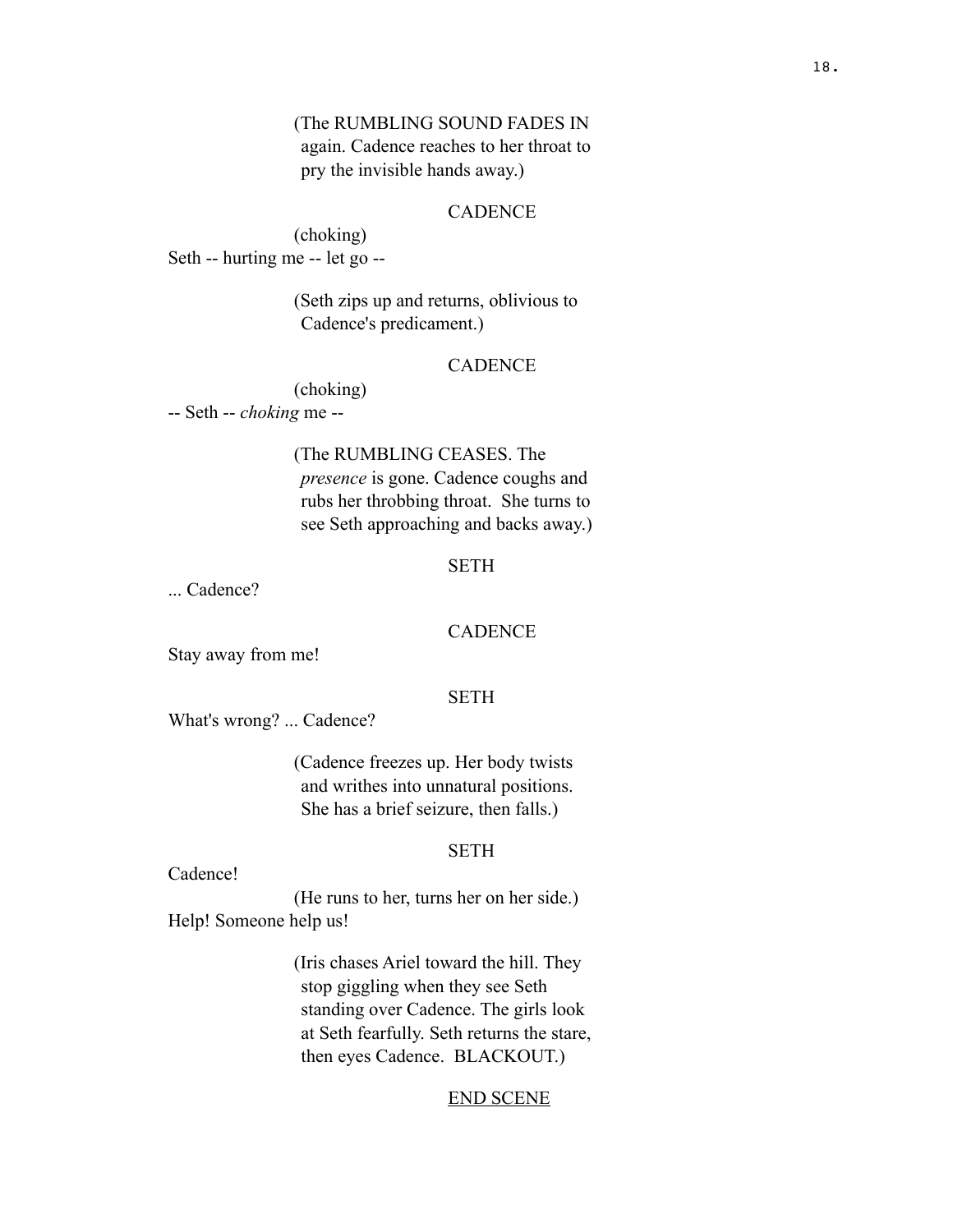#### **ACT II**

**FADE IN:**

**7. INT. RIVER RIDGE CEMETERY - DAY**

**ARIEL (17) sits in the grass playing with a flower.**

**SUPER: "ARIEL WHITE -- CADENCE'S BEST FRIEND"** 

**ARIEL**

**Okay, look at the facts. One, they were together for a year and she had no intention of having sex with him.**

**Ariel yanks a flower pedal.**

#### **ARIEL**

**Two, she was going to school in California next year, which means that three -- though not a fact, but heavily insinuated -- she was probably going to break up with him! (deep breath) When I found them, Cadence was on the grass, seizing, and Seth was standing over her. Tell me that's not suspicious!**

**HEATHER (O.S.) Are you saying you think Seth did something to her?**

#### **ARIEL**

**I think she broke it off, and he didn't take it well. Seth was jealous. He was abusive. ... I think he tried to force himself on her. She was so withdrawn after that. Her glow was gone. Her**  *innocence***. Cadence used to smile all the time -- it was contagious. She was the most charismatic person I'd ever met. It's what made me ...**  *fall* **for her in the first place.** 

19.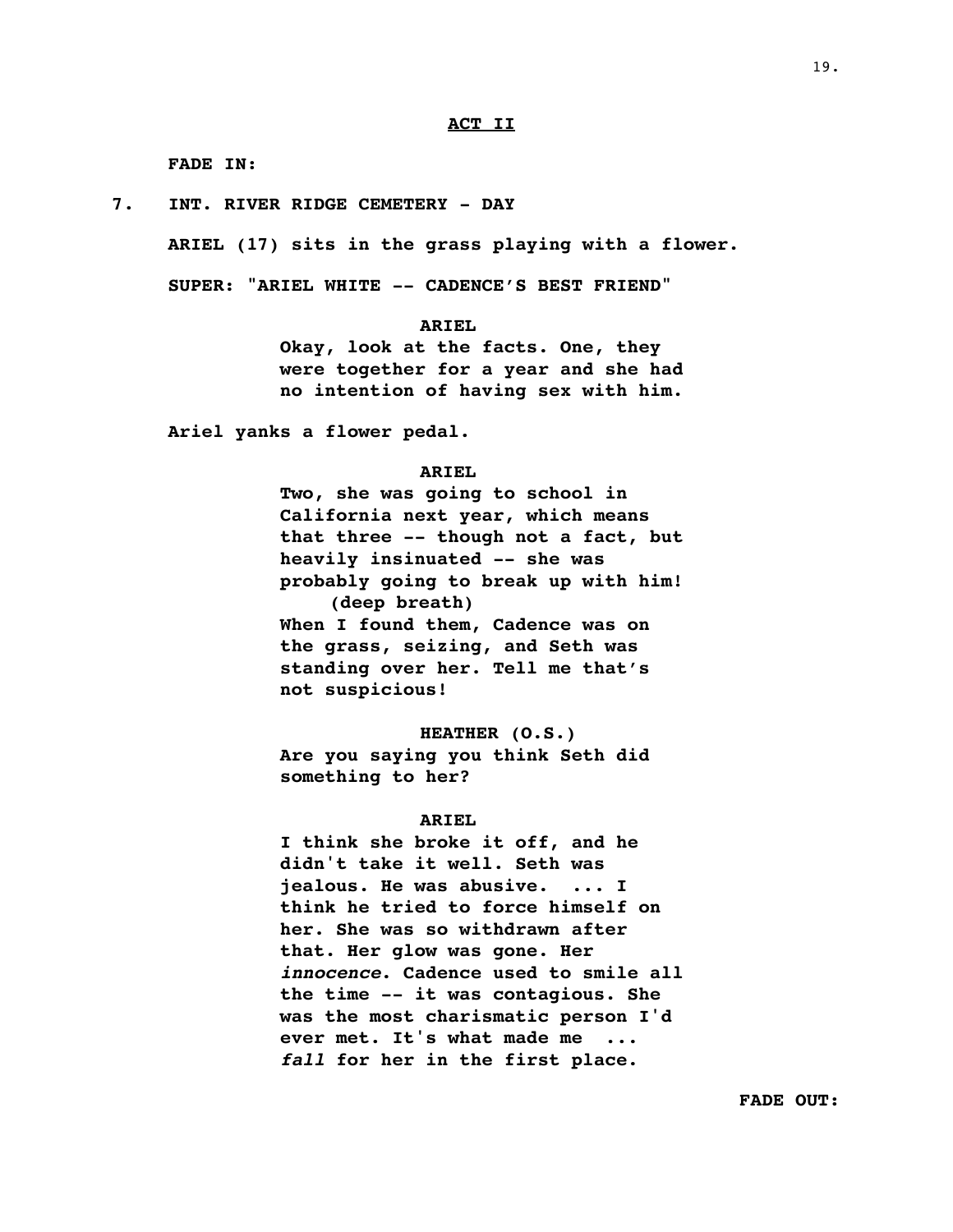#### **SCENE 8**

## **SETTING**

CADENCE'S BEDROOM: it's a mess -- disorganized and unkempt. The unicorn ceramic is on the nightstand, still in pieces.

## AT RISE

Cadence sits on the edge of her bed, but slouched, as though being suspended by the invisible strings of an invisible puppeteer. Her hair, in her face, is disheveled, and her breathing is slow and steady. She stares, unblinking ...

(Ariel enters with a notebook.)

#### ARIEL

Hey, Cade. How are you feeling?

(Cadence ignores her.)

## ARIEL

I brought your homework for Miss Chandler's class. I'll just set it ...

(She sets it on the nightstand. She

examines a piece of ceramic, returns it.)

Seriously, now does someone go from four years perfect attendance to missing a whole week of school? I guess you've earned it ...

(She looks at Cadence, takes a breath,

and brushes Cadence's hair back to see

her emotionless face. She frowns.)

I heard the doctors said everything was okay. Like, aside from the seizure.

(Cadence ignores her.)

## ARIEL

Do you want to talk about what happened? ... With Seth? They didn't find ... anything, but if he hurt you, I swear to G--

> (Cadence twitches, ever so slightly. Ariel jumps a bit, startled by the reaction.)

## ARIEL

... Cade?

(Cadence is frozen again.)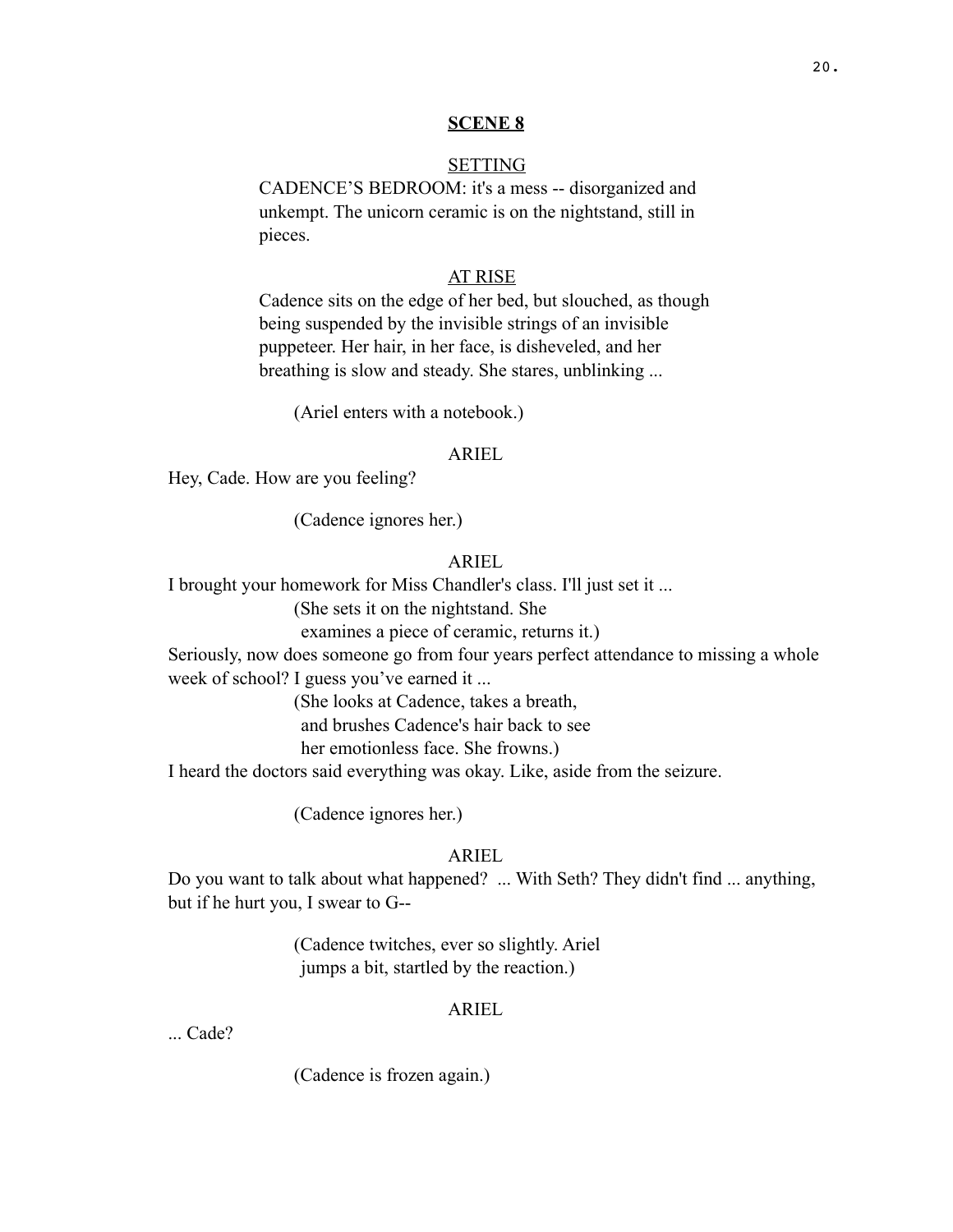(clears her throat)

There are resources. If you don't want to talk to me, we can call someone ...

#### CADENCE

(unmoving, quietly)

Is that what *you* did?

## ARIEL

... Huh?

## CADENCE

Did you call someone when your step dad took your virginity by the lake?

(Ariel wells up.)

#### ARIEL

How ...

(broken) I never told you about that. I never told anyone --

# **CADENCE**

-- He was drinking a six pack one night, after everyone went to bed. You came downstairs for a glass of water.

(Ariel sobs.)

## ARIEL

Don't --

# **CADENCE**

-- He asked if you wanted to go outside and watch the stars with him. You said yes. You were so excited.

#### ARIEL

Please don't, Cadence -- don't say it --

# **CADENCE**

-- And, when you reached the lake, and he offered you a *taste* --

## ARIEL

-- Stop it!

## **CADENCE**

-- You felt so special. You were bonding. It was going to be your little secret --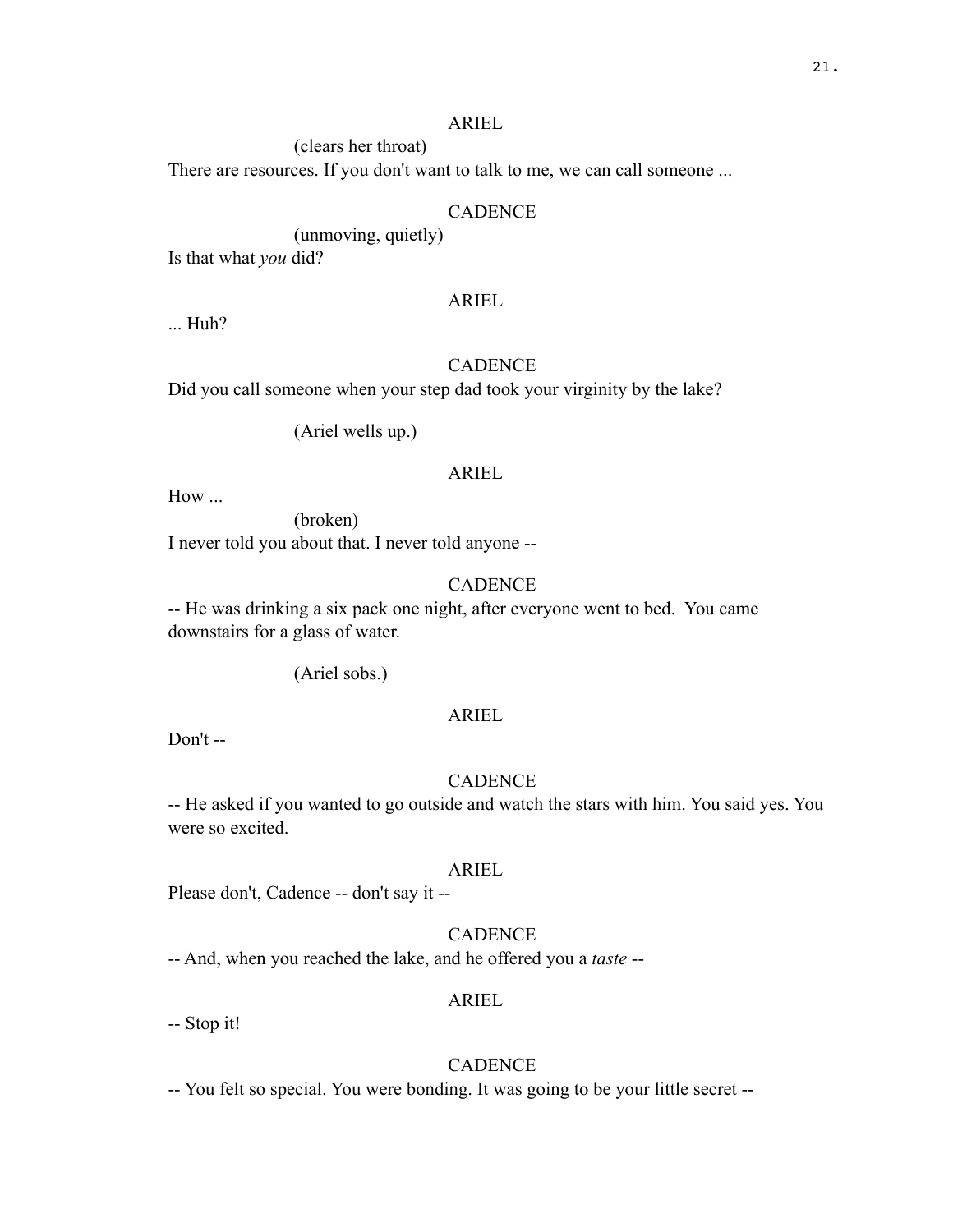-- Stop it, Cadence!

# **CADENCE**

Remember the constellation you focused on when it happened? Virgo. Ironic, isn't it?

## ARIEL

Shut up!

# **CADENCE**

You think about that constellation every time, don't you? Or, at least you did before you started thinking about *me*. And now, you're all kinds of fucked up, aren't you?

## ARIEL

(bawling)

... *Cadence* ...

## **CADENCE**

You'll never heal, Ariel. That's why nobody wants you. Not me. Men. Women. Hell, your step dad won't even touch you anymore, will he?

> (Ariel heads to the door and stops. She turns around, emotional.)

## ARIEL

I know you're angry. This should've never happened to you, but it did. We all deal with it in our own way. You want to take it out on me? It's not okay, but -- whatever. Sometimes we say things we don't mean -- I get it, it hurts -- but I forgive you. I'm your best friend, and I'm not going to let you go through this alone.

(Ariel sits beside her on the bed.)

## ARIEL

Cadence ... I *love* you.

(She tries to initiate a hug. Cadence snaps to life and yanks her to the mattress by her hair with seemingly superhuman strength -- their faces are inches apart.)

# **CADENCE**

Is this what you want?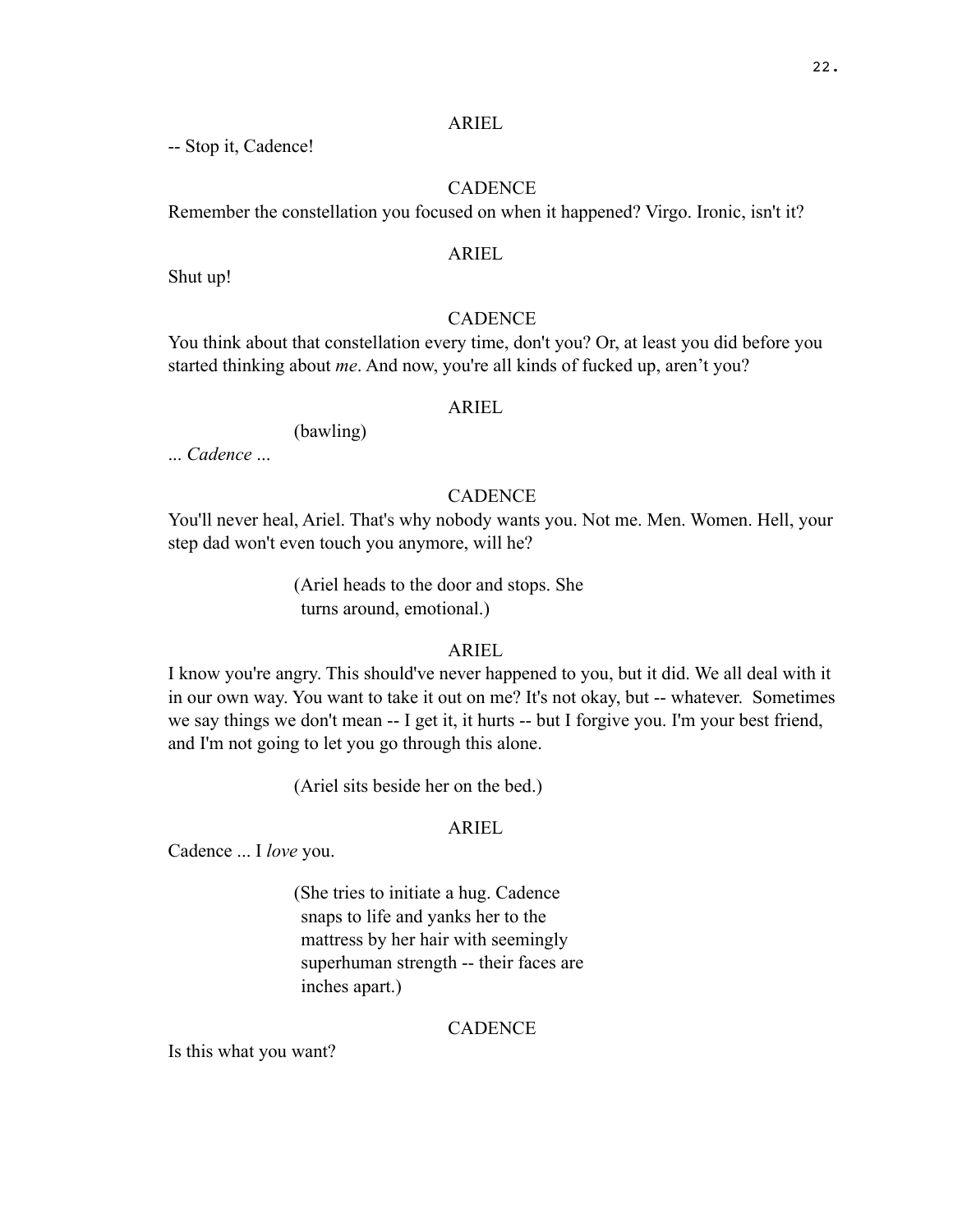No! What are you doing?

# CADENCE

Liar! It's what you've always wanted!

(Cadence slowly, subtly inhales her essence and slithers over Ariel's face with her own like a snake.)

# ARIEL

Cadence!

(Cadence licks Ariel's cheek slowly, savoring her fear. She BITES her neck.)

(Ariel SCREAMS.)

(Cadence throws her to the floor.)

(Ariel escapes the bedroom.)

(Cadence sits up and examines her body as though using it for the first time. It contorts -- with CRACKING NOISES -- into strange positions, as though being manipulated by an unseen puppeteer, though her face never changes.

(Her body returns to normal, as though the puppeteer has clipped his puppet's strings. Cadence settles into the same catatonic state as before.)

(THE RUMBLE FADES BACK IN. It STOPS abruptly.)

**CADENCE** 

(glib)

Poor Joe.

(BLACKOUT.)

END SCENE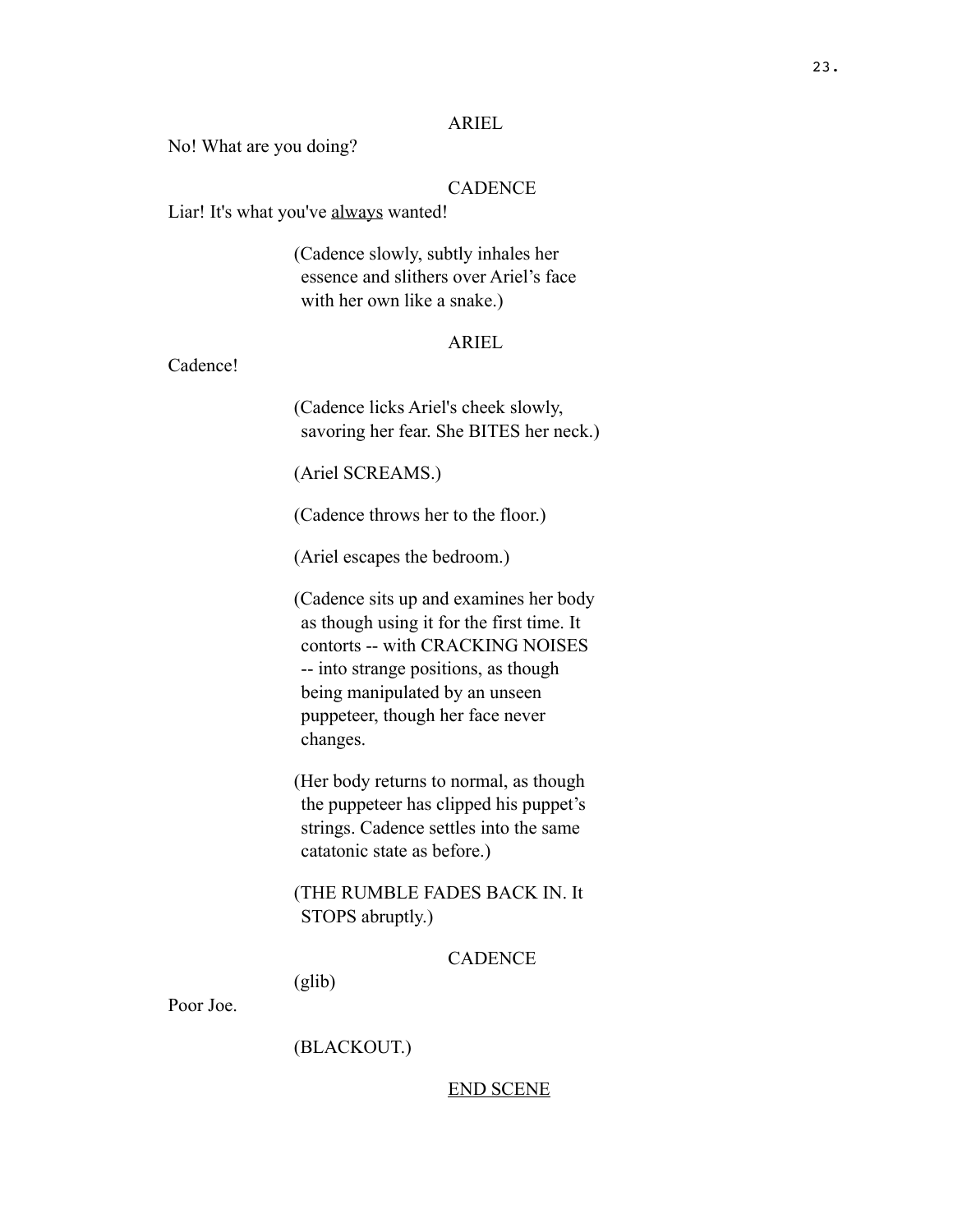**FADE IN:**

**9. INT. CHURCH - DAY**

**Seth sits at the end of his pew, avoiding eye contact.**

#### **SETH**

**Cadence avoided me for a week after the cemetery. Probably because of Ariel's** *lies***.**

#### **HEATHER (O.S.)**

**Why would she lie?**

#### **SETH**

**Because she's jealous. Cadence and I are very spiritual. Our souls are connected, and Ariel hates that. I could never hurt Cadence. I loved her. That night at the cemetery, sure, we fought. I didn't like how Ariel treated me, and I got jealous. The whole Point Loma thing came up again. I got upset -- I yelled, but, I didn't do what she said I did!** 

**He catches his breath.**

#### **SETH**

**After that, I ran off. I do that sometimes, if I feel like I'm losing control, but, when I came back to apologize, she said I choked her. I swear I didn't, but then, she had a seizure. I tried calling her every day after that, but she didn't answer, so I prayed. A few days later, I sent her a text asking if she'd talk to our pastor with me. She responded that night -- she asked me to meet her in the cemetery. She said she had something to tell me, about whatever was going on with her, but she made me promise I wouldn't tell anyone ...**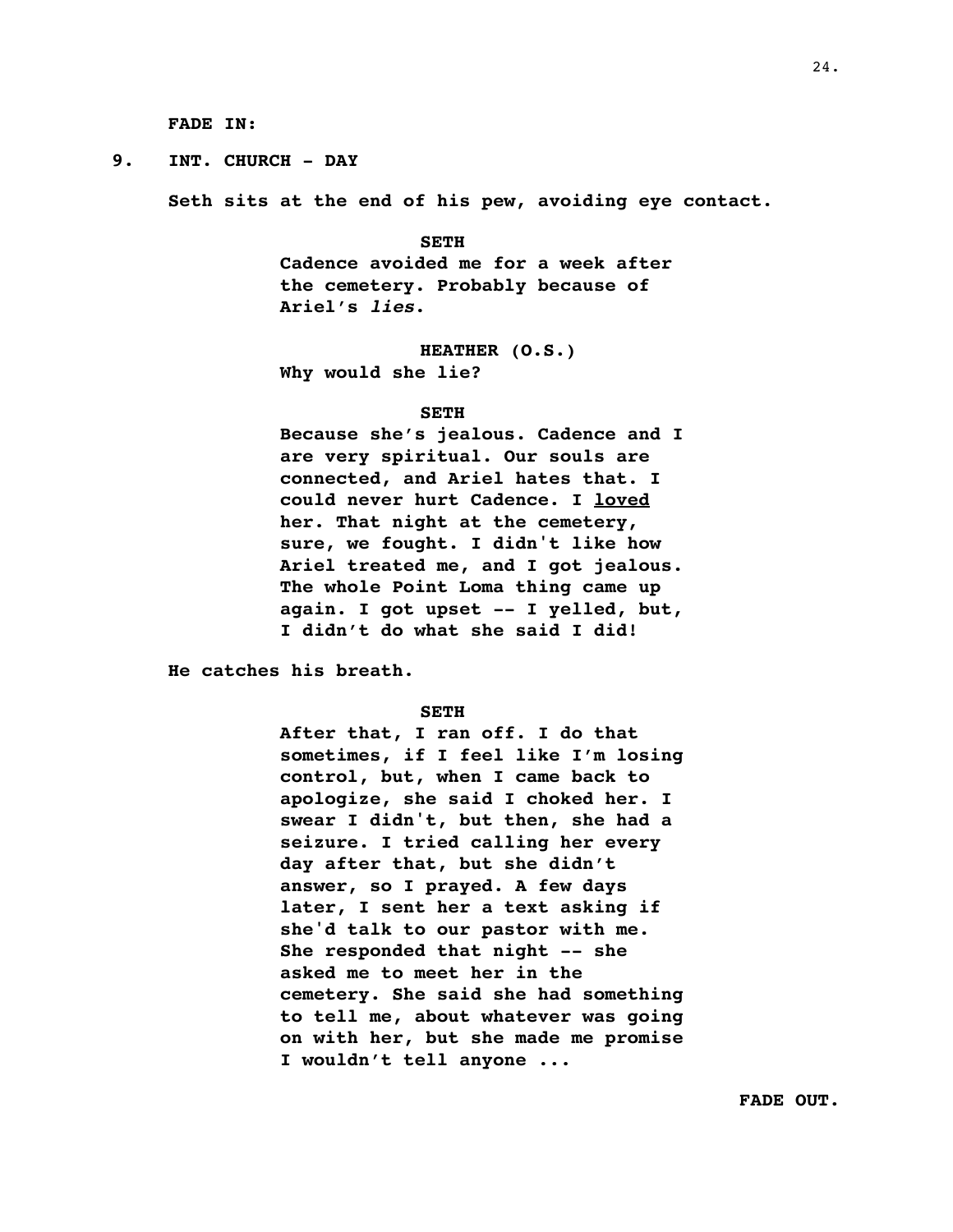#### **SCENE 10**

# **SETTING** RIVER RIDGE CEMETERY: FOGGY, DARK, and COLD.

# AT RISE

Cadence sits on the grassy knoll (facing upstage) in the pitch black cemetery. She becomes illuminated when:

(Seth shines his flashlight in search of Cadence. His beam finds her ...)

## **CADENCE**

(monotonous) Poor Joe ... poor Joe ... poor Joe ...

#### **SETH**

Cadence?

(Cadence stiffens up.)

## SETH

I'm so glad you're okay. I missed you so much. Thank you for giving me a chance to -- (he stops walking.)

(Cadence stands up, still facing away ...)

## **SETH**

... Cadence?

(He touches her -- she jerks away.)

SETH

I'm sorry about that night. I shouldn't have yelled ...

### CADENCE

You did more than yell, Seth. You really *hurt* me.

SETH

What are you talking about? ... Ariel's lying! Whatever she said -- I didn't touch you!

# CADENCE

Yes, you did, Seth. You cut me deep! Can't you see that?!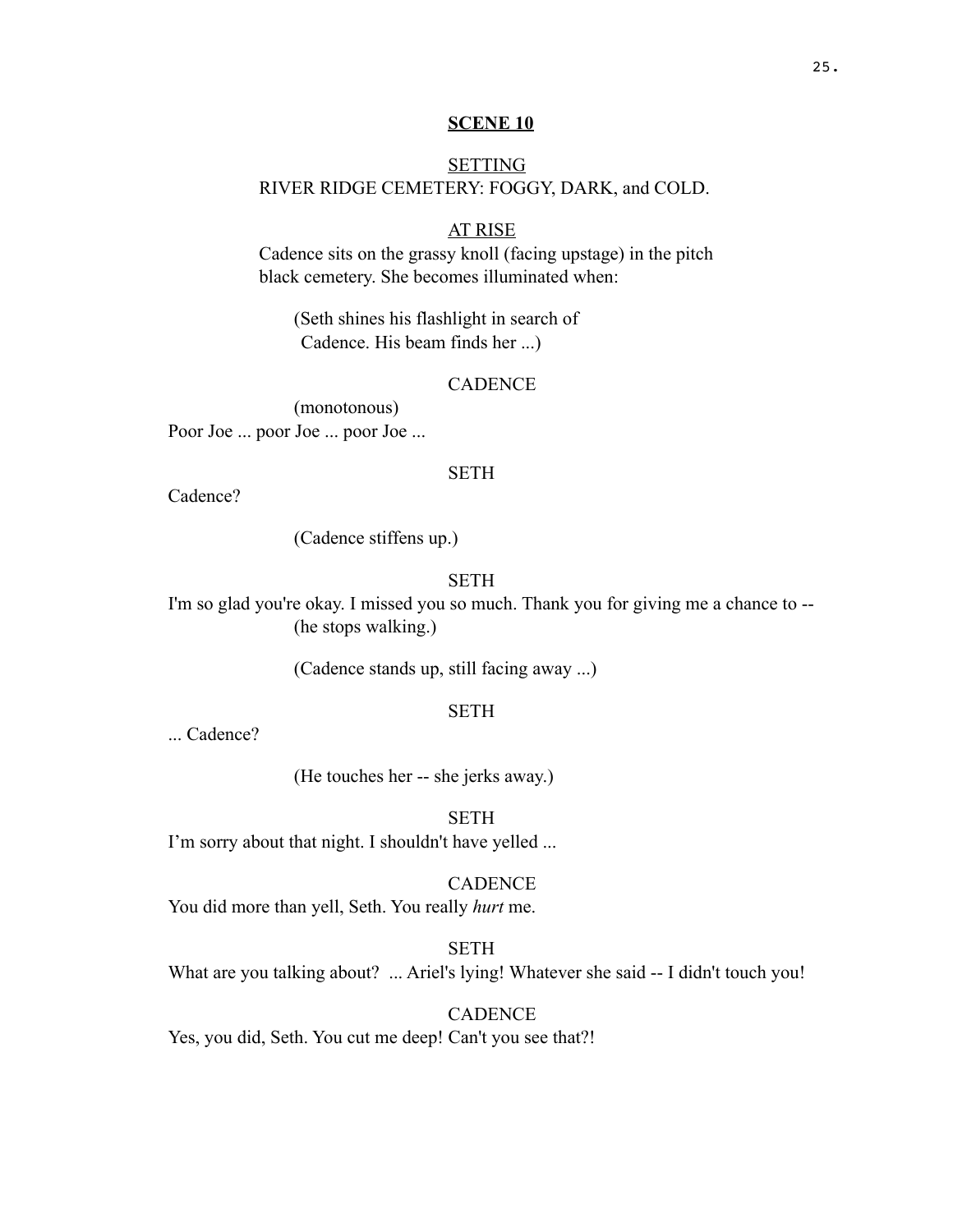(Cadence turns around to reveal fifty or so razor blade cuts on her arms, and a bloody razor blade still in hand.)

#### SETH

Oh my f--

(his beam trembles as he backs away.) Why did you do this?! ... Come on -- we have to get you to a hospital.

> (He moves closer. An unseen force grounds him. He struggles, but he's pinned. The beam shines on her face.)

## **CADENCE**

First, you forced yourself on me, and now you've lured me back here to mutilate me? (Cadence rips strands of her hair out.)

SETH

Cadence -- I would never do those things! I love you!

## **CADENCE**

That's a shame. Love is *blinding*. (She takes the razor and slowly inches it towards her eyeball ...)

## SETH

Stop! Don't do this! We'll go to the pastor -- he can help!

(Cadence stops and eyes him, furiously.)

**SETH** 

That's the answer, isn't it? Cadence -- pray with me!

(Cadence's face morphs into a scowl.)

## SETH

*Our Father, Who art in Heaven* --

(Cadence chokes him with her foot.)

# **SETH**

(firmly) -- *Hallowed be* -- *thy name* --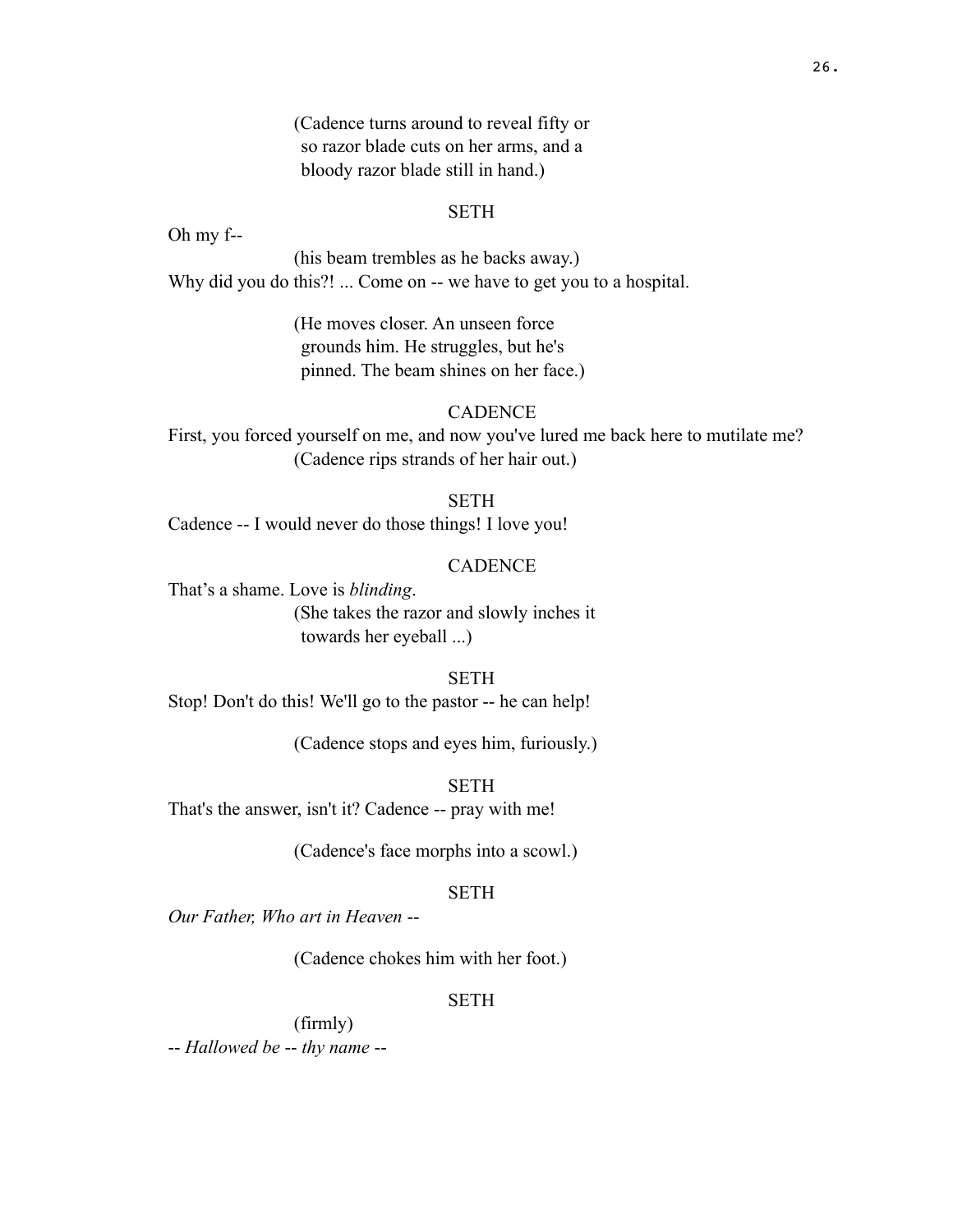(Cadence's face softens in a moment of clarity -- she tosses the razor away.)

#### **CADENCE**

Seth ... help ... me!

(She crumbles to her knees.)

(Seth coughs, drops the flashlight - facing her -- and rolls out of harm's way. He races into the night.

#### CADENCE

Don't go ... please, don't go ...

(Someone approaches from behind her.)

#### **CADENCE**

... Seth? ... Who's there?

(Iris leans in to whisper.)

## IRIS

We're ready for you. Come now. It's time.

## CADENCE

(crying, defiant) Iris? I'm not going anywhere with you! ... You did this to me!

#### IRIS

Oh, I wasn't talking to *you*.

(Cadence breathes hard, a face of fear.)

(THE RUMBLE FADES IN, HITS A CRESCENDO.)

(Cadence's face morphs into the personification of darkness. Her breathing slows -- almost non-existent.)

#### IRIS

Yes. *There* you are. There you are.

(BLACKOUT.)

#### END SCENE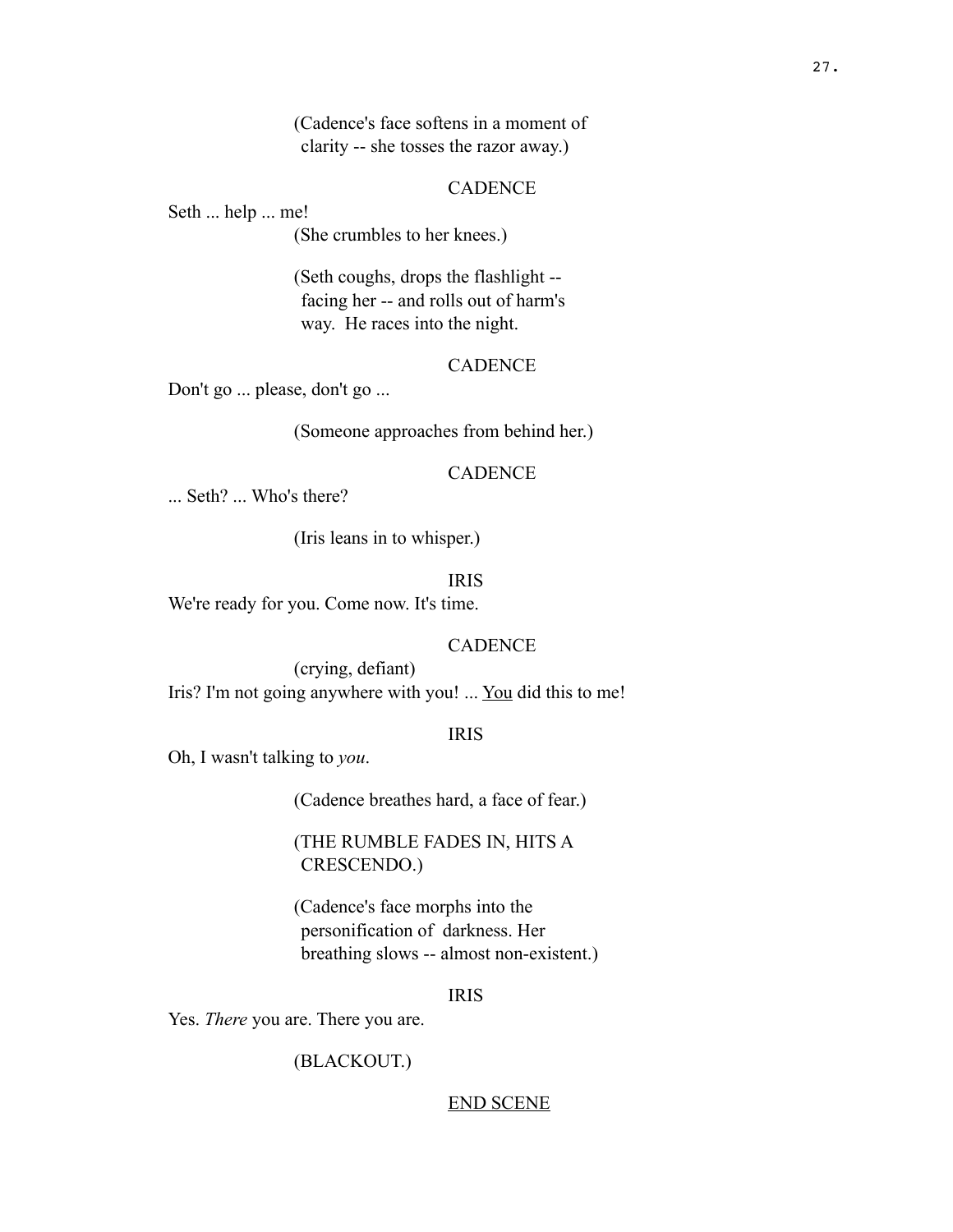#### **ACT III**

**FADE IN:**

**Elias looks at Heather (O.S.), distraught.**

#### **ELIAS**

**Seth's call woke me up around threethirty that night. He was frantic. I couldn't understand a word he was saying, except for** *Cadence***, and** *the cemetery***. I called the police immediately. They found Cadence's ... they found her** *blood***, but no body. They questioned everybody -- me, Seth, friends, teachers -- everyone was a suspect.**

**HEATHER (O.S.) Did you ever suspect Seth?**

#### **ELIAS**

**(deep breath) There was no sign that he tried to -- (shaking his head) I never approved of Seth for my daughter, but I've known that kid since he was in diapers. No. Seth wouldn't do this. But, the police drilled the** *both* **of us. The doctor told them Cadence had become a**  *visibly withdrawn teenager with signs of psychological trauma***. They suspected the worst, and, you know ... they always go after the parents and the boyfriend first ... (sigh) Well, the next day, they found her. Only, the** *way* **they found her only raised more questions than answers ...**

**FADE OUT:**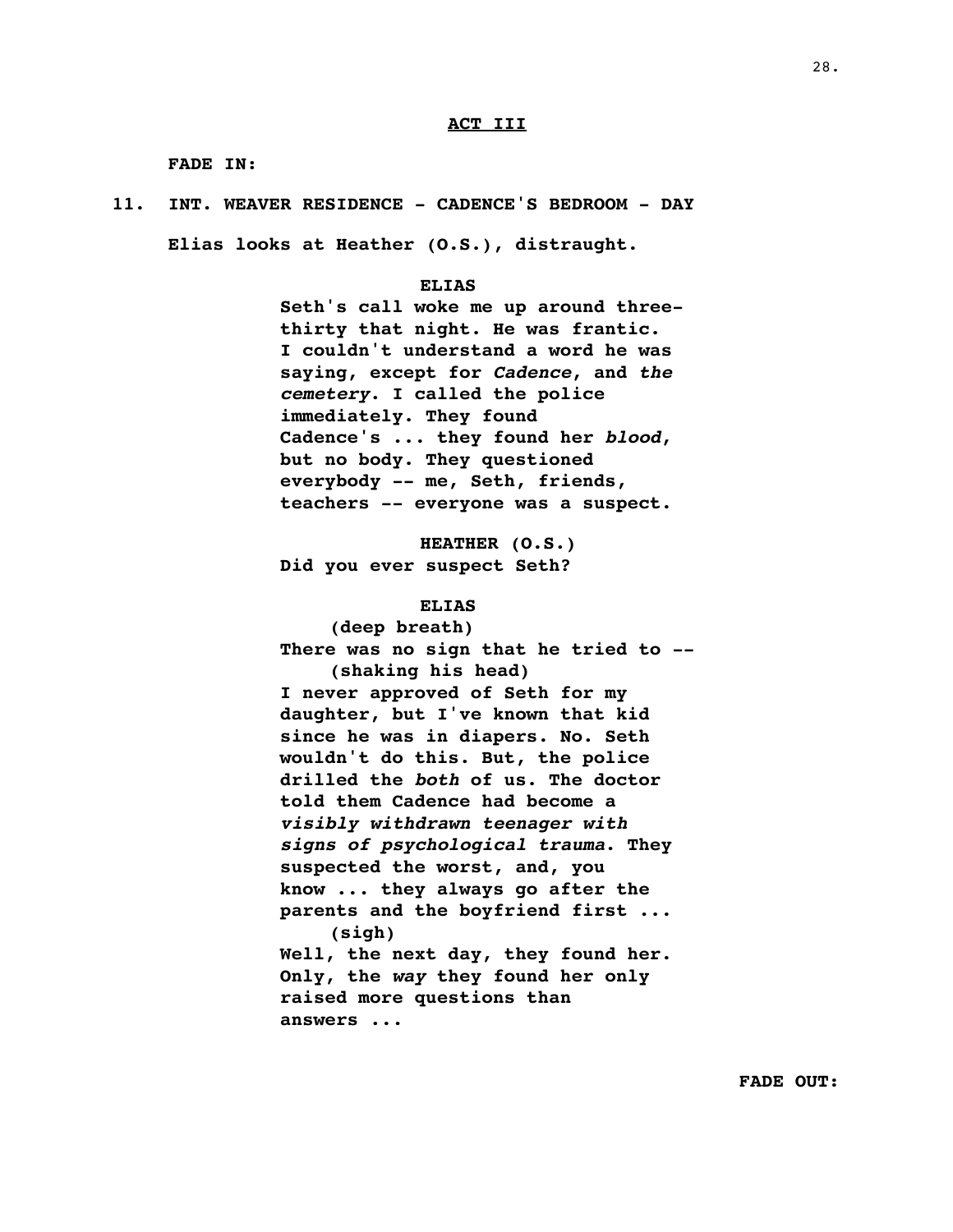**12. OVER BLACK**

**SUPER: "THE FOLLOWING VIDEO WAS LIVE STREAMED APPROXIMATELY TWO HOURS BEFORE CADENCE WAS FOUND NEAR AN ABANDONED FARMHOUSE."**

**SUPER: "DUE TO AN ARSON FIRE THAT WOULD OCCUR THAT NIGHT, THE FOLLOWING MEDIA IS THE ONLY KNOWN EVIDENCE TO EXIST REGARDING WHAT WOULD COME TO BE KNOWN AS THE RIVER RIDGE MASSACRE."**

**FADE OUT:**

#### **FADE IN:**

**13. INT./EXT. JOE'S CAR - NIGHT**

**JOE (22) checks his mohawk in his recording cell phone.** 

**JOE (to himself) Sexy as hell, mutha fugga. (to the phone) We on? 'Sup, everybody? Wilder of**  *The Joker's Wilder* **here, broadcasting live from the creepy,**  *supposedly* **haunted, River Ridge Road.**

**He makes exaggerated ghost noises.**

**JOE**

**Yeah, it's all bullshit, but I'm meeting up with this chick that's all about it. She wants to give me a tour and tell me all the crazy shit that happens here. And you know** *ya boy***. I tend to make things** *Wilder***.**

**He wiggles his eyebrows lustfully and nods.**

**JOE She's running late, though. Damn, I hope she doesn't flake.**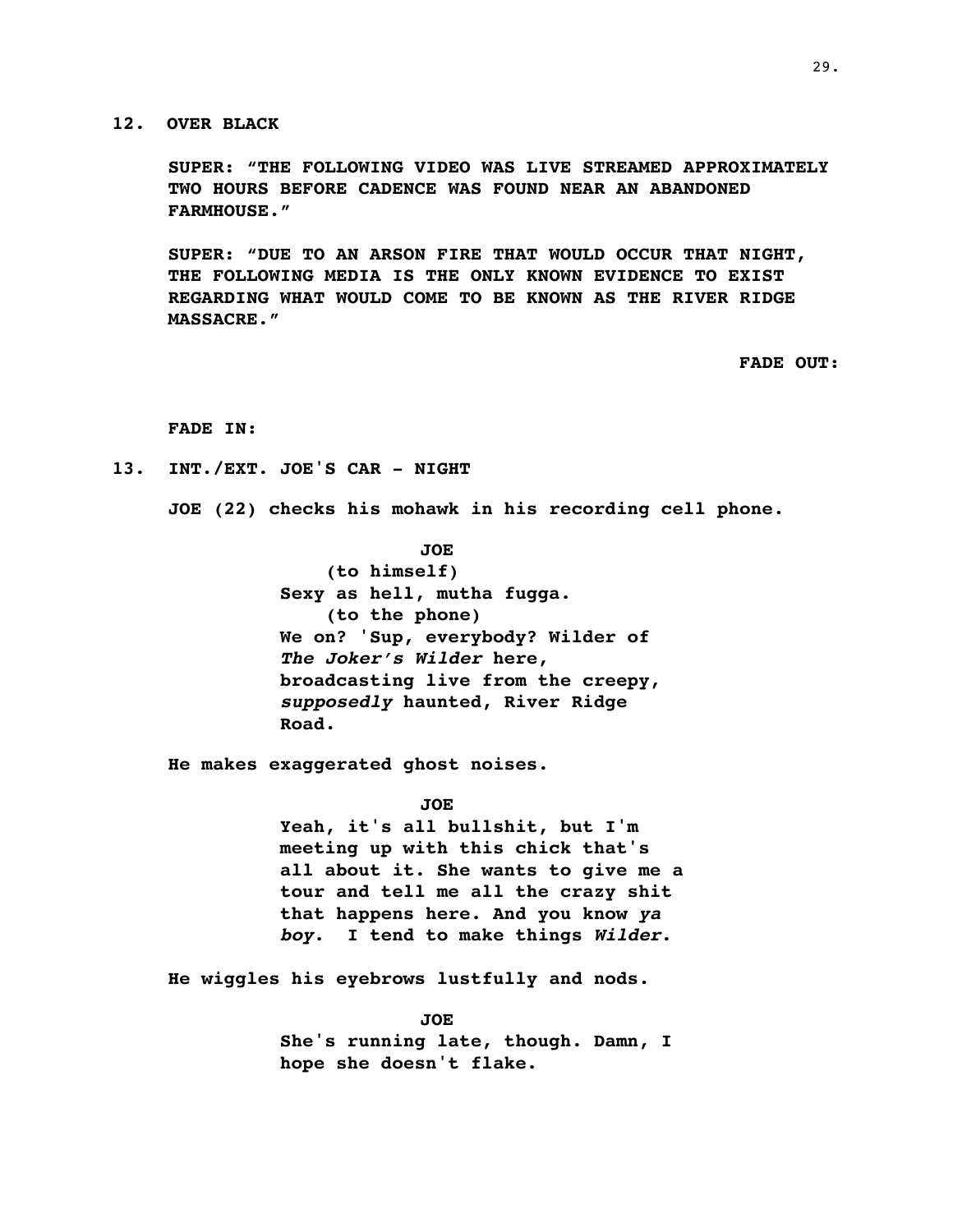**Joe takes a look outside his window.**

**JOE That would suck. I just met her on Myspace yesterday, and she didn't hit me back today.**

**He glares at the camera.**

**JOE Yes, Myspace. You shut the fuck up about it. That's where the music's at. I'm bringin' it back, yo.**

**Joe lights up.**

**JOE**

**Oh -- don't forget -- our new E.P. drops Saturday, and we're playing at the Gothic on Halloween. Get your tickets at** *The-Joker's-Wilder-dotcom***. It's gonna be sick, son!**

**He makes the "horns" gesture with his hand, tongue out. His phone vibrates. He looks at "us" intently.**

> **JOE Whoa -- hold up. That's her. (reading) She said to meet her by the farmhouse.**

**Joe looks around. He gets out of the car and walks ...**

**JOE (melodically, under his breath)** *Ya boy's gonna get some***.**

**He trudges a bit further.**

**JOE It's hella foggy.**

**He stops, squints through the fog.**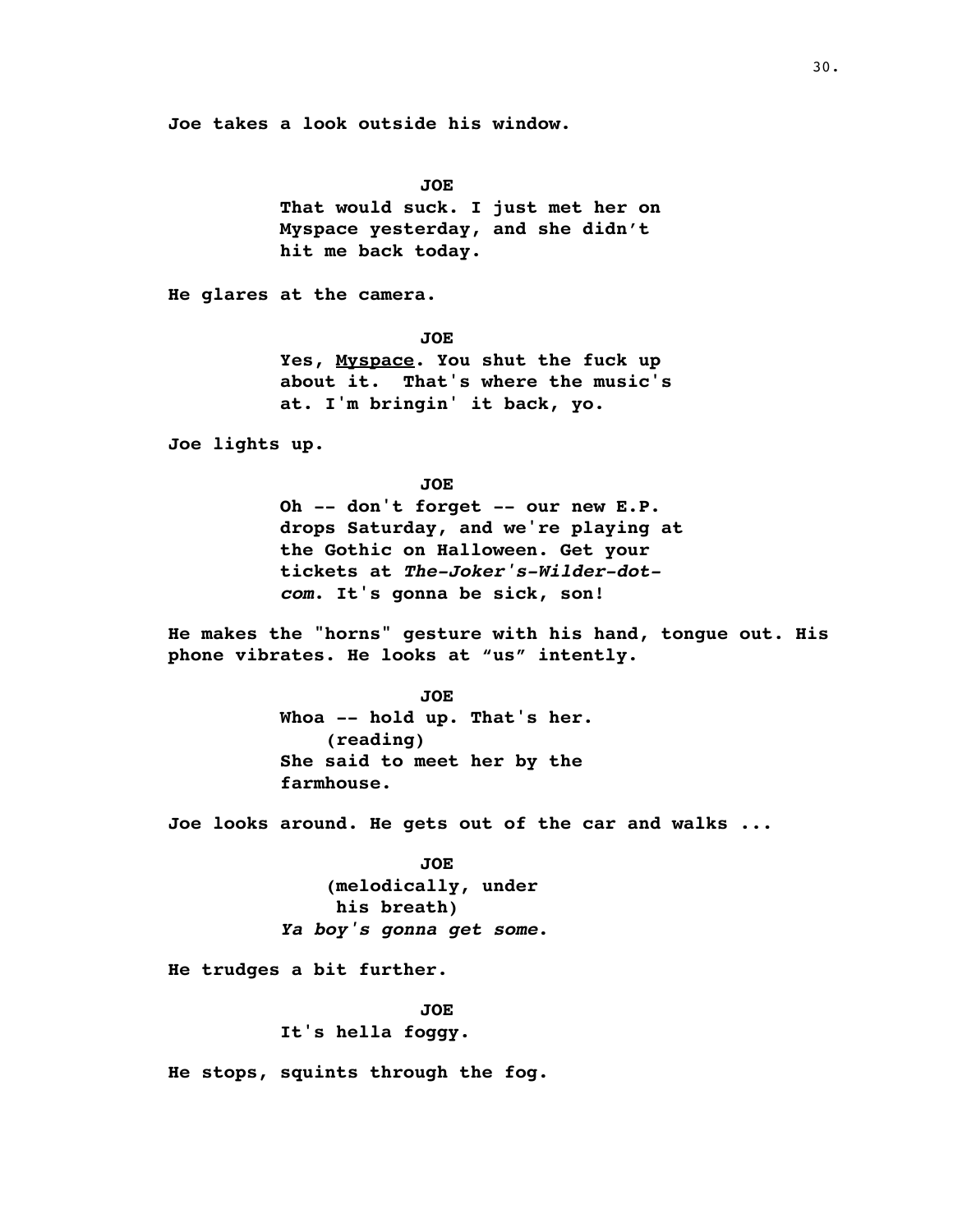**(yelling out) Iris? Hey. I'm --**

**Joe turns the phone to see IRIS (19), cloaked, and watching him through the fog.**

#### **IRIS**

**Right on time.**

**She sees his phone recording her.**

**IRIS (seemingly offended) What are you doing?!**

**He looks at his phone.**

**JOE Oh, this? I was just making a little video for the fans ... why?** 

**Joe looks around -- the camera catches two hooded/robed figures behind him.**

> **JOE Who are they? What is this?**

**They attack Joe. The phone hits the ground, allowing us only a glimpse of the ambush.**

> **JOE Hey, what the f--**

**He grunts as he's taken down.**

**JOE Get off me! Help! Help!** 

**His pleas are muffled by his captors.**

**Iris' hand snatches the phone --**

**CUT TO BLACK.**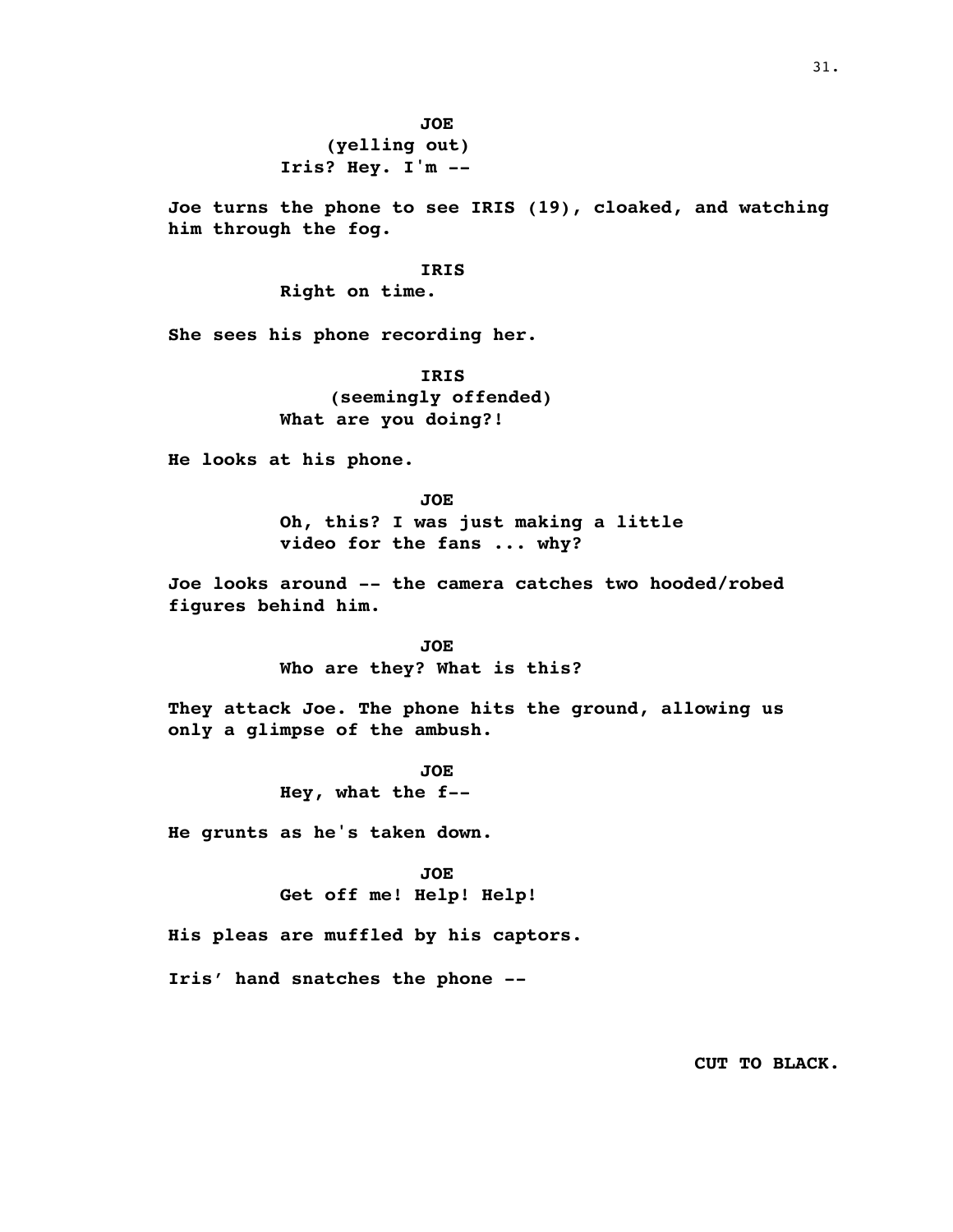#### **SCENE 14**

## **SETTING**

CONDEMNED FARMHOUSE: messy, overturned bedroom. A sickly green light flickers above. Windows (UPSTAGE) are bloody and boarded up. The "door" is DOWNSTAGE. There are bloody symbols and objects scattered around the room.

## AT RISE

JOE wakes up in the middle of the floor. Cadence is, unbeknownst to him, curled up in a shadowy corner like a spider. Her cuts have begun to scab over.

(Joe wakes up, groans, and holds his head. He bolts up with a start.)

## JOE

What the hell ... ?!

(He looks around, tries the "door", circles around, and pounds on the wall.)

JOE

Hey -- let me out of here! Do you know who I am?! (He clutches his head -- still tender. He yells through the boarded up window:)

JOE

Hello? Can anyone here me? I need help! I've been kidnapped ... (to himself)

... Or *somethin'*.

#### CADENCE

No one can hear you.

(Joe jumps, shocked. He turns to the shadowy corner and creeps towards it.)

#### JOE

Shit! ... Who's there?

(Cadence remains still.)

## JOE

(looking around) ... And, where are we?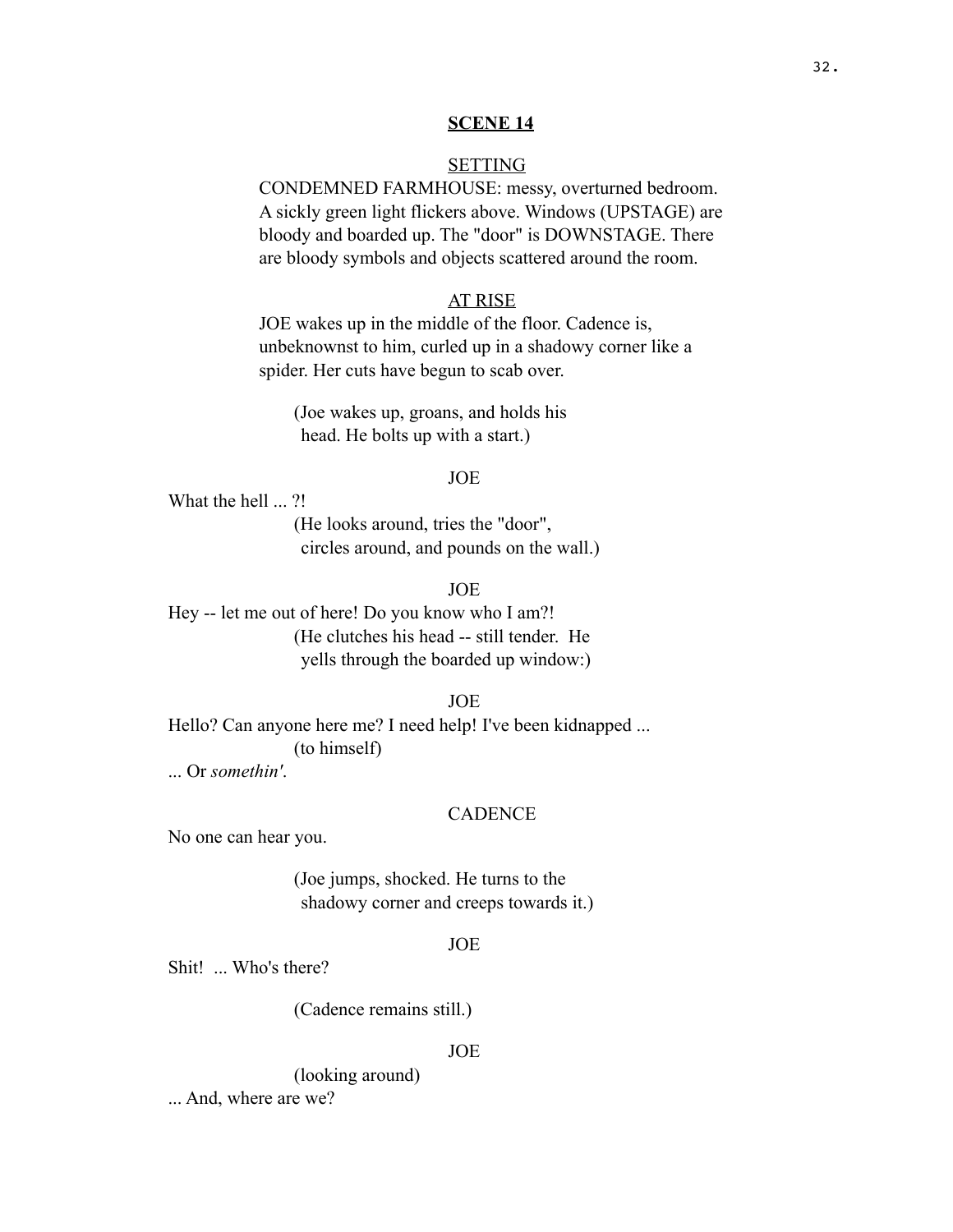## **CADENCE**

We're in an abandoned farmhouse, miles from anything.

(Joe turns around and scans the room.)

(Cadence unfolds herself and walks, disjointed, towards him.)

#### JOE

How long have you been here?

(Cadence stops behind him and "settles." He turns to see her and winces.)

JOE

Shit -- what did they do to you?

(She stares at him, emotionless ...)

JOE

Do you know who's keeping us here? What do they want?

(Cadence stares ...)

## JOE

... Okay ... well, look, I have a big show on Sunday, so I ain't stayin' here. Have you ever heard of the band, *The Joker's Wilder*? Well, that's me. I'm *Joker Joe Wilder*. If you help me get out of here, I'll comp you a ticket. Whadda ya say?

(Cadence doesn't even blink.)

JOE

A'ight, you had your chance.

(He tries to pry the boards off the window.)

## **CADENCE**

(suddenly animated) Wait -- don't go! I'm scared.

## JOE

Don't be scared. We're gonna get out of here. I'm not dying in a farmhouse. Hear me?

# **CADENCE**

#### (dry)

It's true. You *won't*.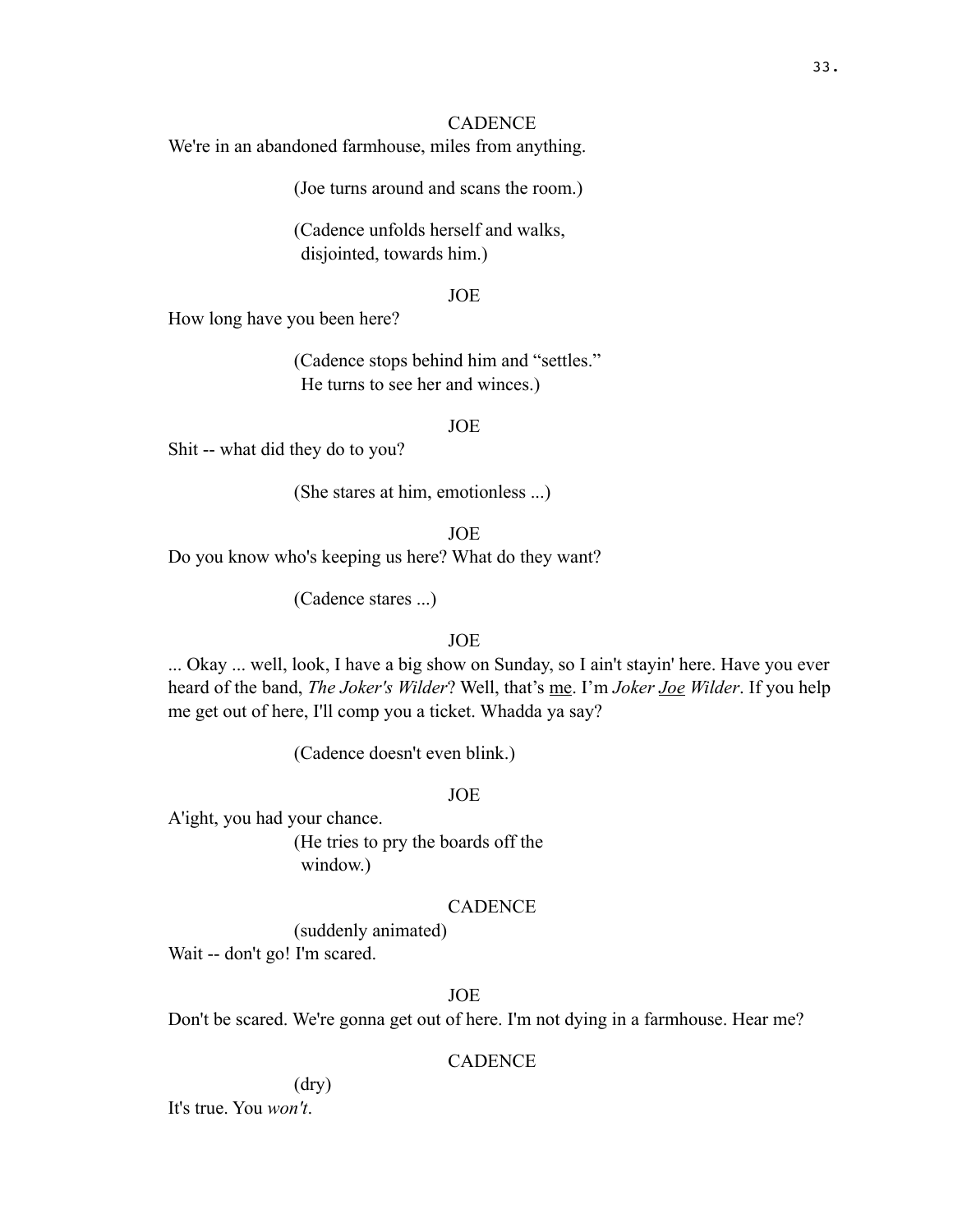## JOE

Damn right. So, let's go --

## CADENCE

-- I don't want to give up, but ... I'm just so tired. I try to pray, but it won't let me. It won't let me sleep. It won't let me eat. And, it says things -- *terrible* things. It --

## CADENCE

(whispering)

-- It shows me things. I can't tell what's real. It makes me do things I don't want to do ... (she looks at her cuts and breaks down)

Oh god, what have I done? I just want it to be over, but I can't let go ... I can't let it in ...

JOE

Fuck, man. They really did a number on you.

(The "door" UNLOCKS and slowly CREAKS OPEN.)

(Joe and Cadence look DOWNSTAGE.)

JOE

Come on.

## **CADENCE**

No! We can't leave! That's what it wants. See? We can't --

(She clings to Joe. He breaks her grip, heads to the "door," and peeks out.)

#### CADENCE

We can't go out there --

#### JOE

Shh!

(Joe listens carefully ...) I don't hear anything. It's dead silent. Come on, we have to move.

## **CADENCE**

No!

(Joe grabs her and drags her out. BLACKOUT.)

## END SCENE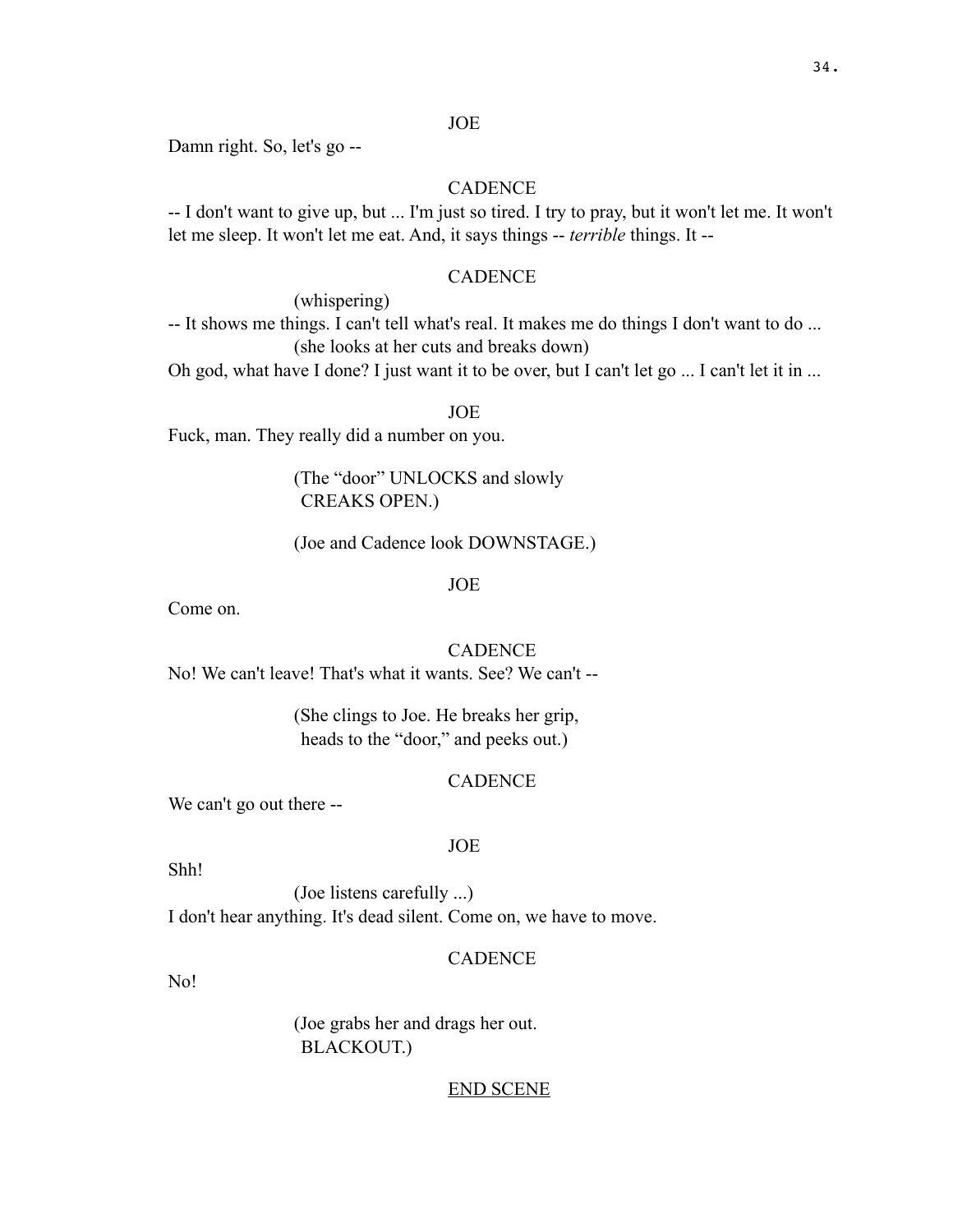**FADE IN:**

#### **15. EXT. RIVER RIDGE CEMETERY - DAY**

**Ariel fidgets with razor blade scars on her wrist.**

#### **ARIEL**

**Iris was my manager at Hot Topic. I think I was drawn to her 'cause she got into really dark stuff, and I found that ... intriguing.**

**She lights up a cigarette.**

#### **ARIEL**

**She told me about this group called Smolder Club. They were misfits who studied alternative religions. I joined because I was lonely. I was afraid to be around Cadence at the time. My feelings got pretty intense, so ... yeah. Anyway, she took me to a party at the abandoned farmhouse one night. It was chill; we mostly just smoked and read poetry. Then, a couple weeks later, this kid Mason joined. He said he was sixteen but acted older. Like, he was really charming, but so charming it was unsettling. He said he could see things, like Daniel, in the Bible. He said he had visions of the end of the world, and only he could decipher them. He showed us things, like spells, and alchemy. He knew his shit. One time, we conjured a demon in his mirror. Or, maybe we were just really stoned. I think that's the worst part -- like, who can really say? After that, Mason became Smolder Club's leader. They practically worshiped him.**

**HEATHER (O.S.)**

**But, not** *you***?**

**Ariel shakes her head.**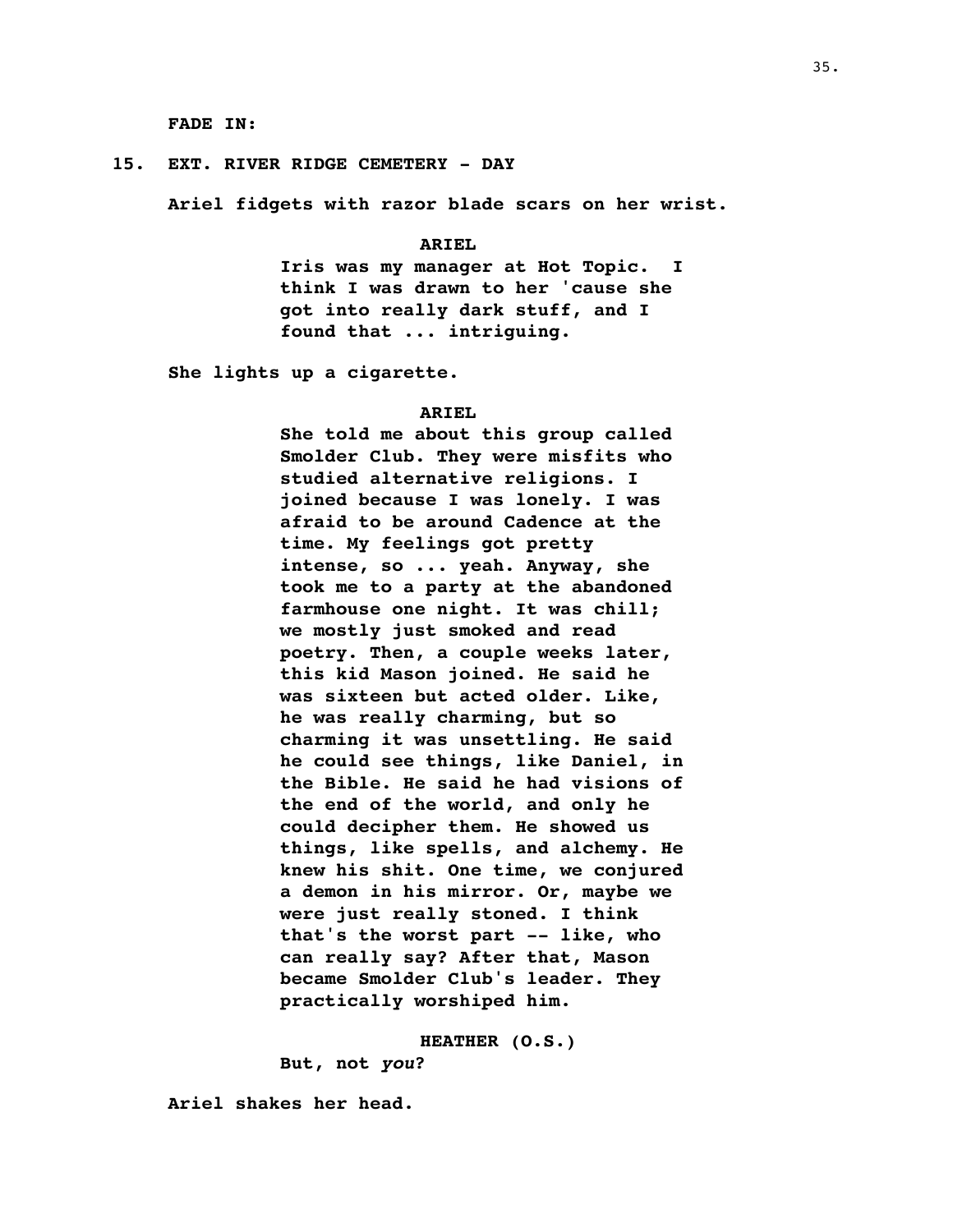**I was more afraid of him than anything. They were talking about sacrificing things ...** *living* **ones.** 

**HEATHER (O.S.)**

**People?**

#### **ARIEL**

**People, animals -- it just got way too real, so I quit going. I'd hang out with Iris, but not Smolder Club.**

**HEATHER (O.S.) How did Cadence get involved?**

#### **ARIEL**

**She was never** *involved***. But when I started getting distant, she started getting closer to Seth. Fucked with my head. So, I thought, maybe if she saw me getting close to someone else, she'd get jealous, too. When Iris invited me to the cemetery, I invited Cadence. You know the rest.**

**HEATHER (O.S.) ... Did Smolder Club take Cadence?**

#### **ARIEL**

**We'll never know for sure. Everyone in that farmhouse died in the fire.** 

**HEATHER (O.S.)**

**Even Mason?**

**Ariel shrugs, as though to say "obviously," and looks away.**

# **HEATHER (O.S.) If Mason had visions, why didn't he predict the fire? Why didn't he predict that Cadence would escape?**

#### **ARIEL**

**Because she** *didn't***.**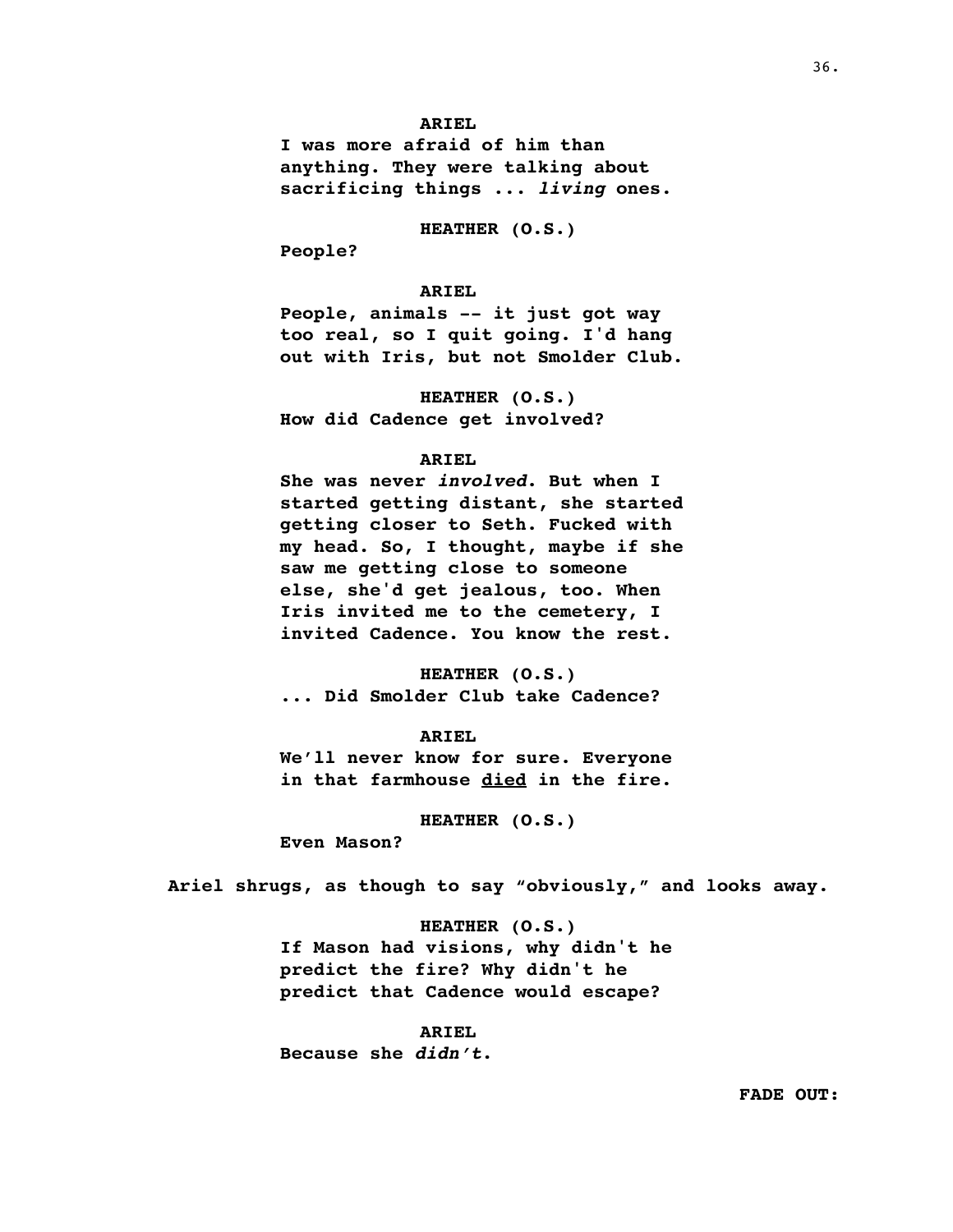#### **SCENE 16**

# **SETTING** RIVER RIDGE CEMETERY: FOGGY, DARK, and COLD.

# AT RISE

Joe drags Cadence through the aisles towards the stage apron.

## **CADENCE**

No! We have to go back -- it's not safe!

(She pulls away, falls to the ground, and buries her head in her hands. She sobs.)

JOE

Get up! It's just a little further ...

(Joe peeks over the hill.)

JOE

Shit! They took my car!

(He stops to catch his breath, almost doubling over.)

JOE

This was just supposed to be a joke, to promote the show on Halloween. Fuck this *Creepy Pasta* bullshit. I knew that Iris chick was too good to be true.

(Cadence's cries become laughter.)

(Joe faces her.)

(Cadence pulls out Iris' book of matches. She lights one and watches it burn. She blows it out.)

## JOE

Just what about this is so funny to you?

(Cadence burns another match. She watches ... blows it out.)

## JOE

Huh? Do you wanna die here? They're gonna come after us!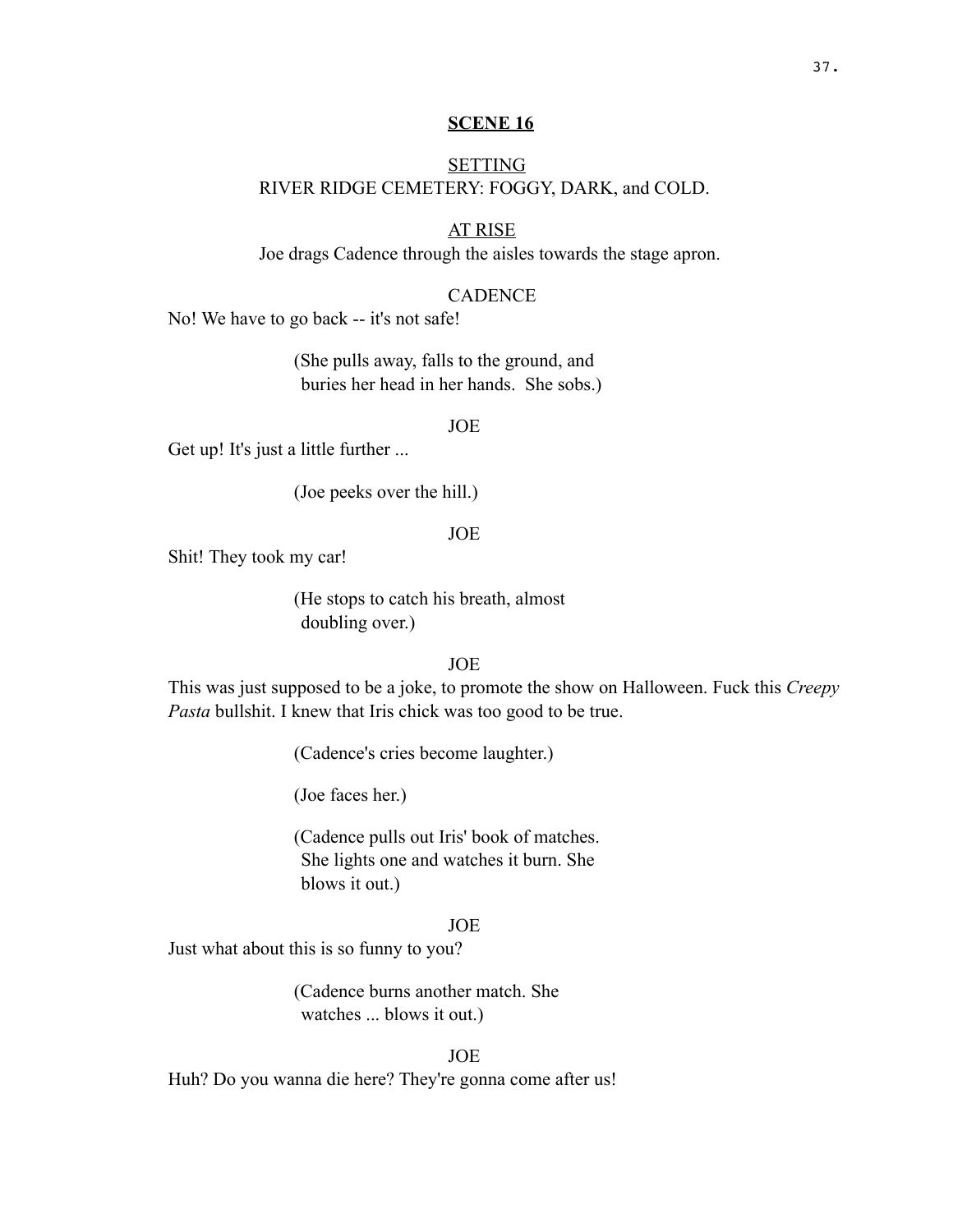## **CADENCE**

They're dead.

(She lights another match, blows it out.)

JOE

They're not dead -- they had us locked up in an abandoned farmhouse for fuck's sake, and they're probably not done with us, so get up!

## **CADENCE**

(playfully lyrical) *Nooooooo*. They're *dead*.

#### JOE

Whatever!

(he reaches down to collect her ...) Let's just go, before --

> (Like lightning, Cadence reaches out and SNAPS Joe's neck.)

> (Joe falls dead before her. She plays with his hair, gently, and smiles.)

(THE RUMBLE FADES IN.)

(Cadence gets the matchbook and lights another match.)

## **CADENCE**

(deeper voice)

*Poor Joe*.

(She blows out the match and stops - she tenses up)

(A LOUD EXHALE IS HEARD. Cadence faints and lands beside her prey.)

(BLACKOUT.)

#### END SCENE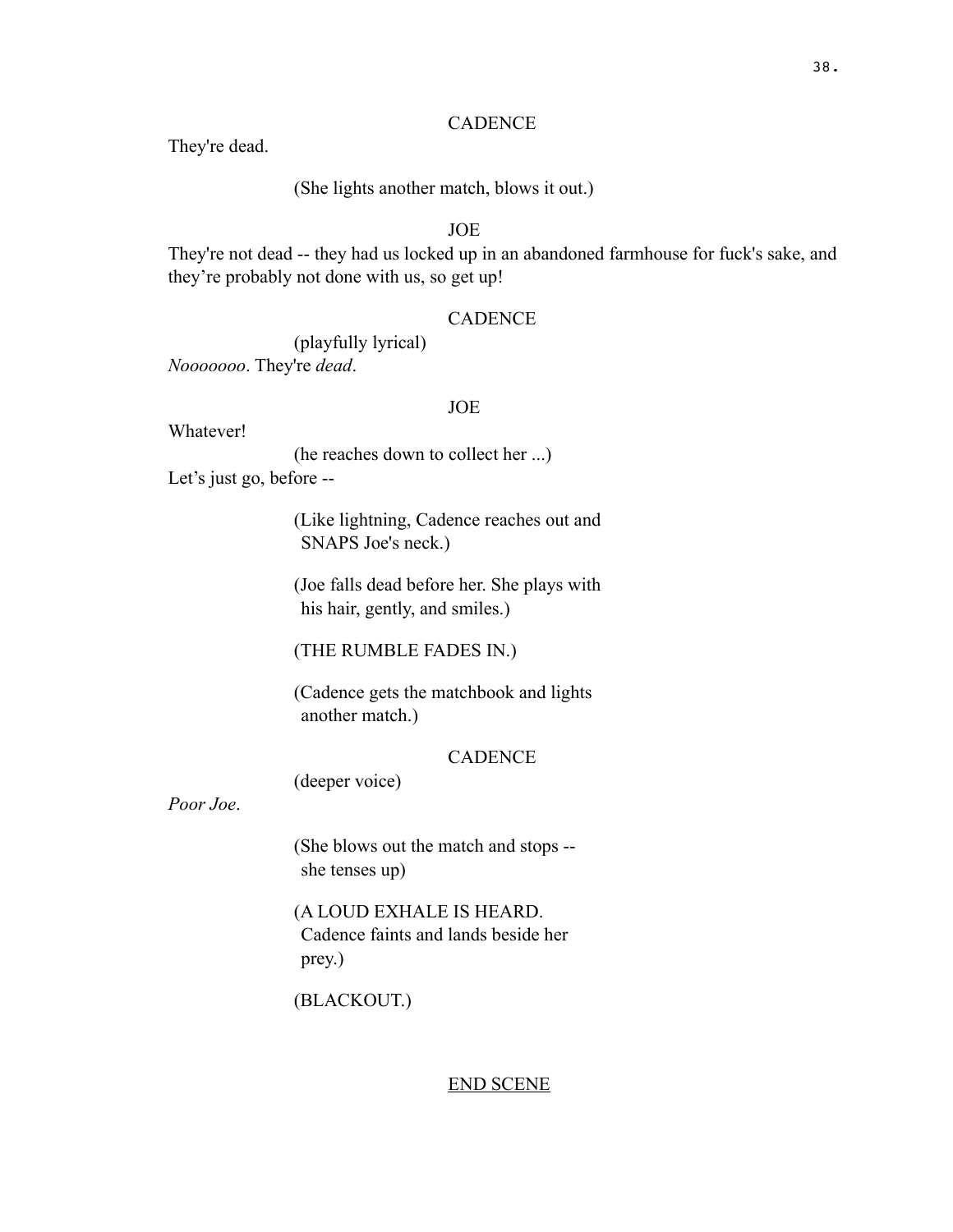**FADE IN:**

17. **INT. OCCULT MUSEUM - NIGHT**

**Keith looks at Heather (O.S.).**

#### **KEITH**

**I first became aware of Cadence on the news. It was chaos; they found that poor girl in the cemetery, in a coma, with a man -- dead -- in her arms. How does that even happen?** 

**Keith makes a "mind blown" gesture.**

#### **KEITH**

**And then, there was the fire at the farmhouse just down the road where an alleged teenage cult was also dead, and presumed murdered -- all on the very same night! The details were sketchy at best -- first, they thought it was a mass suicide, like the Heaven's Gate cult in the late nineties. Then, they said it was a multiple homicide caused by arson. Nobody knew what was going on. The only thing that was clear to me was that this tragedy -- this entire chain of events -- was surrounded by a darkness that not many could see, and I needed to intervene.**

**He taps his Bible for clarification.**

#### **KEITH**

**I sought out Cadence's father, Elias. It was absolutely imperative that I had his blessing and participation in Cadence's intervention. The afflicted tend to respond better to loved ones. In Cadence's case, it was crucial.**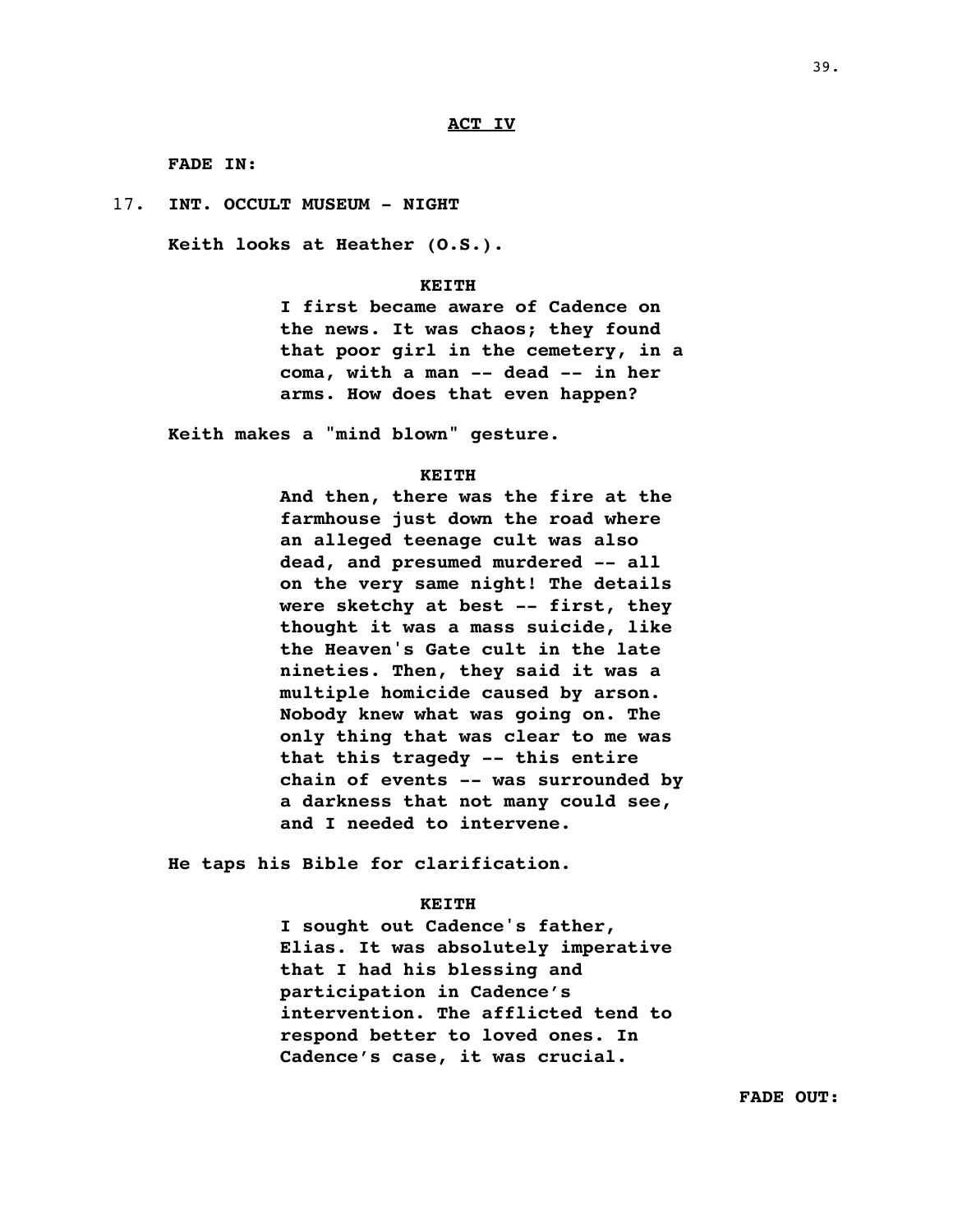#### **SCENE 18**

## **SETTING**

HOSPITAL ROOM: modern, a few machines, and a bed.

# AT RISE

Cadence, in a hospital gown, lays comatose in the bed. Elias paces back and forth in front of it.

(KEITH enters from stage left and sets his medical bag down.)

## KEITH

Hi ... Mr. Weaver?

#### ELIAS

Elias ... can I help you?

## KEITH

I'm Keith Whitney. We spoke on the phone yesterday ...

## ELIAS

Sorry. I've spoken to a lot of people since ... (he looks at Cadence.)

#### KEITH

I completely understand.

ELIAS

You couldn't possibly. Remind me again -- you're a spiritual healer of some sort?

## KEITH

Not exactly ...

(He leads him DOWNSTAGE, away from the bed.)

(LIGHTS FADE OUT over Cadence.)

# KEITH

Mr. Weaver -- Elias, before the incident in the cemetery, can you recall any behavioral shifts in your interactions with Cadence?

## ELIAS

No. Not *shifts*, anyway. She was taking on a lot of stress with school, and she had a seizure from exhaustion, but aside from that, she was just a little tired and cranky.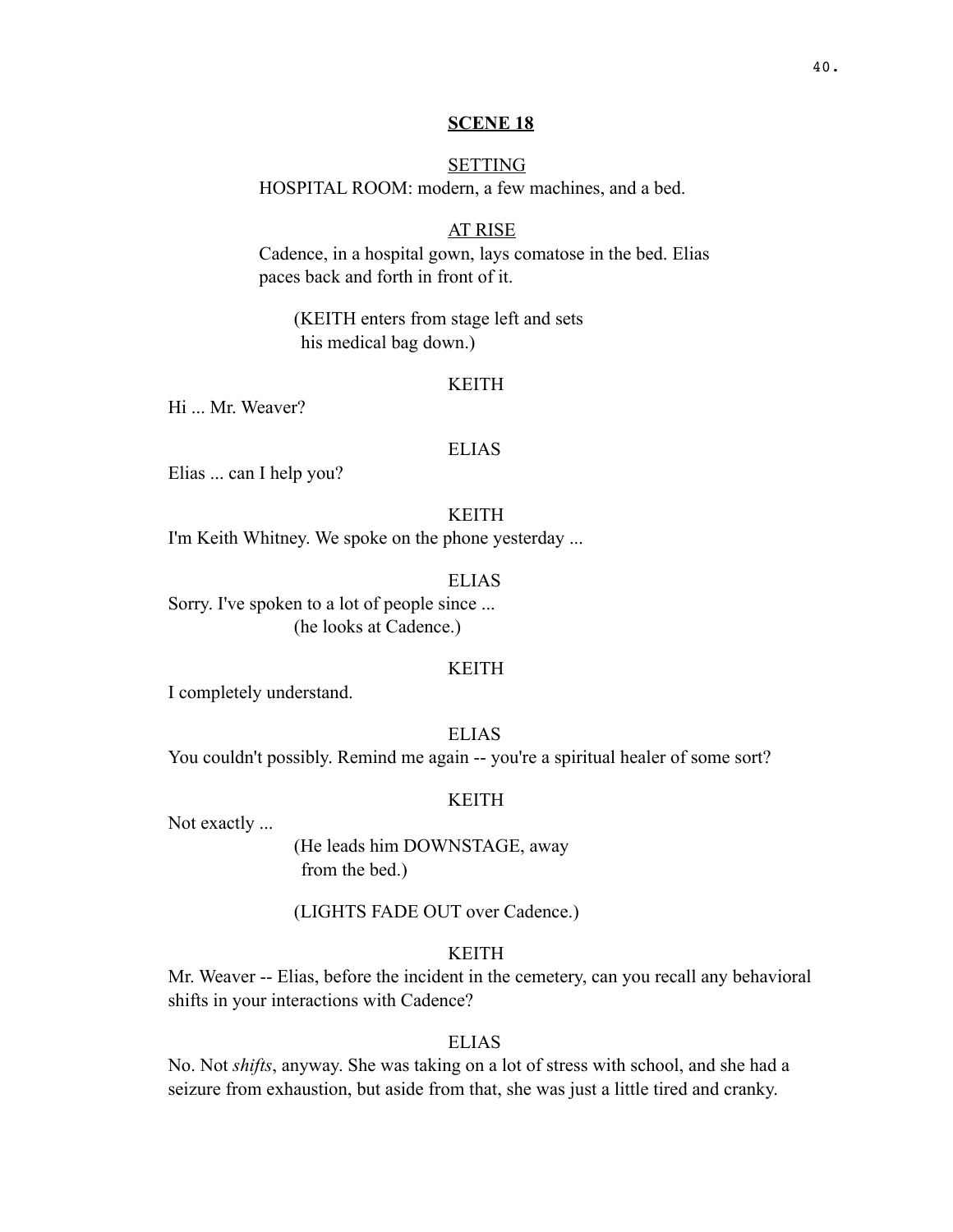## KEITH

(thoughtful)

I see ...

## ELIAS

Why do you ask?

## KEITH

I have reason to believe your daughter may be under a dark influence.

## ELIAS

Isn't every teenager?

## KEITH

No -- what I mean to say is ... I have reason to believe Cadence is suffering from an affliction of a spiritual nature. That is, I believe your daughter may be possessed by one or more demonic entities.

> (Elias grins, as though he's heard a joke. Then, his face hardens into a scowl, as though he's just been insulted.)

## ELIAS

I'm sorry, who did you say you were? Because, if you're a comedian, you're not funny.

#### KEITH

Keith Whitney. I'm a Christian Demonologist, certified by the Center for Research and Investigative Studies and New Life Ministry Church. The Michigan Division. I saw what happened on the news, and came because I've seen something like it before --

## ELIAS

-- What do you want, Mister Whitney?

## **KEITH**

The reason I'm here is to intervene. There was a ritualistic sacrifice that left half a cult dead, a fire that killed the other half, and your daughter -- who was covered in selfinflicted cuts -- was found alive, and otherwise unharmed, at the epicenter.

## ELIAS

What makes you think her cuts were self-inflicted?

## KEITH

I told you. I've seen this before.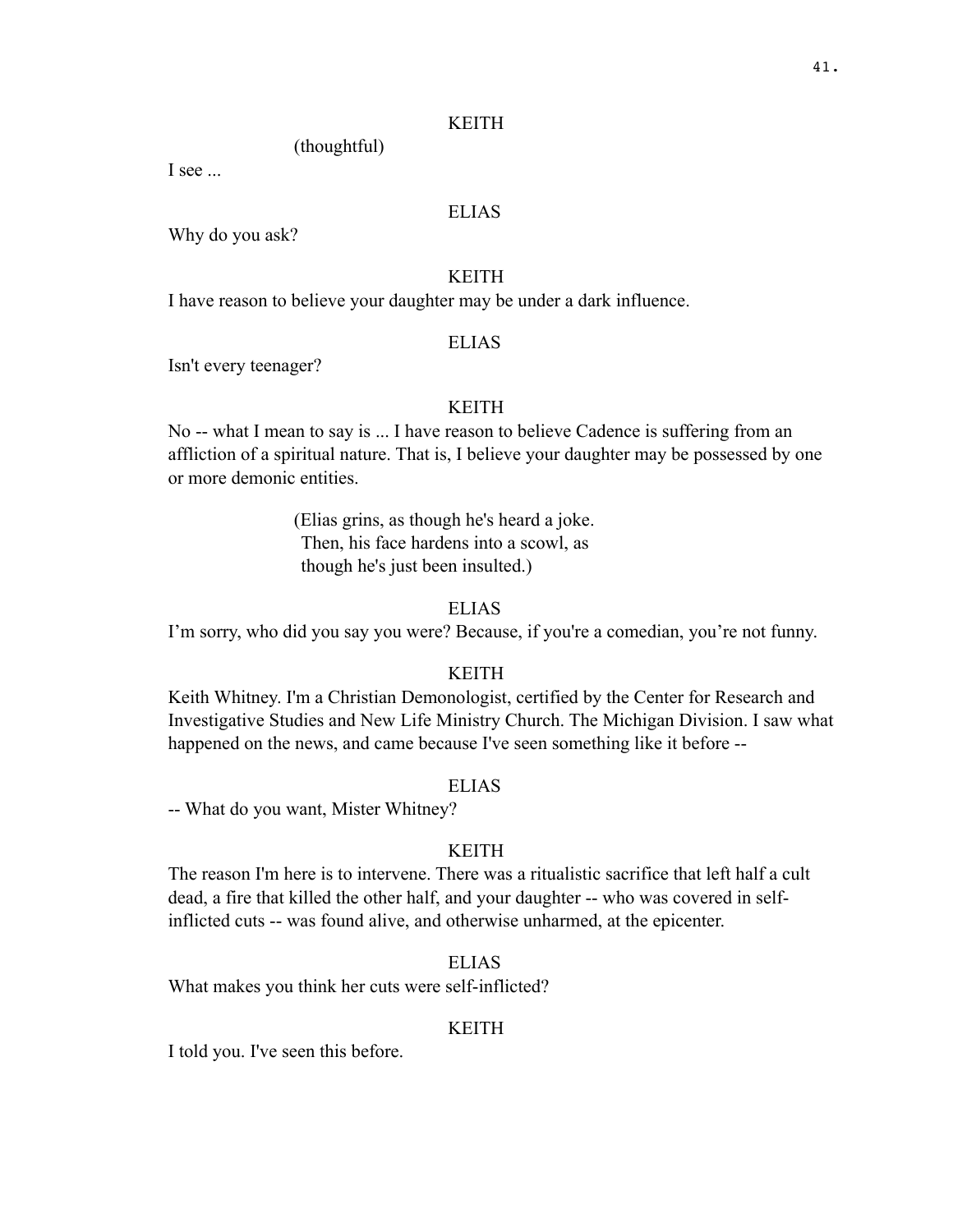## ELIAS

So, what then? You call the Bishop and order an old priest and a young priest and have yourself a good, old fashioned exorcism?

## KEITH

(sigh) I understand this is a lot to take in, but I ask that you please keep an open mind. For *her*?

> (Elias gives him a *"by all means, please continue"* hand gesture.)

## KEITH

To answer your question, only Catholic exorcisms require permission from the bishop. As a Christian demonologist, I need only the name of The Father.

# ELIAS

(glib)

My mistake.

# KEITH

I understand your skepticism, but what does your heart tell you? Is any of this rational?

(Elias looks him in the eye. He looks away and shakes his head.)

## KEITH

Is there anything Cadence may have done to expose herself, spiritually?

(Elias takes a deep breath. He softens.)

## ELIAS

Nothing I can think of.

## KEITH

Would she have told anyone else, if she had?

## ELIAS

Cadence is a good girl -- a good Christian girl. She tells me everything. I have no idea how this could have happened. I used to worry that she --

(He stops, shudders.)

## KEITH

What is it?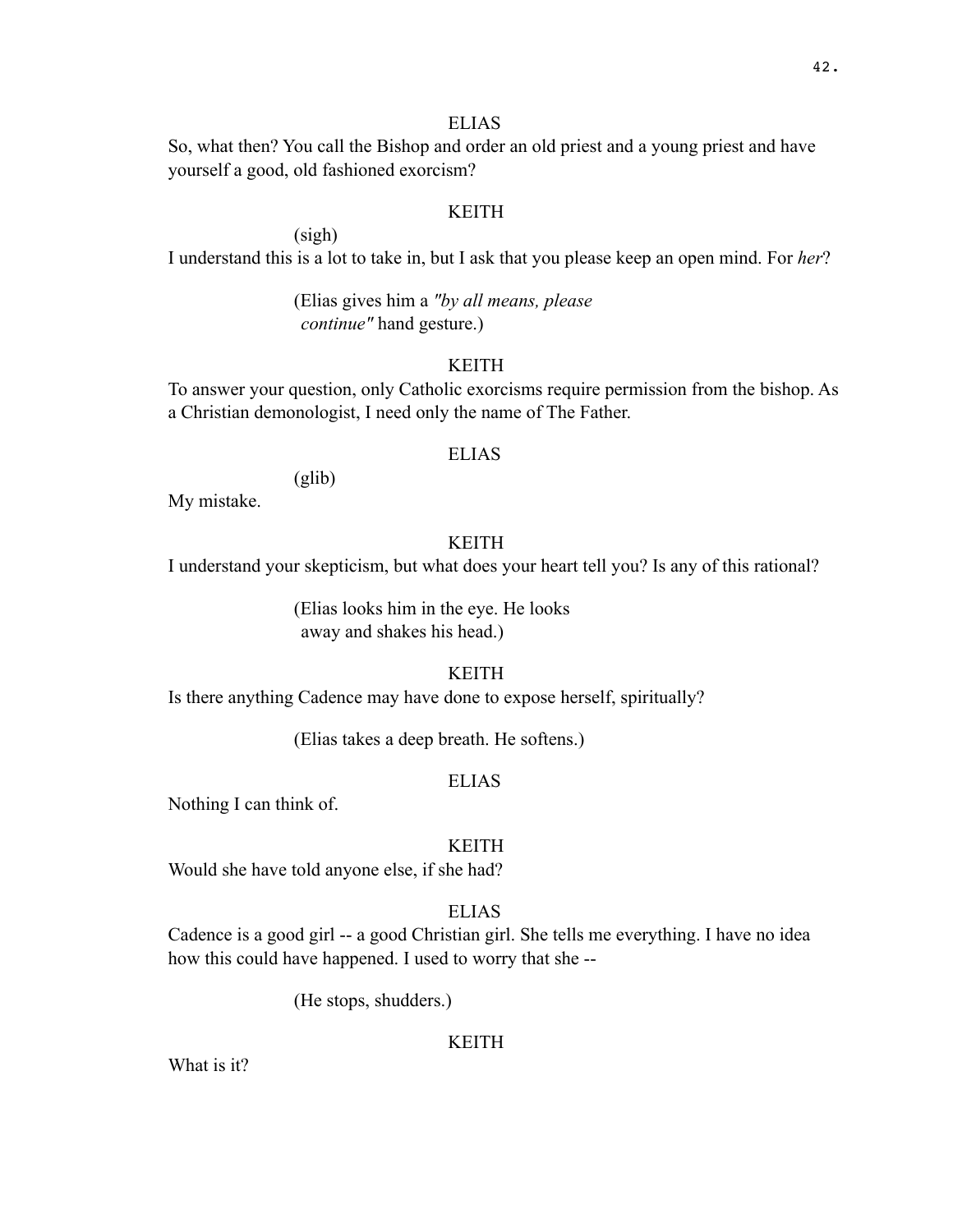## ELIAS

My wife said something when Cadence was born. (He looks toward the bed.)

# (A SEPIA-TONED LIGHT FADES UP

over AMY. She lays in bed, sweaty, grunting, and about to give birth ...)

#### ELIAS

I never repeated what she said to anyone.

(Elias approaches Amy; LIGHTS FADE OUT over Keith.)

(Amy cries out in agony.)

#### AMY

No. No! I'll do anything, please!

# ELIAS

See, Amy and I had a really hard time conceiving. We prayed on it, and prayed on it, and then one day, she was just pregnant. We said Cadence was our little miracle. What else could she be, when three different doctors told us it was physically impossible.

(He stands over her, sadly.)

The pregnancy was going smoothly, until one night when Amy started ... bleeding. (He kneels down by the bed.)

They called it Placental Abruption. It's an incredibly rare condition where the placenta detaches too soon. It can be deadly to both mother and child. Well, they were able to save Cadence, but Amy ...

(Amy screams in agony.)

# ELIAS

They couldn't stop the bleeding. I think she knew what that meant, but, she wouldn't give up on Cadence. And then, moments before the baby came, Amy sat up, and she said ...

(Amy sits up, suffering.)

## AMY

(to an unseen being) No! That wasn't the deal! Please! ... I'll do *anything*! (Amy relaxes a bit.) Yes. Please, just ... save her ... (Her face becomes peaceful.) Yes ... thank you.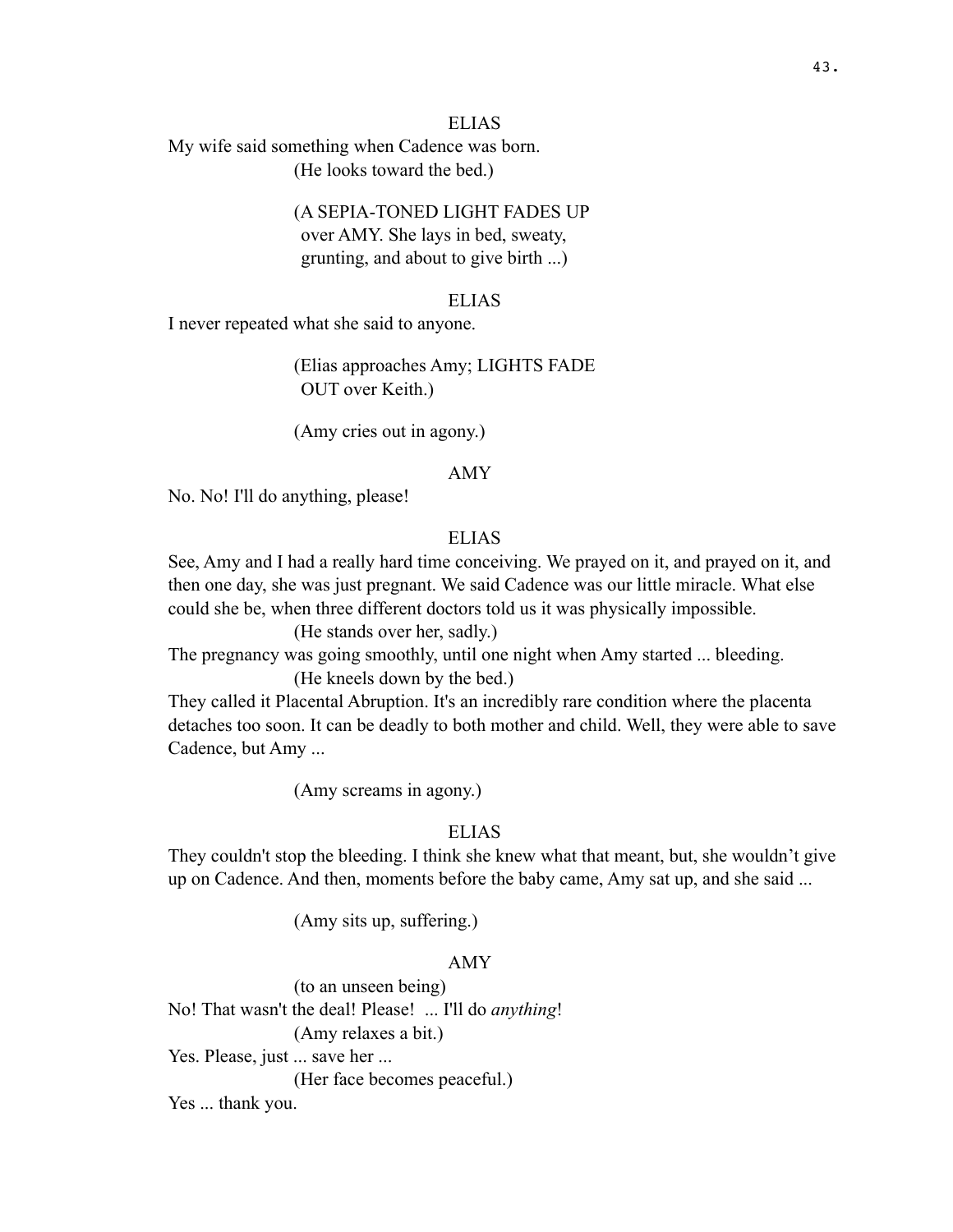(Amy smiles, settles back into the bed, and drifts off.)

(A NEWBORN'S CRY is heard.)

(Elias returns to Keith, whose LIGHTS FADE UP as Amy's LIGHTS FADE OUT.)

# ELIAS

And then she was gone. She smiled sweetly and drifted off, just as Cadence took her first breath.

#### KEITH

Why do you think she was pleading with God that night?

# ELIAS

I don't know. To tell you the truth, now, after everything ... I'm not certain that she *was*.

(Keith studies the heartbroken Elias.)

## KEITH

Regardless of how we got here, we're here. Be strong, Elias. The battle has just begun.

# ELIAS

But, why does *she* have to fight it? Why *her*?

## KEITH

I don't know. Her innocence, perhaps. We'll never know for sure. The best we can do is pray and fight to get her back.

> (They look back over their shoulders and the comatose Cadence.)

## ELIAS

Great. But, what happens to *her* in the meantime?

## KEITH

As long as she's still in there, she's fighting, too. But, beyond that, I can't possibly begin to imagine what she's going through.

## (BLACKOUT.)

#### END SCENE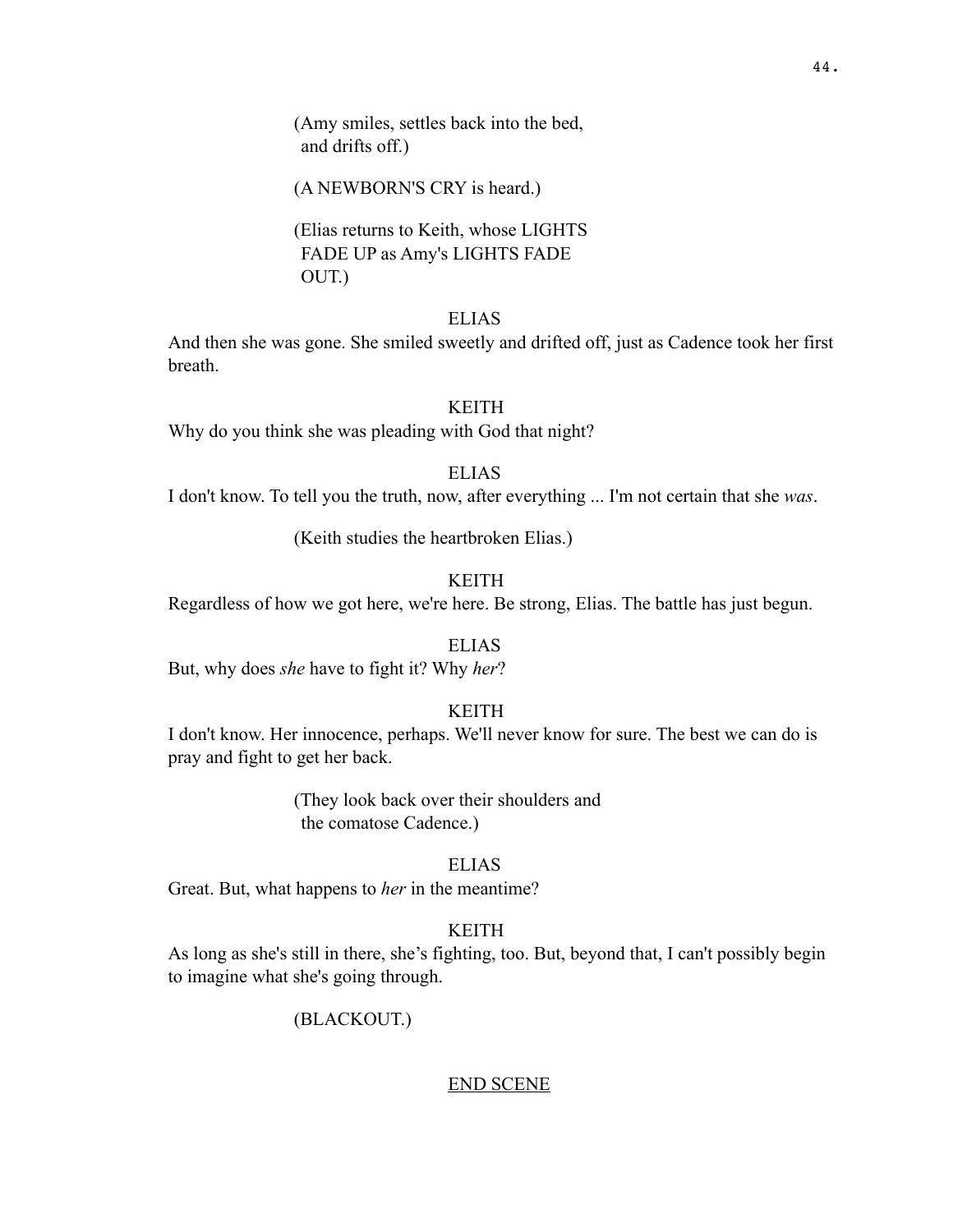#### **SCENE 19**

## **SETTING**

CADENCE'S MIND / HOSPITAL ROOM: same as before, except a spotlight falls on Cadence, and FIERY RED LIGHT fills in her surroundings.

## AT RISE

Cadence clings to her blanket in the hospital bed. The Shadow People tear and claw at her. They try to pull her limbs from her body. She struggles and fights her way free ...

# (INAUDIBLE WHISPERS and DARK LAUGHTER echo throughout the room.)

## DEMON (V.O.)

(in Cadence's voice) They're all going to die, you know. Everyone you love --

## **CADENCE**

Leave them alone!

## DEMON (V.O.)

(in Cadence's voice)

They hate you now!

## **CADENCE**

No! You're lying!

(Voices overlap and echo through Cadence's hell.)

ELIAS (V.O.)

Give in, Cadence.

## SETH (V.O.)

You're so ugly inside.

ARIEL (V.O.)

You killed those people!

# **CADENCE** I didn't kill anybody! You did! You made me do things --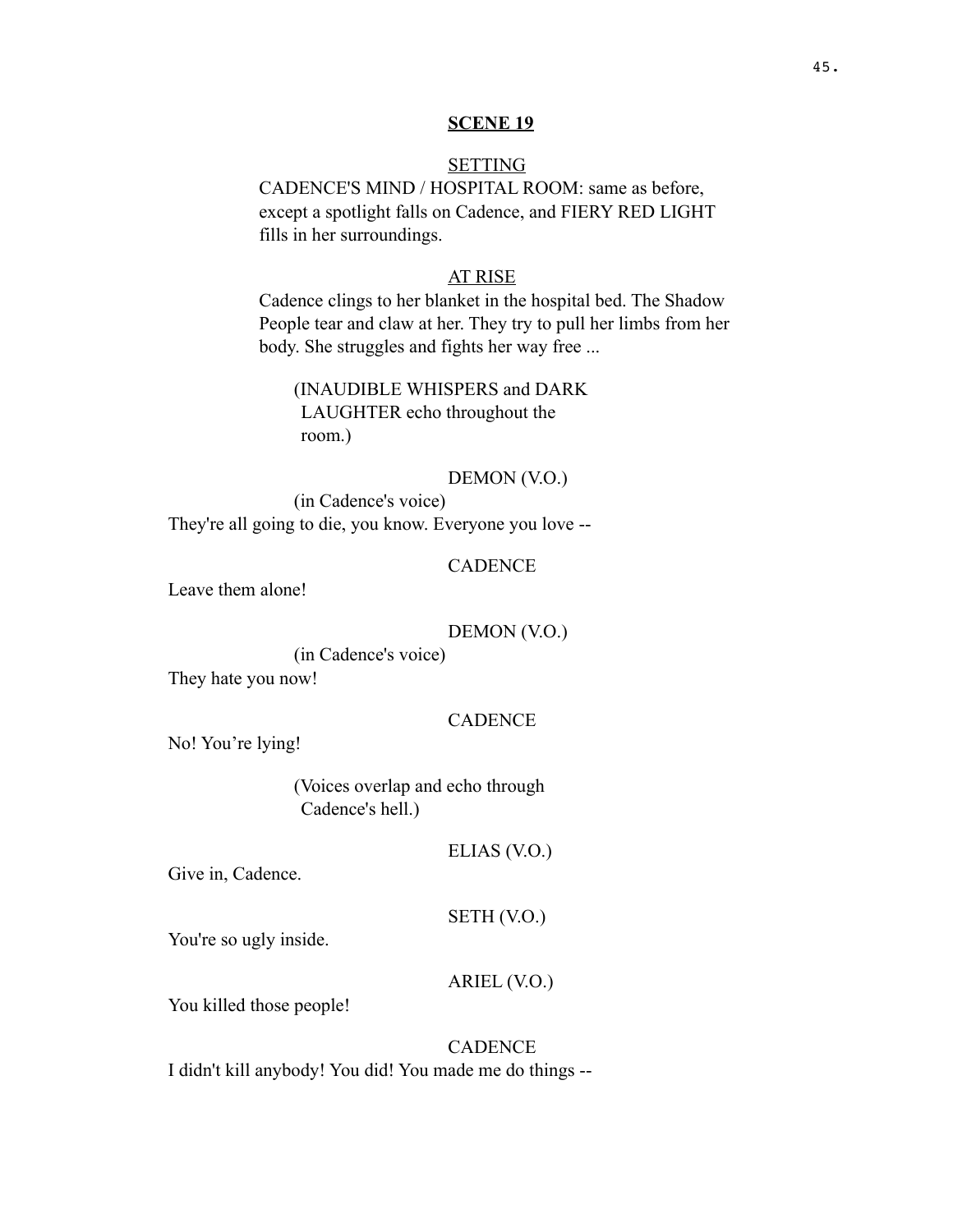## AMY (V.O.)

-- You killed your own mother, Cadence. It's your fault that everyone you love dies.

# **CADENCE**

No! It wasn't my fault!

AMY (V.O.) You need to kill them all. Elias. Seth. Ariel. If you don't --

DEMON (V.O.)

-- *I will*.

# **CADENCE**

Please leave them alone! They didn't do anything! (to herself) I have to stop this ...

> (She sits up, clasps her hands together, and prays.)

#### **CADENCE**

*Our Father, Who art in Heaven, hallowed be thy name* --

(The shadow people aggressively grab Cadence and pin her to the bed.)

# DEMON (V.O.)

He can't help you! You belong to us now. You're *one of us*. Say it!

#### CADENCE

Never! Let me go!

DEMON (V.O.)

Say it or they die! Starting with ... *Eliassss*.

## CADENCE

No!

(BLACKOUT.)

END SCENE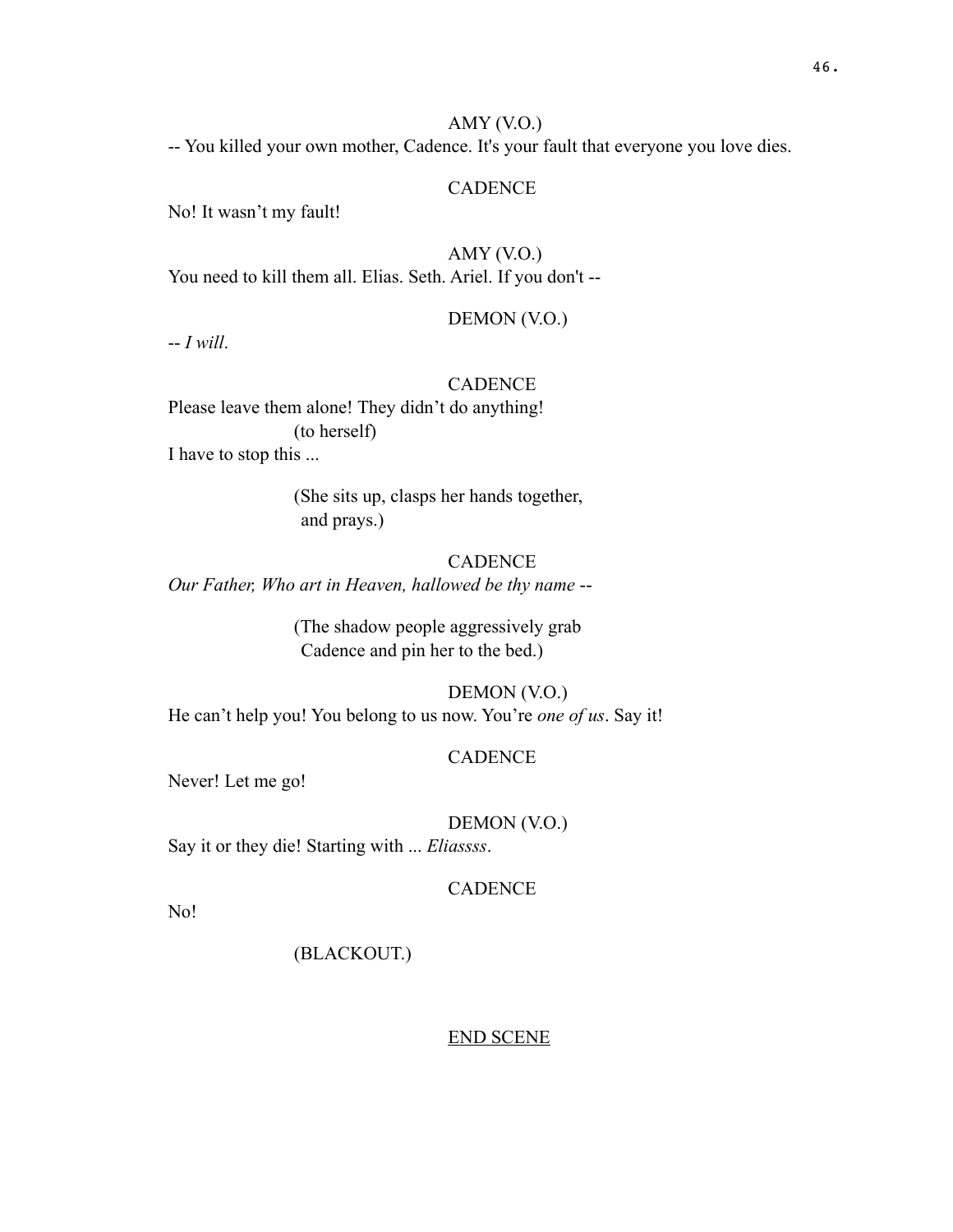#### **SCENE 20**

## **SETTING**

HOSPITAL ROOM: Back to normal; bed, machines, normal lighting on Elias and Keith.

#### AT RISE

Cadence is still in bed. Elias and Keith speak DOWNSTAGE, facing away from her.

(The RUMBLING FADES IN.)

(A LIGHT over Cadence FADES UP.)

#### ELIAS

What if you're wrong about this?

(The demon, in Cadence's body, sits up, stretches her jaw, and contorts her body as though emerging from a cocoon.)

KEITH

I pray that I am. Unfortunately, I can't know for sure until Cadence wakes up.

## **CADENCE**

(Demon's voice)

Speak. Of. *The devil*.

## ELIAS

Cadence ...

(Elias moves to approach her; Keith stops him.)

## **CADENCE**

(Demon's voice) No no no no no no no. Try again.

> (Elias opens his medical bag and pulls out a vial of Holy Water.)

## KEITH

I don't believe we've had the pleasure. I'm Keith Whitney.

(Keith cautiously approaches Cadence.)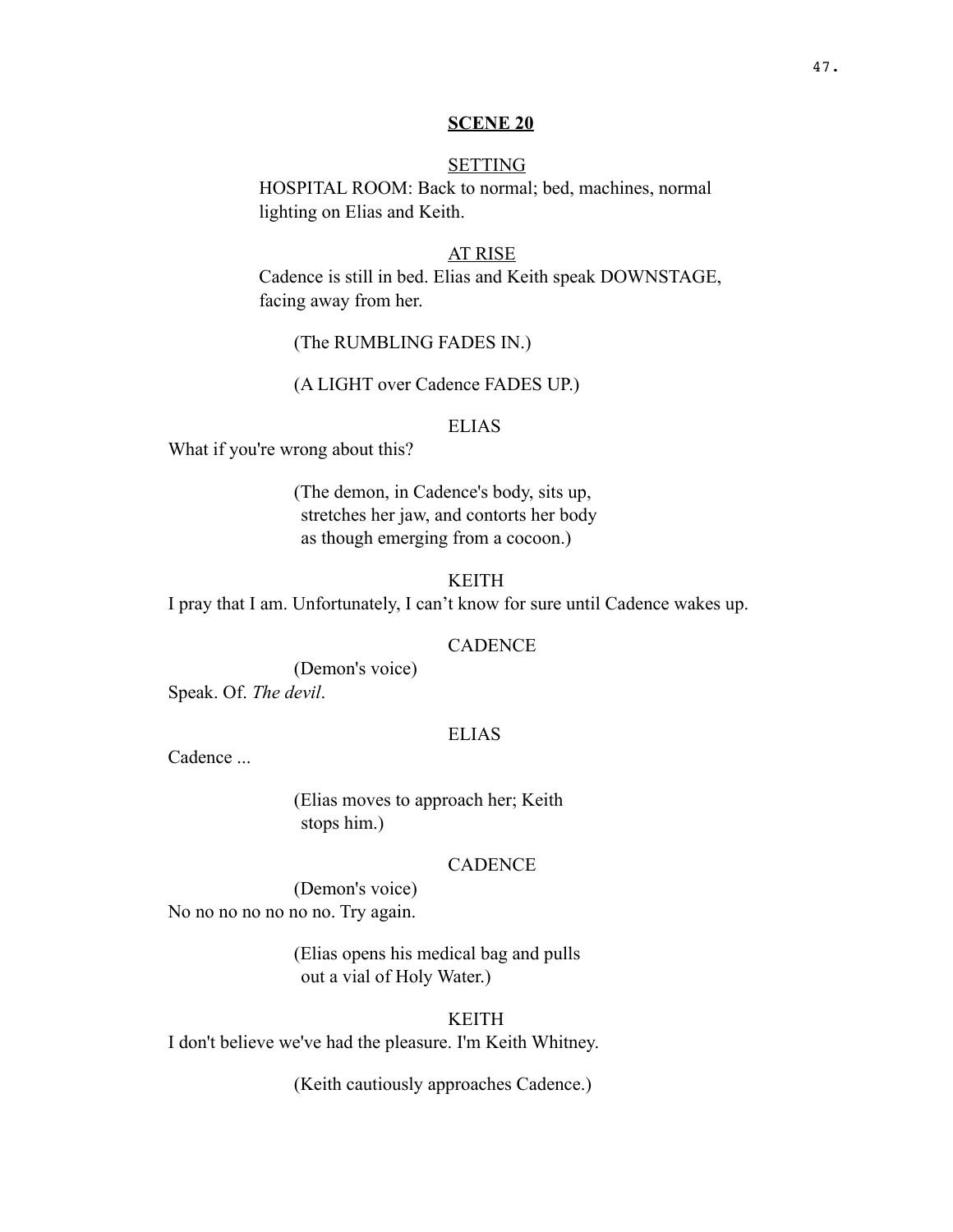Maybe you've heard of me in your circles?

# **CADENCE**

(Demon's voice) Maybe you've heard of me in yours.

# KEITH

Perhaps. What's your name?

(Cadence smiles -- you tricky dog -- and sways her index finger back and forth in a "no-no" gesture.)

#### CADENCE

(Demon's voice) Don't worry. You'll scream it soon enough.

> (She flicks her tongue seductively at Keith.)

## ELIAS

What are you waiting for? Help her!

(Keith puts up a hand to calm Elias, and clenches his jaw, nervously.)

#### KEITH

I want to speak with Cadence.

#### **CADENCE**

(Demon's voice) You'll never find her.

#### KEITH

Where is she?

# **CADENCE**

(Demon's voice) You'll see her in Hell.

## ELIAS

I don't believe that. Cadence would never give up. God comes first in her life.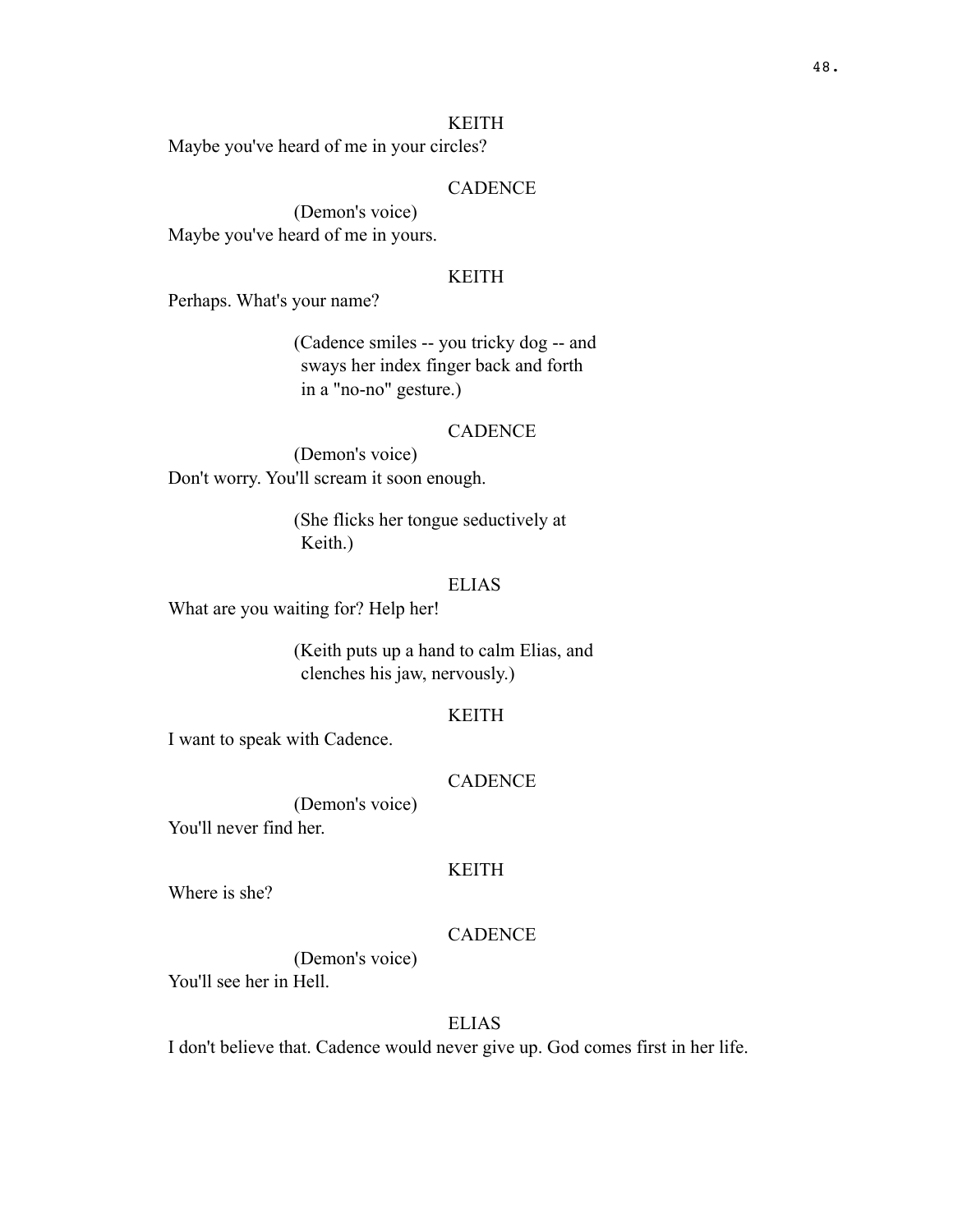## CADENCE

(Demon's voice) But not yours, right, Daddy?

(Elias takes a step back, shocked.)

# **CADENCE**

(Demon's voice) You haven't had faith in anything but Irish Whiskey since the night you let Amy die.

## KEITH

Don't listen to it.

(Elias composes himself and stares at Cadence with grim determination.)

## KEITH

(sigh)

I'm convinced. We're going to begin the ritual, immediately.

## **CADENCE**

(Demon's voice)

Admit it! You've hated me ever since. You've blamed me for her death every day since I was born!

## ELIAS

No -- it's not true!

(Keith un-spouts the Holy Water. He raises it ...)

# KEITH

Fallen one! I command you! Release this child in the name of --

#### **CADENCE**

(her own voice, sweetly)

-- *Daddy*?

(Keith stops and squints at Cadence, suspiciously.)

#### ELIAS

Cadence?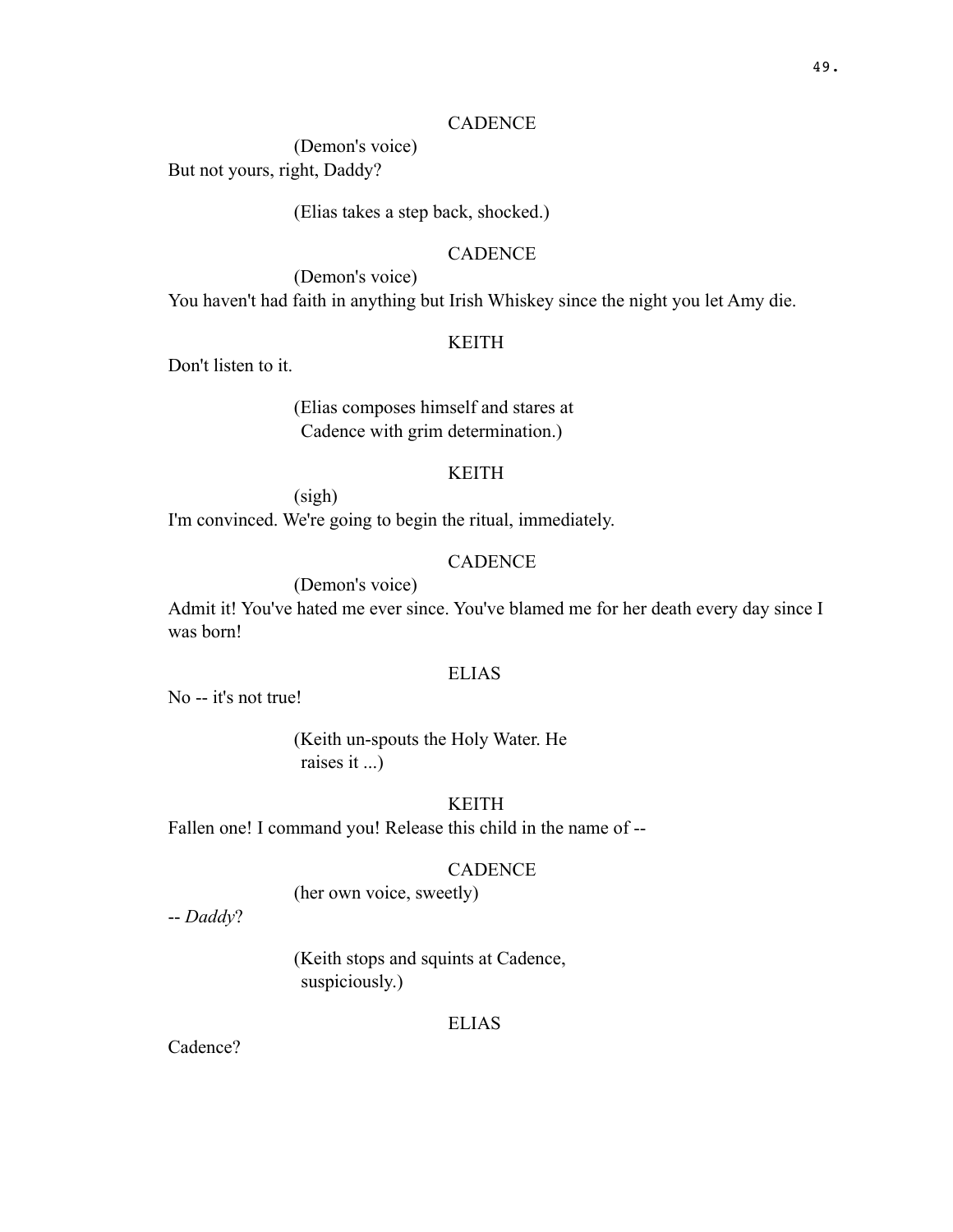## CADENCE

Daddy, I'm sorry! Help me! Please!

(Elias hurries to Cadence, tears streaming from his face.)

## KEITH

Elias, don't --

(Cadence's face morphs into a wicked scowl. She grips Elias by the throat with superhuman strength and prepares to crush his larynx.)

(Keith rushes to free Elias from Cadence's grip. EVERYONE FREEZES.)

(The HOSPITAL LIGHTING FADES OUT; The HELLISH, LOW-ANGLE LIGHTING FADES IN.)

(Cadence's face returns to normal, though fearful.)

(The *Shadow People* swarm in from STAGE LEFT and STAGE RIGHT and surround Cadence.)

(Cadence grunts and tries to pry her fingers off of Elias' throat with her other hand, but is unable to do so.)

## **CADENCE**

(to the sky)

Stop it! Let him go!

# DEMON (V.O.)

Make a choice, Cadence. Give in! Or we kill you both!

#### CADENCE

Dad ...

(Cadence sobs and goes limp, save her *"strangling"* arm.)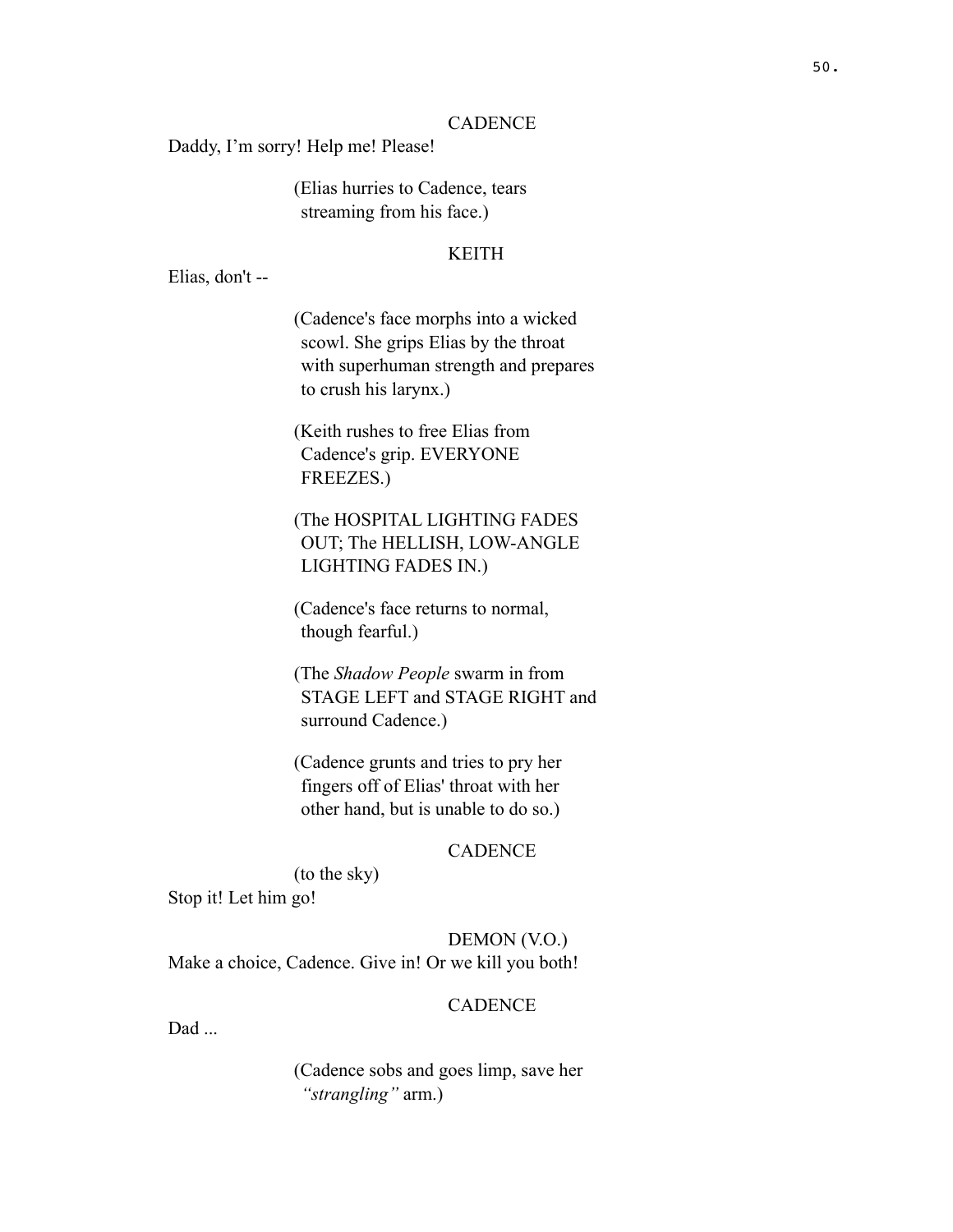## DEMON (V.O.)

DEMON (V.O.)

ARIEL (V.O.)

**CADENCE** 

He dies then!

No!

Then submit!

Submit!

Submit!

## ELIAS (V.O.)

SETH (V.O.)

Submit, honey. It's okay. It's what your mother would want.

# **CADENCE**

Dad ...

(Cadence's demonic grip tightens. Her other hand grabs her wrist to pull it free, but it's no use ...)

## **CADENCE**

(broken)

No! ... I submit!

(The Shadow People exit STAGE LEFT and STAGE RIGHT.)

(The HELLISH LIGHT fades out, returning the hospital room back to normal.)

(Cadence's sinister sneer returns as everyone else RETURNS TO MOTION.)

# **CADENCE**

(Demon's voice, growling)

*Mmmmine*.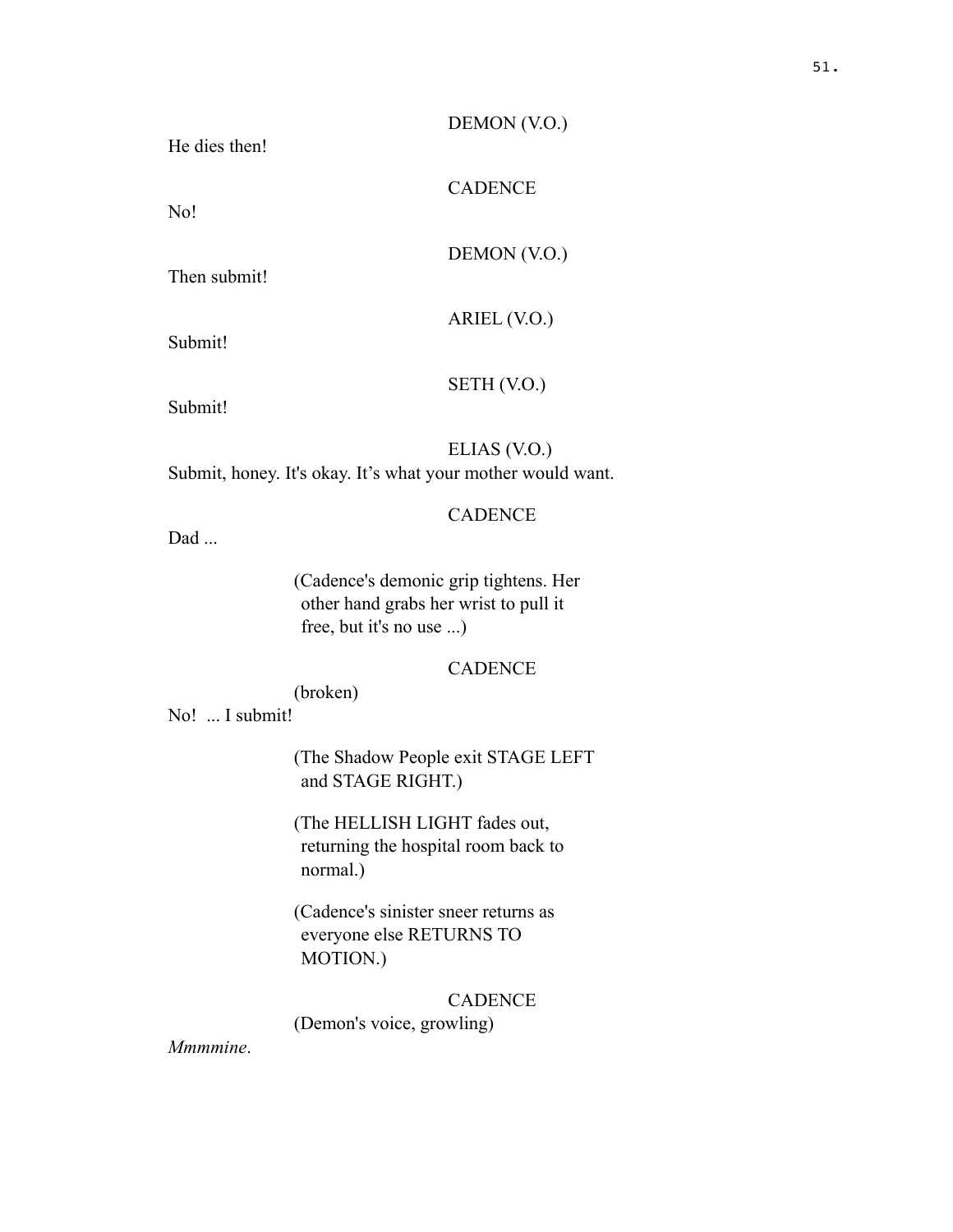(Cadence releases Elias; he falls to the floor, unconscious.)

(Keith splashes Cadence with Holy Water. She winces and HOWLS in pain.)

#### KEITH

Release her!

(Cadence lets out a demonic laugh.)

# **CADENCE**

(Demon's voice)

Too late.

(Cadence nods. Keith is flung to the ground by an unseen force.)

(Cadence jumps out of bed and scrambles STAGE RIGHT until she's out of view.)

## KEITH

Elias ... she's heading for the window -- stop her!

(A WINDOW SHATTERS as Cadence makes her escape.)

(Keith pulls himself off of the ground and limps STAGE RIGHT to peek out the window.)

# KEITH

Cadence.

(bowing his head)

God help us all.

# (BLACKOUT.)

## END SCENE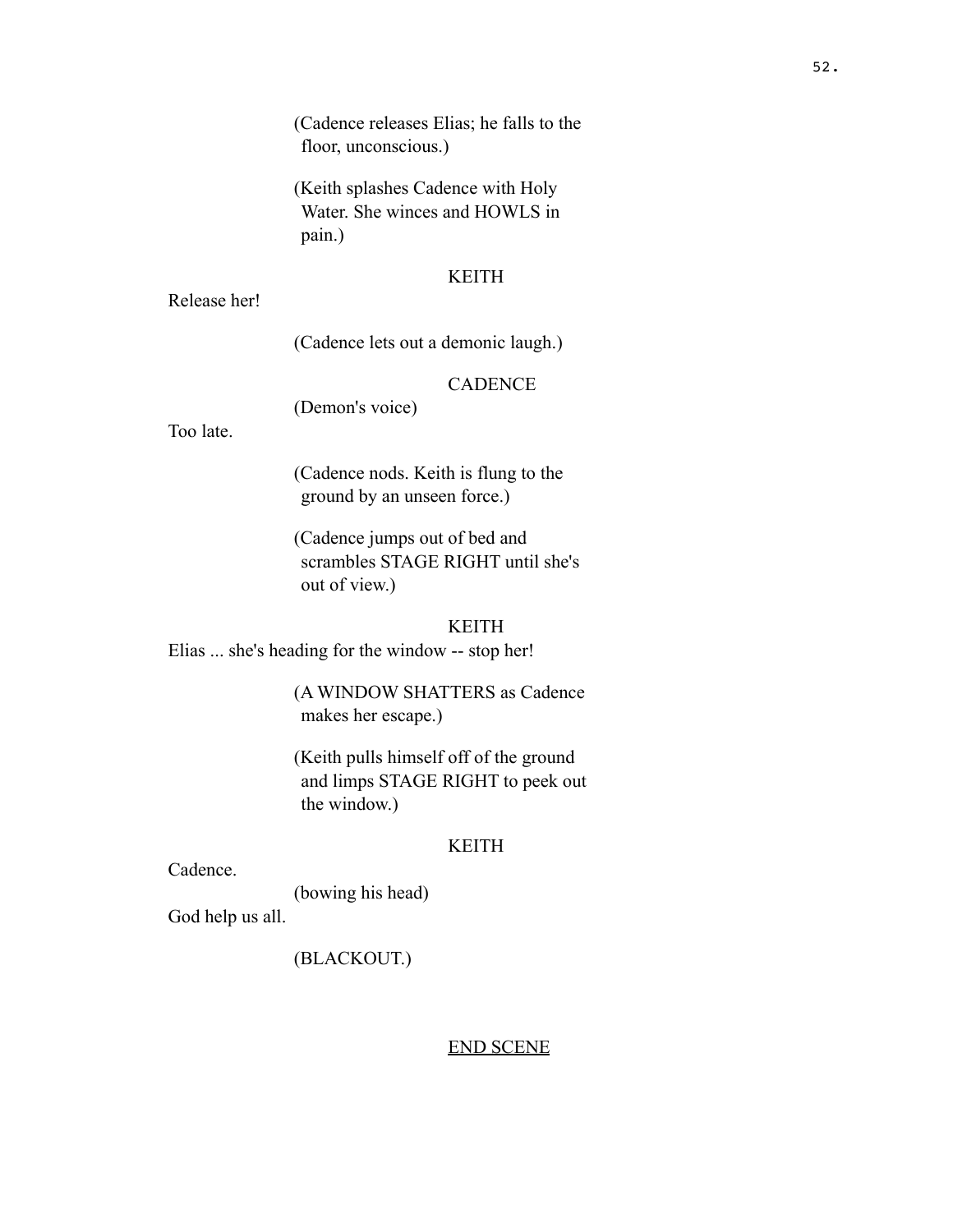#### **ACT V**

**FADE IN:**

**21. INT. WEAVER RESIDENCE - CADENCE'S BEDROOM - DAY Elias wipes his tears and composes himself.**

#### **ELIAS**

**That ... that wasn't my little girl. In that hospital room, that was not Cadence. It looked like her, but whatever it was ... it wasn't even human. You explain how she jumped out a four story window and didn't ... (shaking head) There was no body. No blood. No witnesses. It was just ... gone. And it took Cadence with it.**

**CUT TO:**

**22. INT. CHURCH - DAY**

**Seth looks sadly at Heather (O.S.).** 

#### **SETH**

**I had a dream about her the night she ... jumped. It wasn't that thing in the cemetery; it was** *her***. She was sad, and, like,** *cold***, but ... it comforted me. She just stood in front of my bed and watched me. She didn't say a word, and I couldn't -- I was paralyzed. She just stood there and watched me for a long time, and then, after a while, I woke up. I know it sounds crazy, but ... I could still smell her. It felt like she'd been in the room, not even two minutes before.** 

**HEATHER (O.S.) What do you think it means?**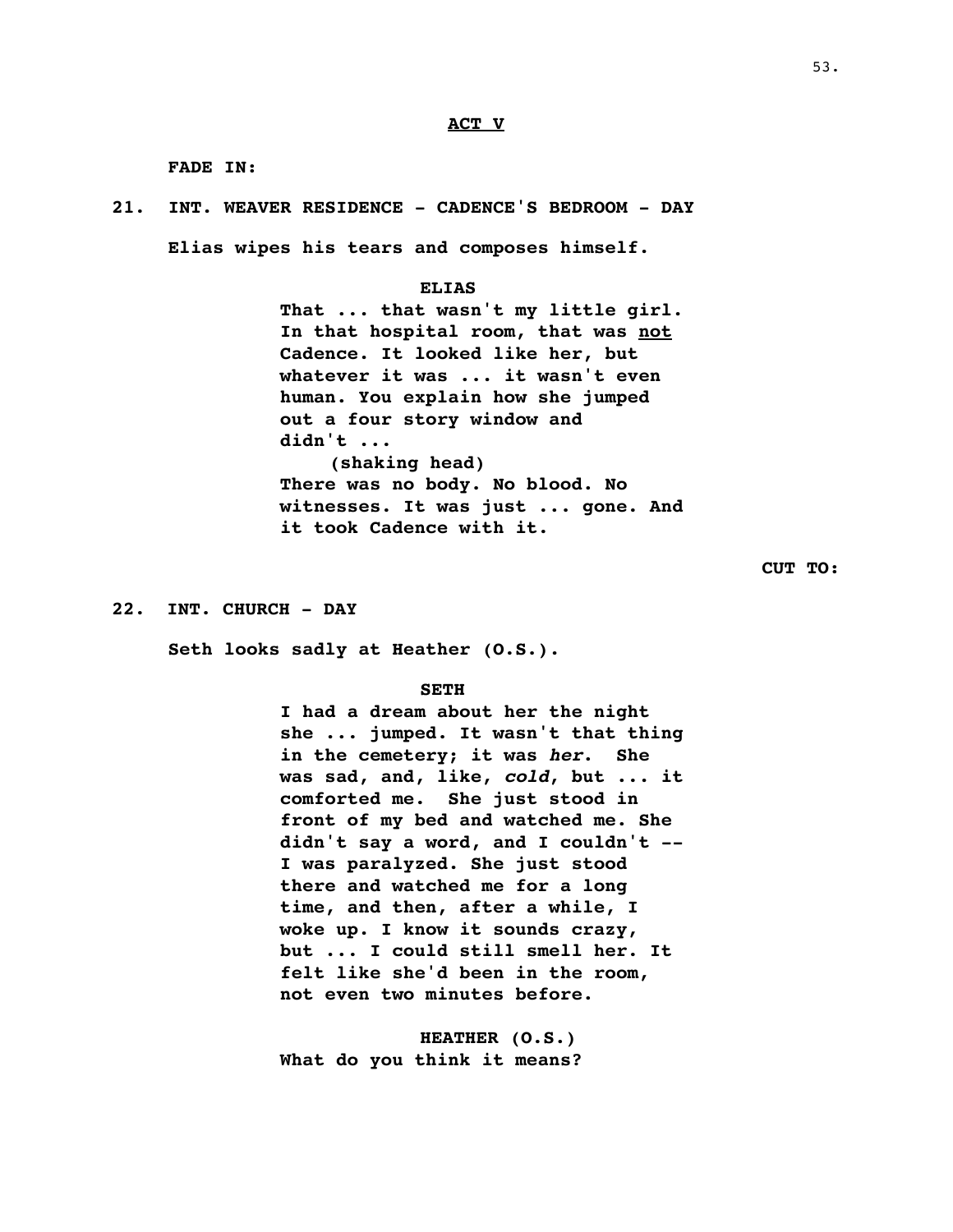**It means she's okay She's in heaven now.** 

**Seth stares into the camera, a face of sheer heartbreak.**

**CUT TO:**

**23. EXT. RIVER RIDGE CEMETERY - DAY**

**Ariel sets a flower on the tombstone beside her.**

#### **ARIEL**

**Do I think she's alive?**

**She crosses her arms, offended.**

#### **ARIEL**

**I mean, how could she be?**

**She looks at the tombstone.**

#### **HEATHER (O.S.)**

**Keith Whitney believes that somebody may have helped Cadence escape the farmhouse, and may even be harboring her** *now***.**

#### **ARIEL**

**But, who? Smolder Club died in that farmhouse. Iris, Mason -- everyone.**

#### **HEATHER (O.S.)**

**The coroner has yet to confirm the identities of the bodies found at the crime scene.**

#### **ARIEL**

**Regardless, they're all dead, just like Cadence. (to Heather) No. It's time to stop looking and let Cadence rest in peace.**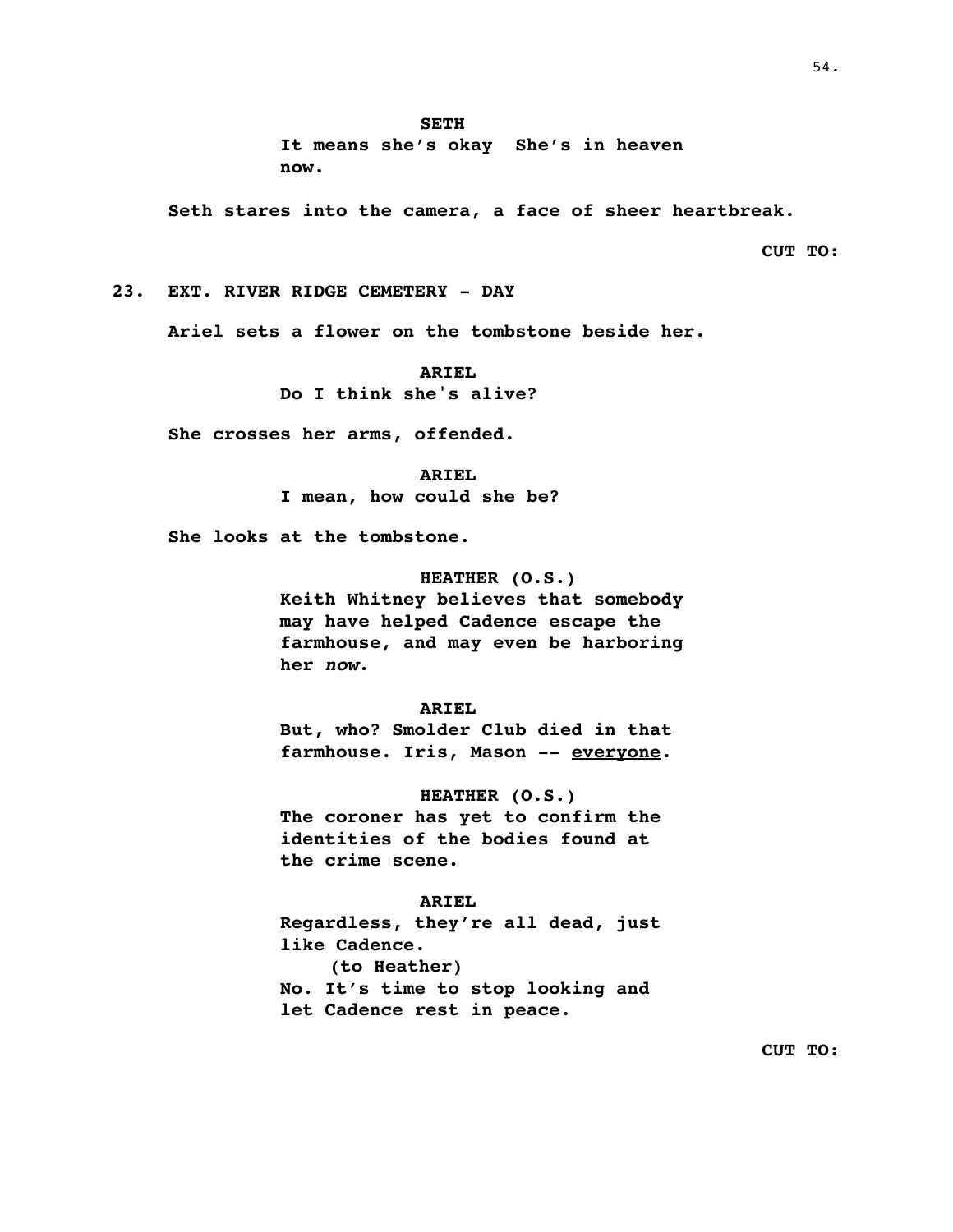#### **24. INT. ELIAS' HOUSE - CADENCE'S BEDROOM - DAY**

**Elias looks at Heather, O.S., sadly.**

#### **ELIAS**

**When I watch the news at night, I'm looking for my baby girl. As if, somehow, they'd report it on the news before they reported it to me.** 

**Elias shrugs.**

#### **ELIAS**

**Sometimes a body turns up. In a dumpster, or a river. It's tragic, no matter who it is, but, my first instinct is to ask,** *is that my Cadence***? And when it's not, my second question is -- did my little girl do that to someone? Did she do that to another living person? Is she capable?** 

**He wipes his eyes.**

#### **ELIAS**

**And ... I don't have an answer. All I can do is pray. Funny how that works. When I lost my wife, I lost my hope, my faith -- everything. I was angry ... and hurt. I was devastated. But when I lost my daughter, I found my faith again. I saw the evil that consumed her, but instead of breaking me, it gave me hope, because I realized that, if the devil exists, then ...**

**He becomes emotional and points to the sky.**

#### **ELIAS**

**I don't care what the detectives think, or the reporters, or social media, or anyone else for that matter. My daughter is alive. My baby girl is out there somewhere, and she needs help.**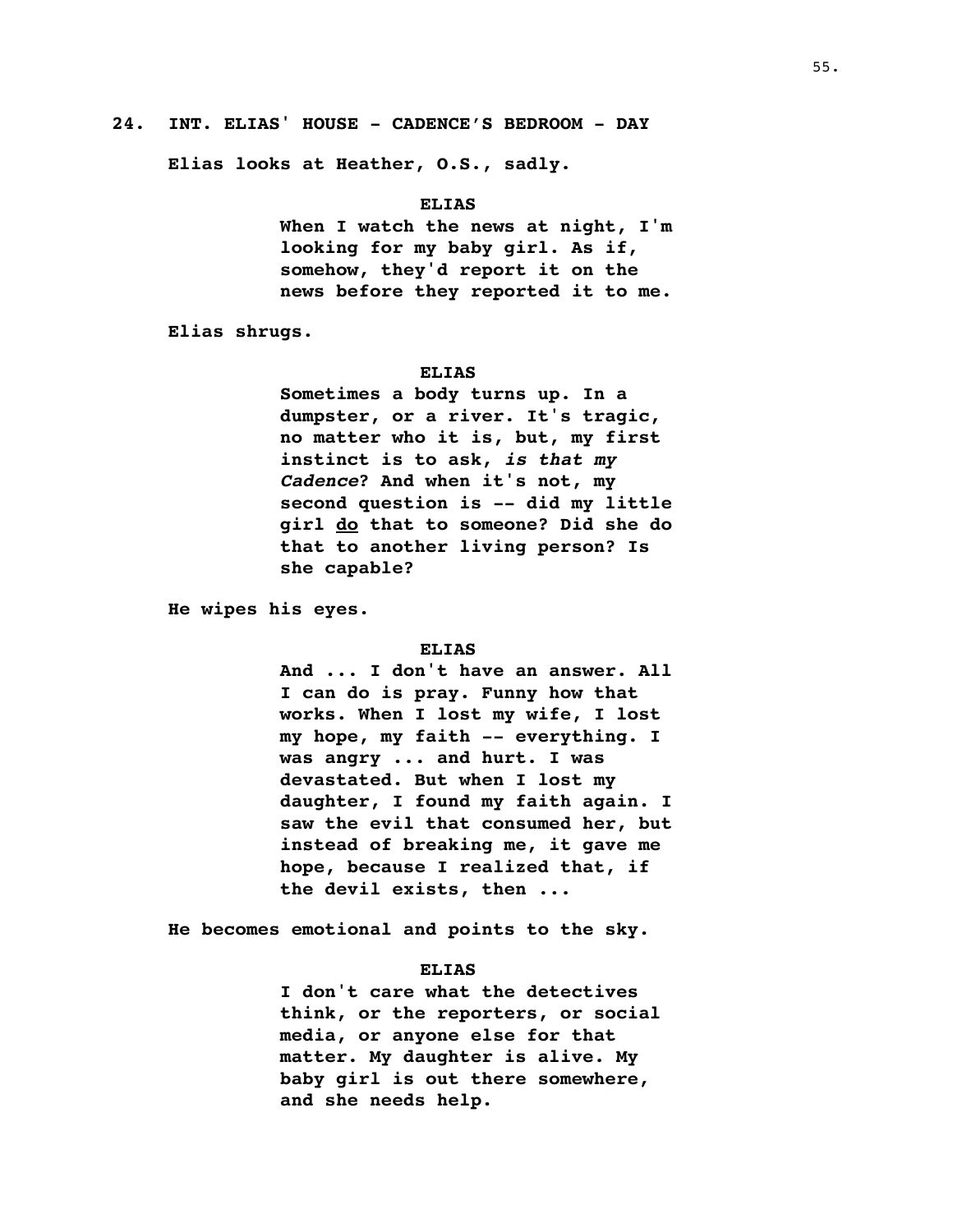**Elias glances at the camera.**

**ELIAS**

**She's not what people say she is. You'll see. We just have to find her.** 

**HEATHER (O.S.) ... But, how do you know?**

#### **ELIAS**

**Here's the thing. Whatever she did in the end, no matter what, I know it was for the right reasons. For me, and Seth ... for her loved ones. It was a sacrifice. Our whole faith was built around a similar selfless, redemptive act, and I refuse to believe that someone can make a noble sacrifice like that and be damned to hell for all eternity.** 

**He taps his Bible.**

#### **ELIAS**

**That's not what we believe. (to the camera) Cadence. If you're out there, if you're watching ... come home. (sobs) We can beat this. Just come home.** 

**CUT TO:**

## **25. INT. OCCULT MUSEUM - NIGHT**

**Keith looks sternly at Heather (O.S.).**

#### **KEITH**

**Miracles do happen. It's easy for someone who hasn't personally experienced the darkness and the divine to dismiss the possibility that all of this is real. And that's sad, because it happens everyday.** 

**He flips through photos and scraps of paper in his journal.**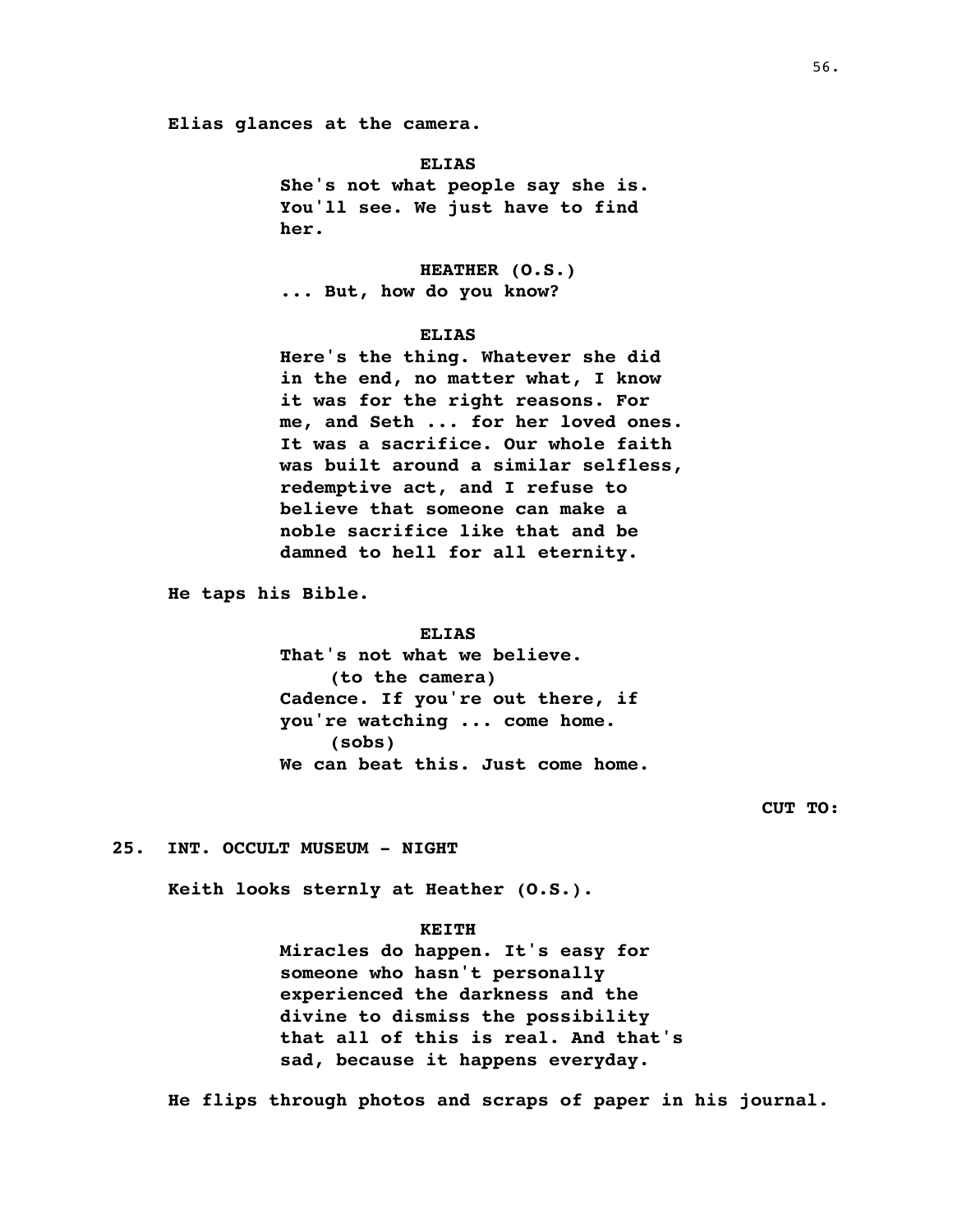#### **KEITH**

**The detectives would have you believe that Cadence is** *gone***. That she made it to the lake or the woods and was too weak to carry on. But I don't accept that. She's alive, and she's out there somewhere. She needs help. Somebody knows where she is -- I believe this in my heart - someone's lying. They know exactly where she is, and that puts them in danger, too.**

**He finds two photos of Cadence. He displays the first one: Cadence, healthy, and smiling, holds a flower in the park.**

#### **KEITH**

**See, when a demon possesses you, its intention is not to kill you. It wants to corrupt everything about you that's pure and good.** 

**INSERT: PHOTOS OF A SMILING CADENCE, PRIOR TO POSSESSION.**

#### **KEITH**

**It'll wear you down. Weaken you. Abuse you and starve you. It lies. It hurts you and those you care about to cause you the most soulcrushing pain -- all just to break your spirit, and theirs. That's how it wins, that's how it takes over. That's what happened to Cadence Weaver.** 

#### **HEATHER (O.S.)**

**You said you believe someone is helping Cadence. Where could she be?**

#### **KEITH**

**That's the** *sixty-four thousand dollar question* **isn't it? The truth is, she could be anywhere. Living on the streets. In an alley or under a bridge. She'll blend in ... for now.**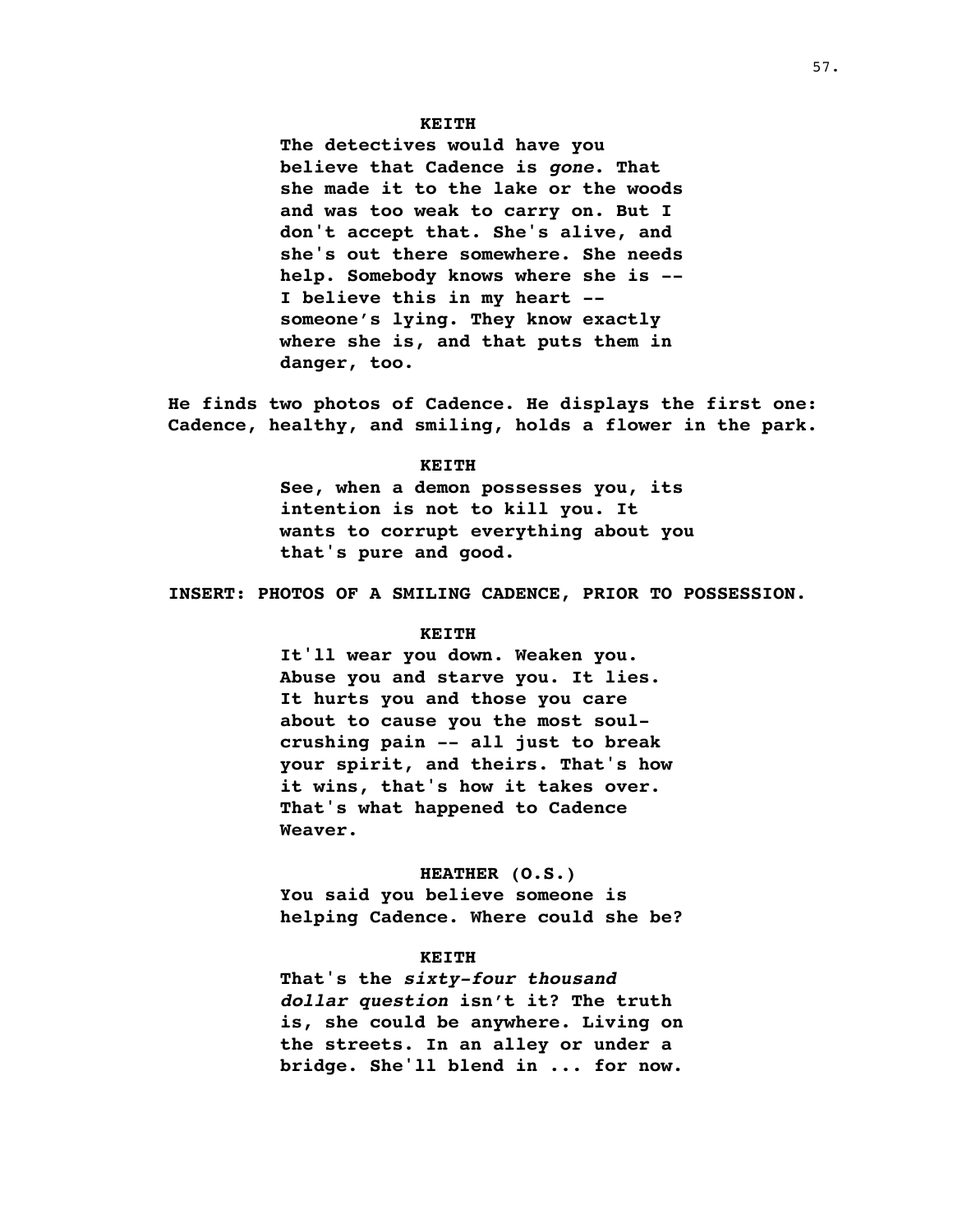#### **KEITH**

**See, evil waits for you where you feel safest. It's in your house. Your bedroom. Your car. It's everywhere. As kids, we were afraid of monsters hiding in the closet, or under the bed, and, as we grew up, we forgot about them. But** *they* **never forgot about** *us***.** 

**Keith becomes grim.**

#### **KEITH**

**When you feel that cold chill in the dark -- that is the beast, hunting you, looking for any opportunity to strike. It wants to corrupt you, to separate you from God. Whatever you fear, it knows. The trick is to have no fear, but to have faith, instead. Don't let that evil into your mind or your heart, because once it gets a foothold, it goes for your soul next, and it's relentless.** 

#### **HEATHER (O.S.)**

**But, if Cadence is possessed, why wipe out the Smolder Club? Why let us believe she's dead?**

#### **KEITH**

**Doesn't make sense, does it? Well, that's exactly the point. The greatest trick the devil ever plays is convincing us he doesn't exist. That's why it's so important we find Cadence. She's a living soul, she's one of God's children, but she's also proof. She's living, breathing proof that good and evil exist. They're at war, and our souls are the battle field. So, I guess, the biggest question right now is ...**  *'where's Cadence'***?"**